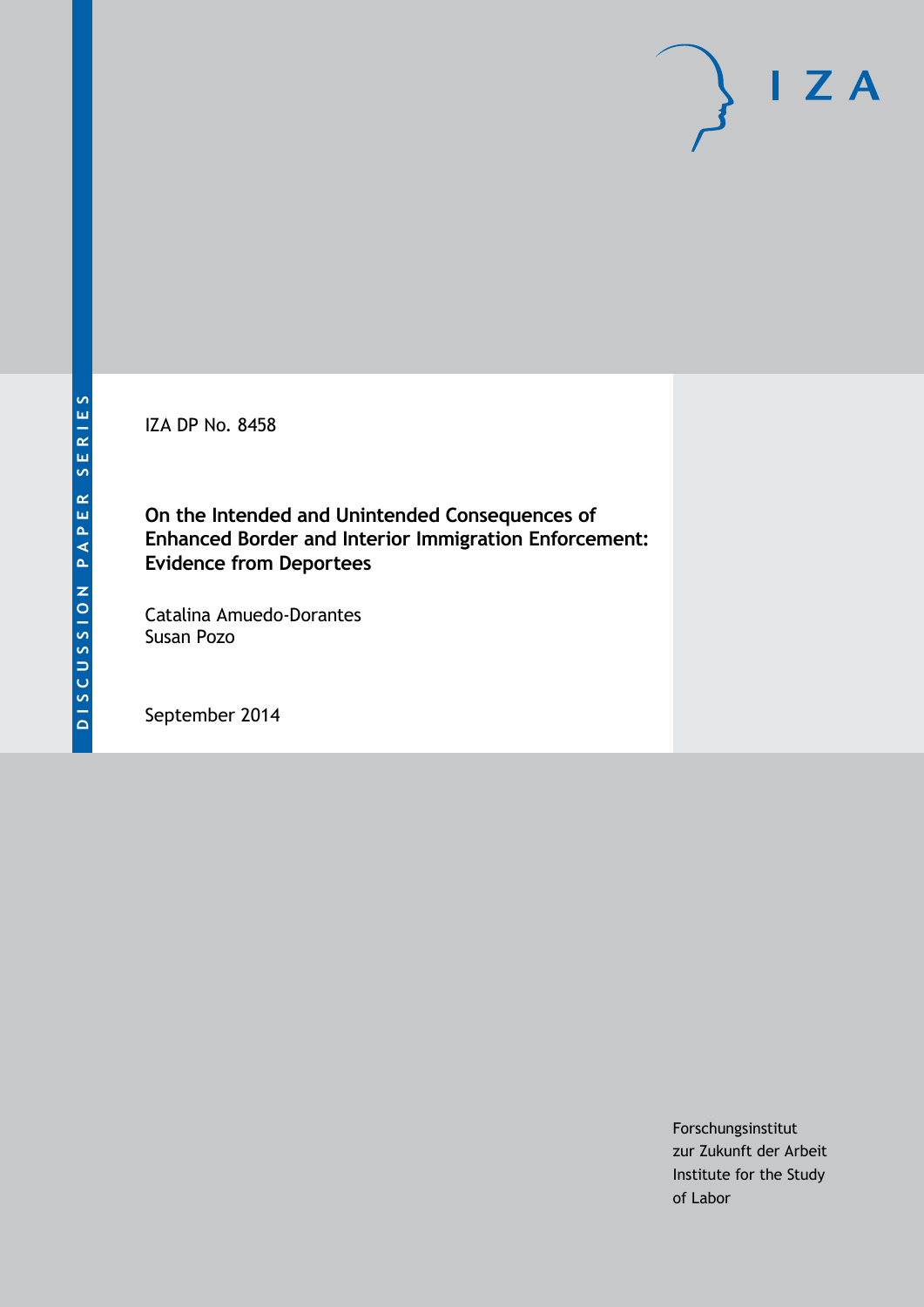# **On the Intended and Unintended Consequences of Enhanced Border and Interior Immigration Enforcement: Evidence from Deportees**

# **Catalina Amuedo-Dorantes**

*San Diego State University and IZA*

# **Susan Pozo**

*Western Michigan University and IZA*

Discussion Paper No. 8458 September 2014

IZA

P.O. Box 7240 53072 Bonn Germany

Phone: +49-228-3894-0 Fax: +49-228-3894-180 E-mail: [iza@iza.org](mailto:iza@iza.org)

Any opinions expressed here are those of the author(s) and not those of IZA. Research published in this series may include views on policy, but the institute itself takes no institutional policy positions. The IZA research network is committed to the IZA Guiding Principles of Research Integrity.

The Institute for the Study of Labor (IZA) in Bonn is a local and virtual international research center and a place of communication between science, politics and business. IZA is an independent nonprofit organization supported by Deutsche Post Foundation. The center is associated with the University of Bonn and offers a stimulating research environment through its international network, workshops and conferences, data service, project support, research visits and doctoral program. IZA engages in (i) original and internationally competitive research in all fields of labor economics, (ii) development of policy concepts, and (iii) dissemination of research results and concepts to the interested public.

<span id="page-1-0"></span>IZA Discussion Papers often represent preliminary work and are circulated to encourage discussion. Citation of such a paper should account for its provisional character. A revised version may be available directly from the author.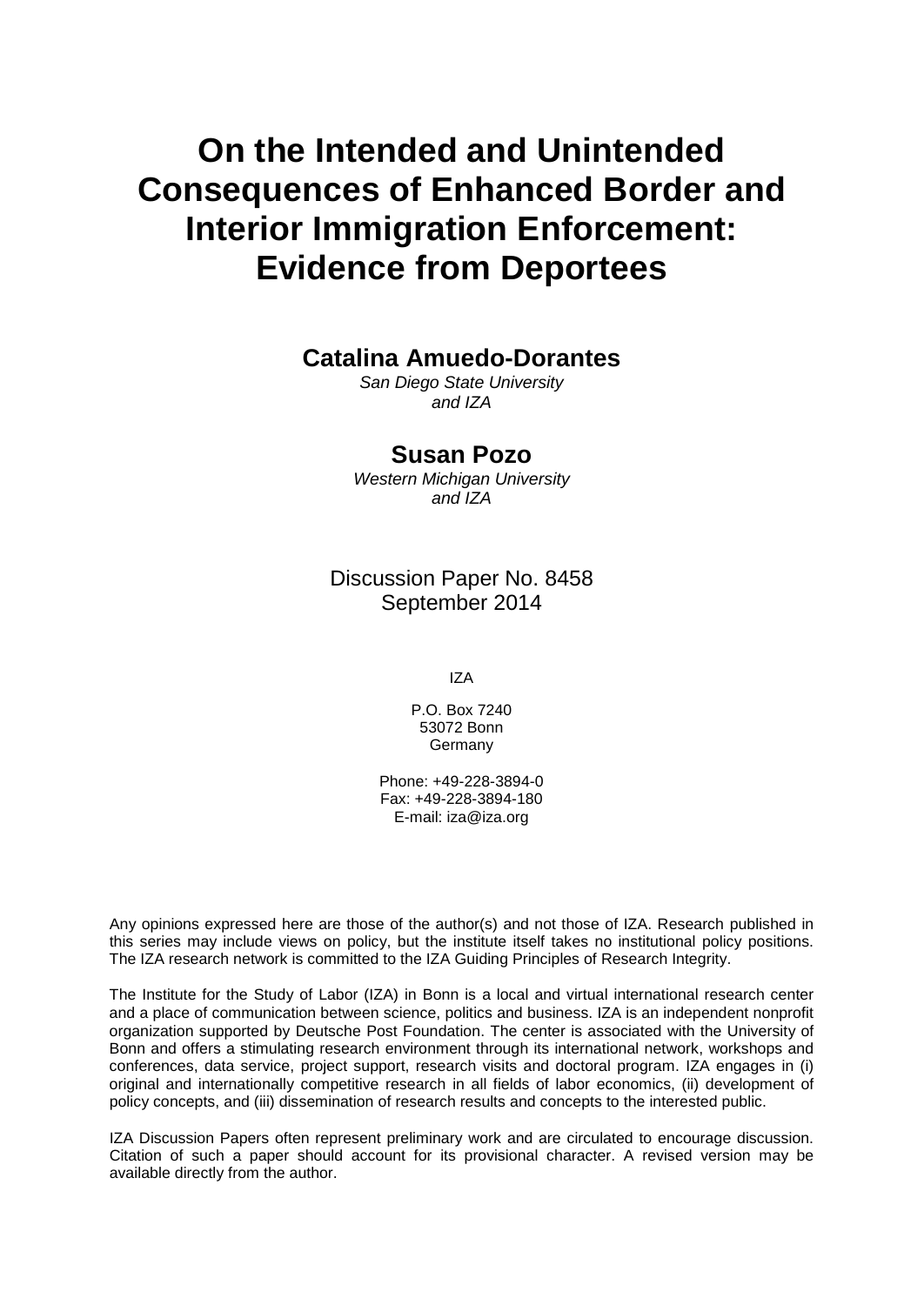IZA Discussion Paper No. 8458 September 2014

# **ABSTRACT**

# **On the Intended and Unintended Consequences of Enhanced Border and Interior Immigration Enforcement: Evidence from Deportees[\\*](#page-1-0)**

Over the past decade, a number of federal and state policies intended to stem the flow of illegal immigration have been implemented. In this paper, we focus on two initiatives: (a) Operation Streamline, as an example of increased border enforcement by the federal government, and (b) state-level omnibus immigration laws, as an illustration of enhanced interior enforcement by state governments. We investigate whether these policies have reduced the intentions of deported immigrants to attempt a new unauthorized crossing. While state-level omnibus immigration laws reduce the proportion of deportees intending to attempt a new crossing, increased border enforcement has proven to be far less effective. In addition, we ascertain human costs associated with these policies. Our findings are mixed in this regard. Noteworthy is how the adoption of more stringent interior enforcement seems to result in a "herding" or "ganging-up" effect whereby the incidence of verbal and physical abuse rises with the number of states enacting such measures. Additionally, our estimates suggest that deportees are more likely to respond that they have risked their lives to cross into the United States as a result of enhanced border enforcement.

JEL Classification: F22, K42

Keywords: deportation, interior enforcement, border enforcement, treatment of deportees, re-migration intentions

Corresponding author:

Susan Pozo Department of Economics Western Michigan University Kalamazoo, MI 49008 USA E-mail: [susan.pozo@wmich.edu](mailto:susan.pozo@wmich.edu)

We are grateful to several anonymous referees, the Economics Research Department of the Central Bank of Uruguay, participants at the 2012 Population Association Meeting and the 2013 NORFACE Conference and for their comments and suggestions.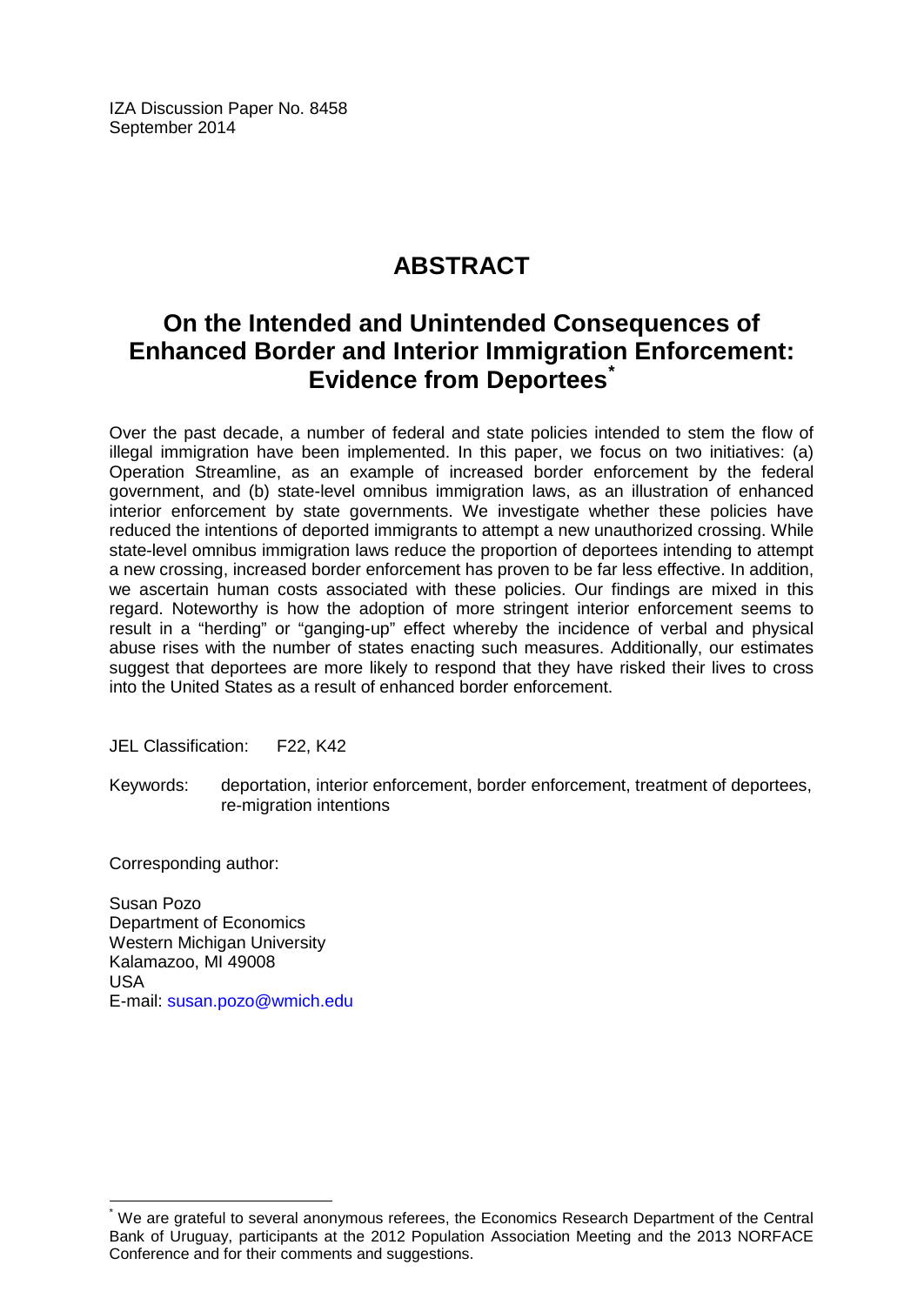# **I. Motivation, Objectives and Contributions**

 $\overline{\phantom{a}}$ 

With the onset of the past recession, we observed a heighted sense of animosity toward undocumented immigrants. The charged climate was due, perhaps, to the belief that undocumented immigration was "out of control," adding to the rising competition for scarce jobs. Fiscal and job market pressures led, in turn, to the adoption of various measures intended to reduce the presence of unauthorized immigrants. Broadly speaking, enforcement increased at both border and interior points by federal and by state-level governments. For instance, at the federal level, programs like Operation Streamline (OS) significantly raised the penalties for being apprehended while crossing the border. Before the implementation of OS, it was typically the case that first time unlawful border crossers with no criminal history were simply returned to Mexico. But OS changed that, making it mandatory that all unauthorized crossers be charged with a criminal act and imprisoned (Lydgate 2010). Simultaneously, state governments started to implement policies that dealt with unauthorized migration. This began with the widespread adoption of employment verification (E-Verify) systems, a free web-based program that employers can use to verify that job applicants are eligible to work in the United States. E-Verify was soon followed by the enactment of state-level omnibus immigration laws authorizing state and local police to check the immigration status of individuals they had probable cause to arrest.<sup>1</sup> In some instances, these laws went even further, as in the case of Alabama, where the law required that public school officials check the immigration status of students.

 $<sup>1</sup>$  Arizona was the first state to pass immigration enforcement laws in April 2010. Five states quickly followed,</sup> enacting similar laws in 2011: AL HB56 in June 2011, GA HB87 in May 2011, IN SB590 in May 2011, SC S20 in June 2011 and UT's package (H116, H466, H469 and H497) in March 2011. In 2012, additional states have introduced alike omnibus enforcement bills: Kansas (H2576), Mississippi (H488 and S2090), Missouri (S590), Rhode Island (H7313) and West Virginia (S64). Bills in Mississippi and West Virginia have failed. For more information, visit: http://www.ncsl.org/issues-research/immig/omnibus-immigration-legislation.aspx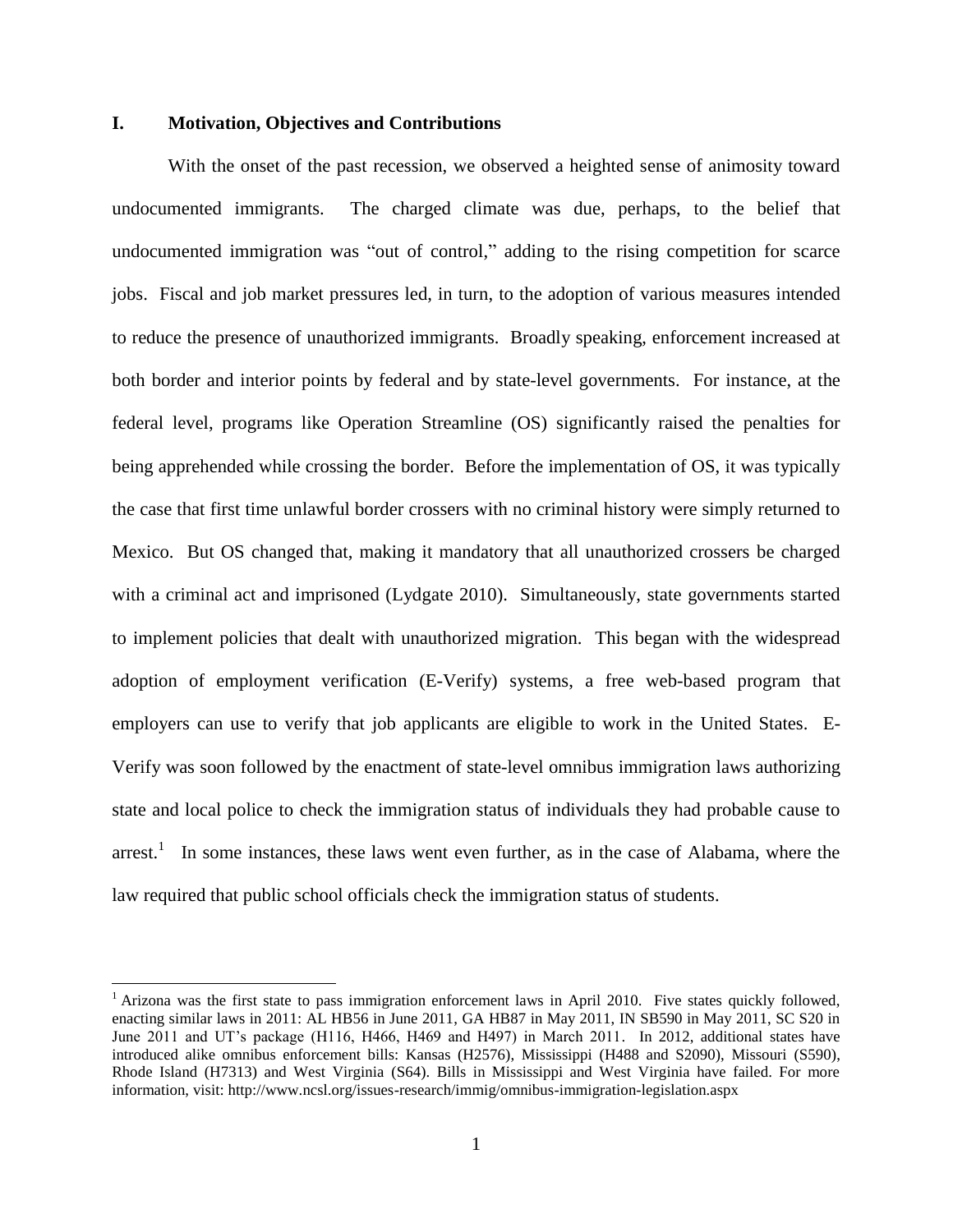At the same time, reports of abuses against immigrants were on the rise (Diaz and Kuhner 2007; Fernandez 2011). Migrant rights' violations ranged from verbal and physical abuse to failure to return personal belongings or inform migrants of their rights. These practices were documented and denounced by the United Nations, the Organization of American States Special Rapporteurs, the Mexican Human Rights Commission, and numerous NGOs (Organization of American States 2003; United Nations 2002). For instance, the Arizona humanitarian aid organization *No More Deaths* issued two reports: "Crossing the Line" and "A Culture of Cruelty", in which they document more than 30,000 incidents of human rights abuses against undocumented immigrants in short-term detention between fall 2008 and spring 2011 (visit: http://nomoredeaths.org).

These events make us wonder about the intended and unintended consequences of immigration policies as captured by their effectiveness in curbing deportees intent to attempt a new unauthorized crossing as well as the policies' role, if any, in the reported mistreatment of apprehended migrants. We address these two inquiries by examining the effectiveness of increased *border* enforcement (through the implementation of *Operation Streamline* (OS)) in curbing undocumented migrants' intent to engage in repetitive unauthorized crossings. Subsequently, we follow up with an exploration of how OS might be impacting the treatment received by deportees during their detention and deportation. Data on approximately 36,000 migrants apprehended while crossing the border from 2005-2012 are used in that analysis. After examining the effect of increased border enforcement, we explore the impact of increased *interior* immigration enforcement through the enactment of state-level Omnibus Immigration Laws (OIL). How effective are they in curbing undocumented migrants' intent to engage in repetitive unauthorized crossings? How do they impact the treatment received by deportees?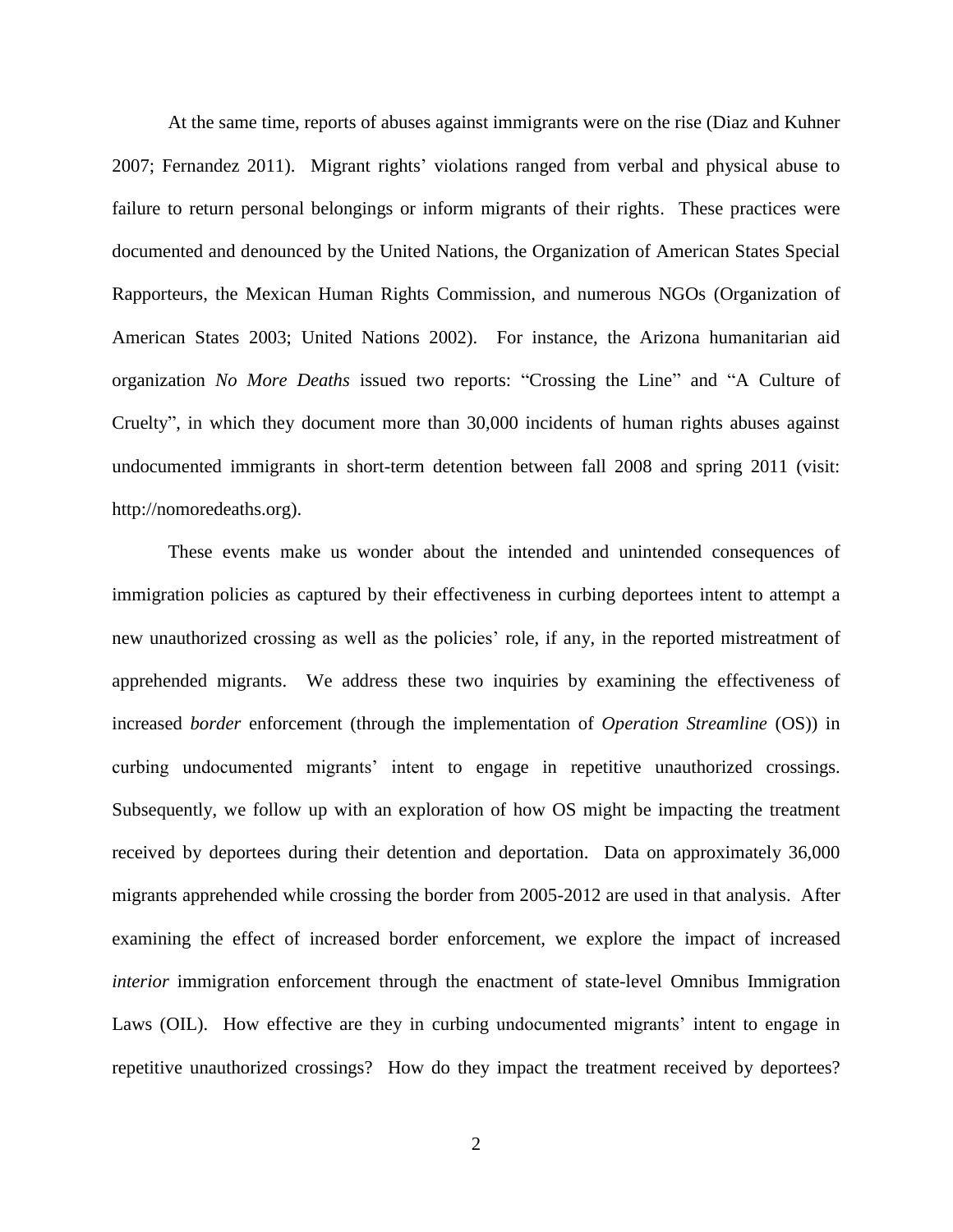We address these questions using data on approximately 24,000 illegal immigrants who successfully crossed the border, but were later detained –usually at home, at work, or on the street in interior points, from 2005 and onwards.

At this juncture, it is worthwhile to make a few clarifications. The first clarifications concerns our dependent variables –migrants' *intent* to cross the border again, in the immediate or more distant future. This intent may or may not translate into a future crossing. However, we have no reason to suspect that migrants will deliberately misstate their intent to cross. Furthermore, while migrants' actual future crossing behavior might ultimately deviate from their stated intent, ideally, if effective, the policy should start by impacting migrants' crossing intentions. As such, learning how increased enforcement is impacting migrants' intent to cross is definitely of interest. A second clarification worth making is the fact that our data refers to deportees. While it would be ideal to ascertain the effects of these polices on the overall intent to migrate illegally by *all* Mexicans, no survey data currently allow for such an exercise. Nevertheless, examining deportees' crossing intentions can shed some light on how effective increased enforcement is in deterring the repetitive unauthorized crossing of those already exposed to the system. After all, deported individuals have already demonstrated a propensity to migrate. Finally, we should emphasize that our aim is to gauge the impact of tougher immigration policies on undocumented migrants' *intent* to engage in repetitive unauthorized crossings and on their *mistreatment* during the detention and deportation process –whether *indirectly* by altering the type of migrant that chooses to migrate, or *directly* by impacting the behavior of border patrol agents, interior police agents, or apprehended migrants.

Gaining a better understanding of the intended and unintended consequences of increased immigration enforcement is important for various reasons. Current discussion at the national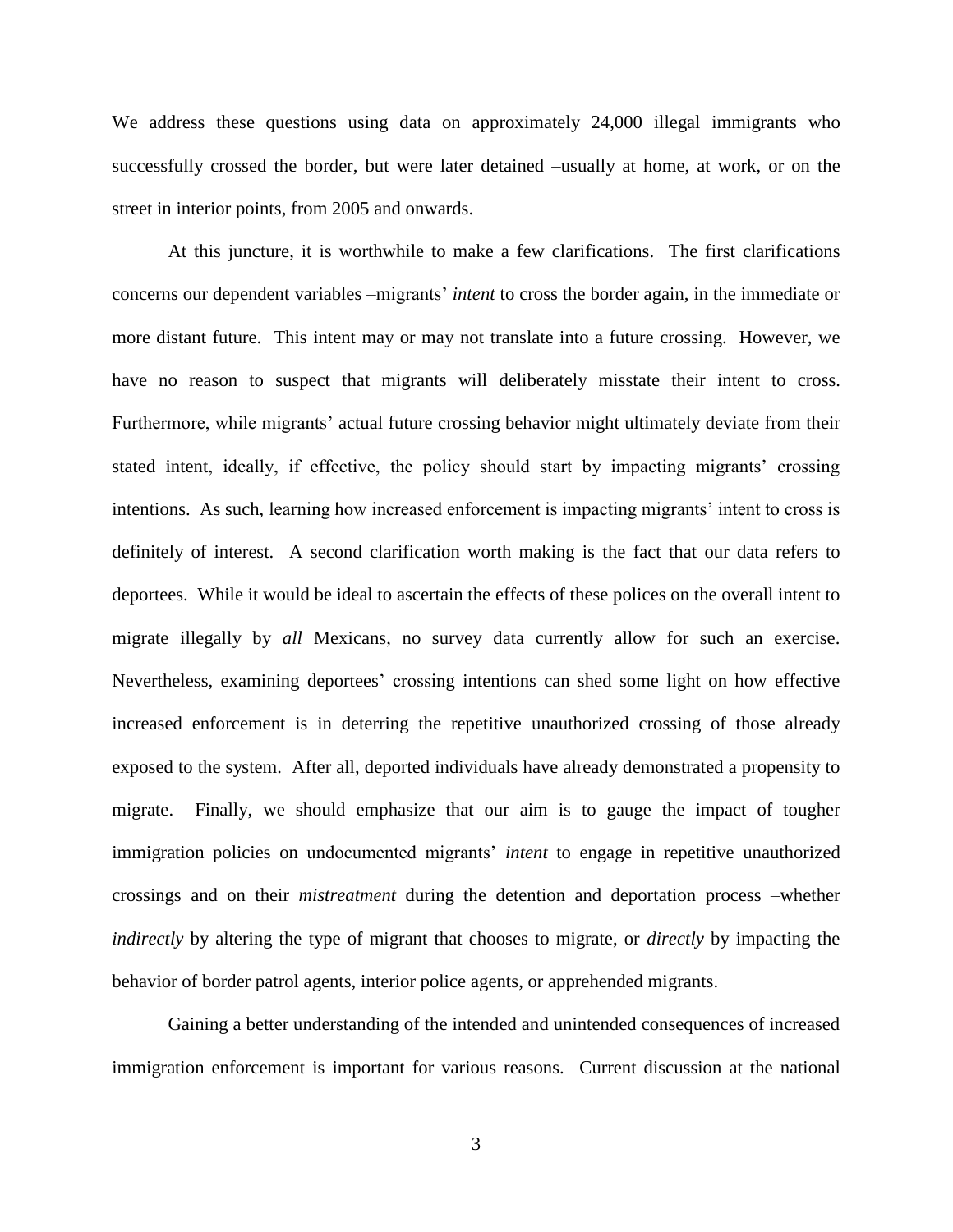level is pointing to the possibility of comprehensive immigration reform that will include a pathway to citizenship for undocumented immigrants. It has been argued that a path to legalization may increase new unauthorized border crossings. Some legislators have, therefore, been insisting on stepped up immigration enforcement as *quid pro quo* for a bipartisan compromise on comprehensive immigration reform. But, what do we know about the effectiveness of increased enforcement? Does it curb deportees' recidivism intentions? Does it have any unintended consequences? What are some of the human and social costs of increased immigration enforcement? Our analysis addresses these questions.

If comprehensive immigration reform fails, it is likely that states will continue to enact their own immigration enforcement legislation. In that case, understanding the effectiveness and the unintended human costs of these measures will become particularly important. And even if comprehensive immigration reform succeeds, there might be important lessons to learn from the state-level experiments that may be extended nationwide. Are these measures achieving their goals? What are their unintended costs? Answers will allow policymakers to stand on firmer ground if asked to provide cost/benefit analyses of alternative immigration policies by helping spell out the *intended* and *unintended* consequences of record spending on border and interior immigration enforcement at the federal and state levels.

# **II. Background**

Immigration enforcement has increased dramatically since the enactment of the 1986 Immigration Reform and Control Act (IRCA). A series of immigration enforcement operations along the U.S.-Mexico border (*e.g. Operation Hold-the-Line* in El Paso in 1993 and *Operation Gatekeeper* in San Diego in 1994) resulted in an increasingly fortified border that shifted migration flows to more isolated and dangerous routes, raising migrant fatalities (Massey,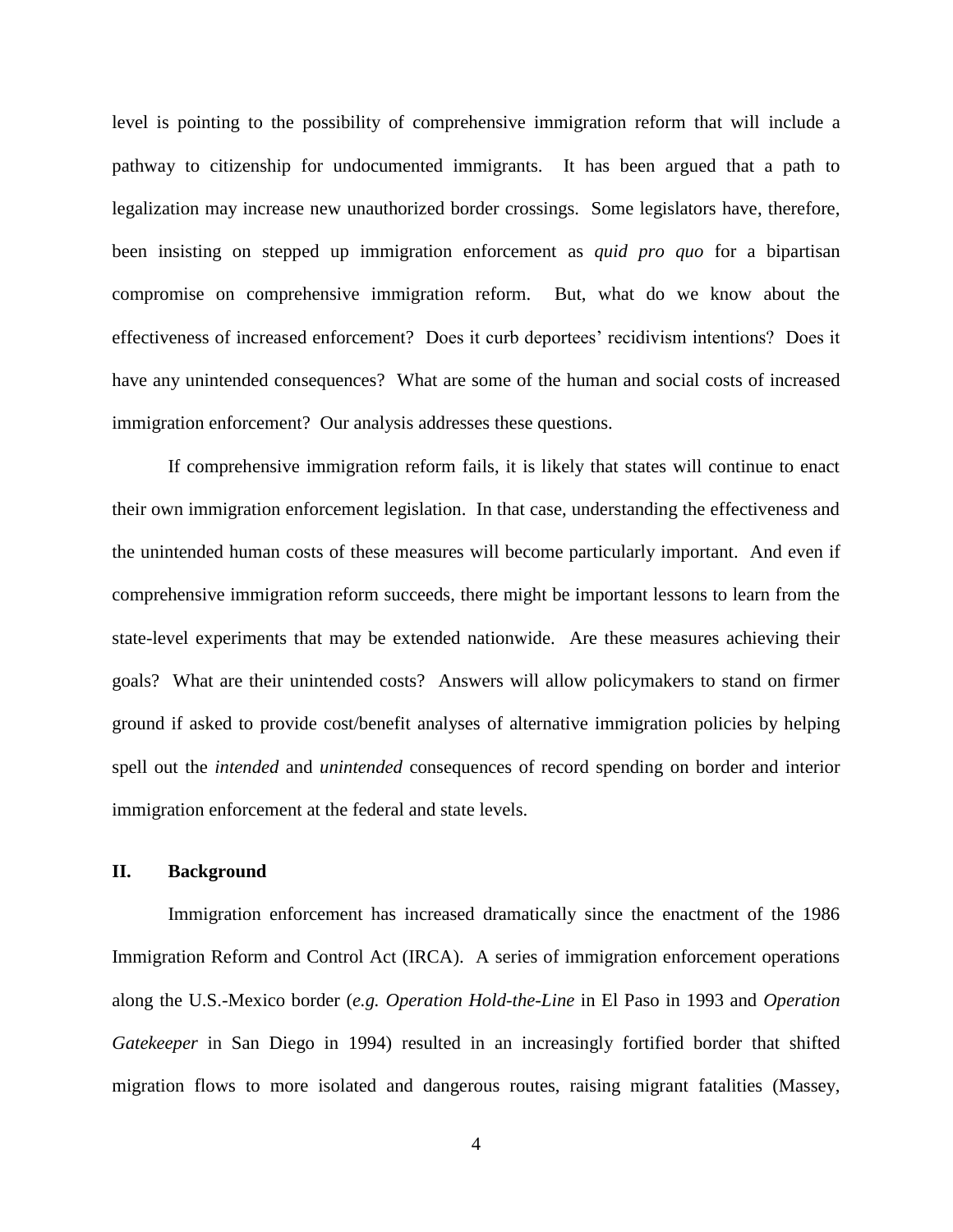Durand and Malone 2002). Yet, most apprehended migrants were released back to Mexico after signing a "voluntary departure contract" –a policy that became known as "catch and release", leading to the notion that the border was a "revolving door" (Kossoudji 1992). Voluntary returns were relatively inexpensive for the U.S. government and for the migrant, who avoided a long detention process and a formal removal order. A prolific literature exists examining the impact of these federal policies (*e.g.* increased border enforcement) on a number of outcomes including unauthorized immigration flows, recidivism and smuggling costs. $2$ 

Enforcement strategies changed substantially after 9/11 when the Department of Homeland Security (DHS) instituted a *consequence delivery system* (CDS) intended to increase the cost of immigrating illegally to the United States. The new system ended the "catch and release" practices and provided Border Patrol agents with some latitude for choosing among a number of consequences for offenders. Examples of consequence enforcement actions included Expedited Removals and the *Alien Transfer Exit Program* (ATEP).<sup>3</sup> A consequence enforcement action of particular interest to us is *Operation Streamline* (OS), introduced in 2005 in the Del Rio sector. OS implemented a "Zero Tolerance Policy" that implied that *all* unauthorized immigrants were subject to criminal prosecution. As shown in Appendix Table A, OS progressively expanded to five more Border Patrol sectors, likely contributing to the 330 %

<sup>2</sup> Examples of such studies using a variety of data sources –including the *Encuesta sobre Migración en la Frontera Norte de México* (EMIF), the *Encuesta Nacional a Hogares Rurales de Mexico* (ENHRUM), the *Mexican Migration Project* (MMP) or aggregate series on border apprehensions– are the works by Amuedo-Dorantes and Bansak (2012), Angelucci (2012). Bean *et al.* (1990), Bean, Edmonston, and Passel (1990), Bustamante (1990), Chavez *et al.* (1990), Cornelius (1989, 1998), Davila *et al.* (2002), Donato *et al.* (1992), Espenshade (1990, 1994), Gonzalez de la Rocha and Escobar (1990), Hanson and Spilimbergo (1999), Kossoudji (1992), Massey *et al.* (1990), Singer and Massey (1988), Orrenius (2001), Orrenius and Zavodny (2003), Ritcher *et al.* (2007), and White *et al.* (1990).

<sup>&</sup>lt;sup>3</sup> *Expedited Removals* are one example of consequence enforcement actions. They are reserved for individuals captured within 100 miles of the border and within two weeks of illegally entering the country, and effectively eliminate the need for a removal hearing before an immigration judge. They trigger a five year reentry bar on apprehended migrants. The *Alien Transfer Exit Program* (ATEP), also known as *Lateral Repatriation Program*, transports undocumented immigrants to points east or west and far from where they were apprehended to make it difficult to reconnect with their coyotes.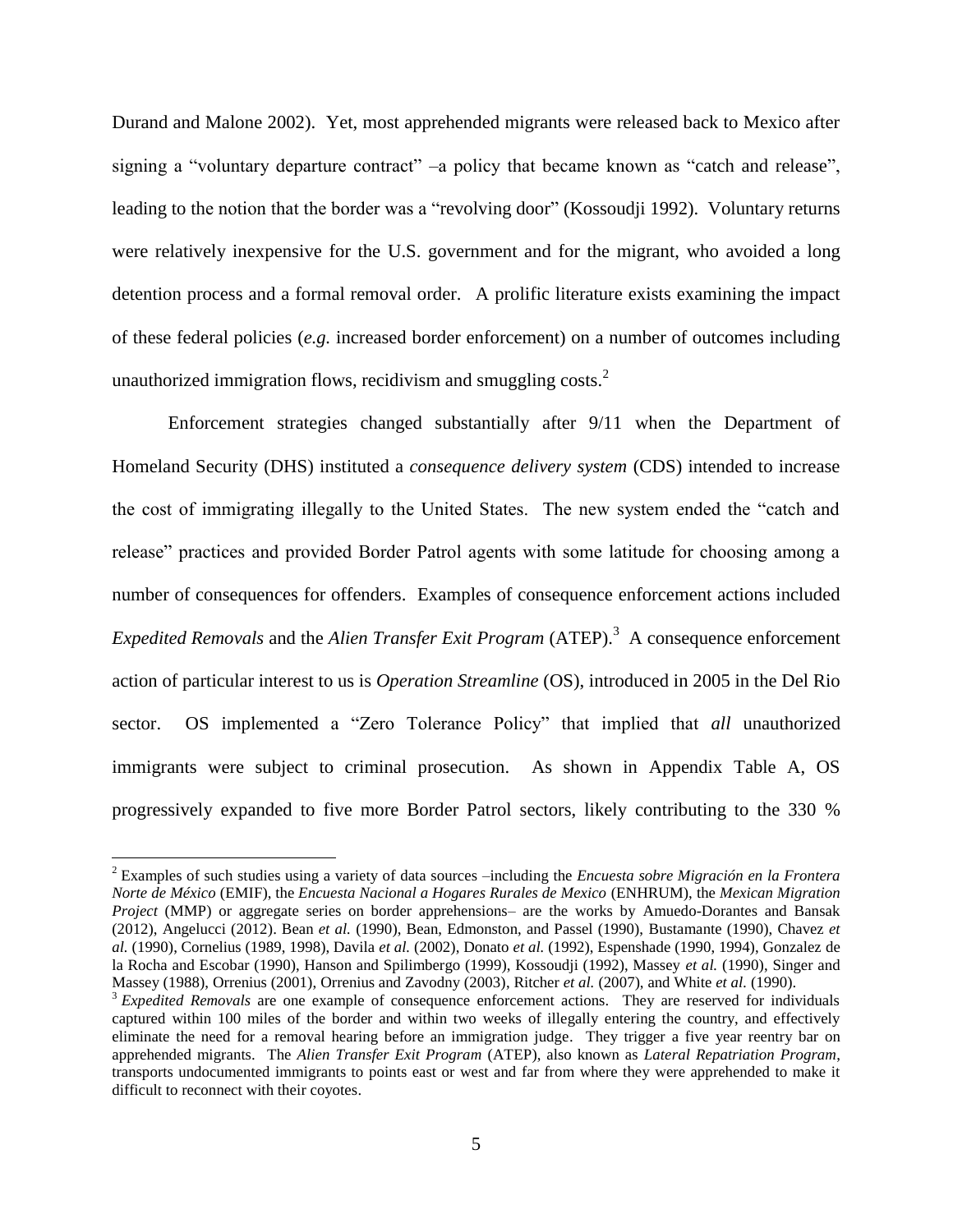increase in the number of prosecutions for first time unauthorized entry (Lydgate 2010). In FY2011, a total of 164,639 people were referred to the U.S. Attorney's office for prosecution (Rosenblum 2012), significantly raising police, jail, criminal justice and legal costs. Hence, it is not surprising that federal spending on immigration enforcement reached \$18 billion in 2012, exceeding spending by all the other major federal law enforcement agencies combined (Meissner *et al*. 2013).

Spending on immigration enforcement has also increased at the state level with the passage of state-level *Omnibus Immigration Laws* (OILs). Following the example of Arizona's SB1070 in 2010, five more states enacted omnibus immigration legislation in 2011 (Alabama (HB56), Georgia (HB87), Indiana (SB590), South Carolina (S20) and Utah (H116, H466, H469 and H497)). Their laws address a variety of topics, including immigration enforcement by local and state police, verification for employment and public benefits and, in some instances, they go even further, requiring schools to verify students' legal status.

A growing number of researchers have turned to examining the impact that these statelevel polices are having on unauthorized immigration levels and on undocumented immigrants themselves.<sup>4</sup> For instance, Bohn, Lofstrom and Raphael (2014) explore the effects of the 2007 Legal Arizona Workers Act (LAWA). The enactment of LAWA, which mandated the use of an employment verification system for all employers, reduced the share of Hispanic non-citizens –a group more likely to be unauthorized– residing and working in the state of Arizona.

Amuedo-Dorantes and Lozano (Forthcoming) examine the timing and effectiveness of SB1070 in reducing the share of likely unauthorized immigrants in the state, while Amuedo-Dorantes, Puttitanun and Martinez-Donate (2013) assess how the enactment of E-Verify

l

<sup>&</sup>lt;sup>4</sup> A comprehensive overview of state and local immigration policy-making in the United States can be found in Varsanyi (2010).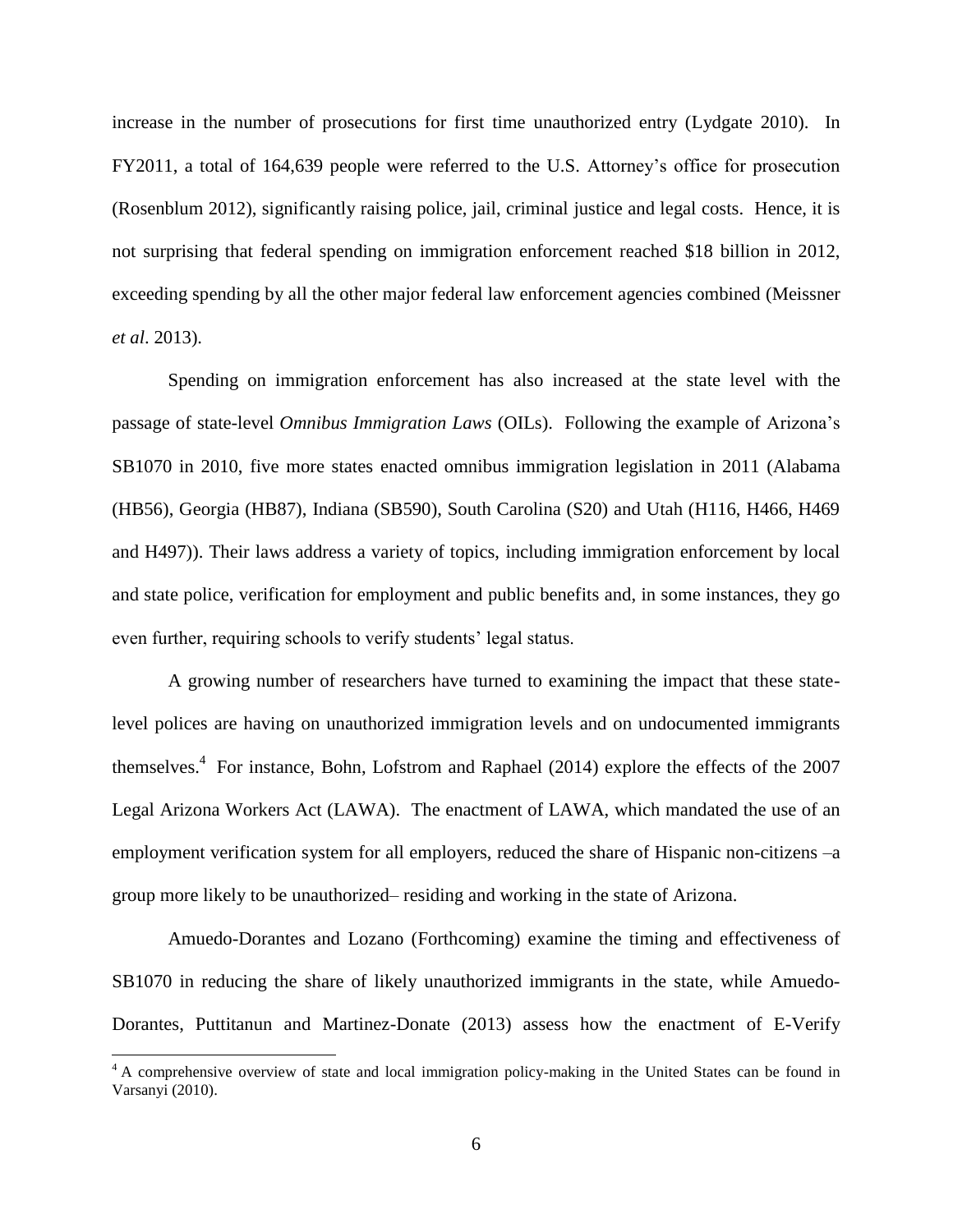mandates has impacted the migration experience, trajectory and future plans of unauthorized immigrants. They find no evidence of a statistically significant association between E-Verify mandates and the difficulties reported by unauthorized immigrants in accessing a variety of services, including social or government services, finding legal assistance or obtaining health care services. However, the enactment of these mandates infuses deportation fear and reduces inter-state mobility among voluntary returnees during their last migration spell, helping curb deportees' intent to return to the United States in the near future.

Consequence enforcement actions and state-level measures are costly in a variety of respects (Immigration Policy Center 2011). They increase police, jail, criminal justice and legal costs. They impose costs on state agencies, which require additional personnel and time to carry out checks, as well as on schools (possibly losing federal and state funding as enrollments drop), not to mention broader economic costs due to loss of business, decreases in consumer spending and reductions in tax revenues. In addition, there are other nonmonetary costs that have received increased attention, as is the case with reports of mistreatment ranging from physical and verbal abuse to failure to return personal belongings as documented by the United Nations, the Organization of American States Special Rapporteurs, the Mexican Human Rights Commission, and numerous NGOs (Organization of American States 2003; United Nations 2002). More importantly, reports of mistreatment have been on the rise (Diaz and Kuhner 2007; Fernandez 2011).

Despite their monetary costs, we still know very little about the effectiveness of OILs and OS and of their impact, if any, on the mistreatment of detainees. For instance, while Cañas *et al*. (2012) explore OS's impact on the aggregate number of apprehensions across the Mexico-U.S. border, we still do not know how and if the policy is reducing undocumented migrants' intent to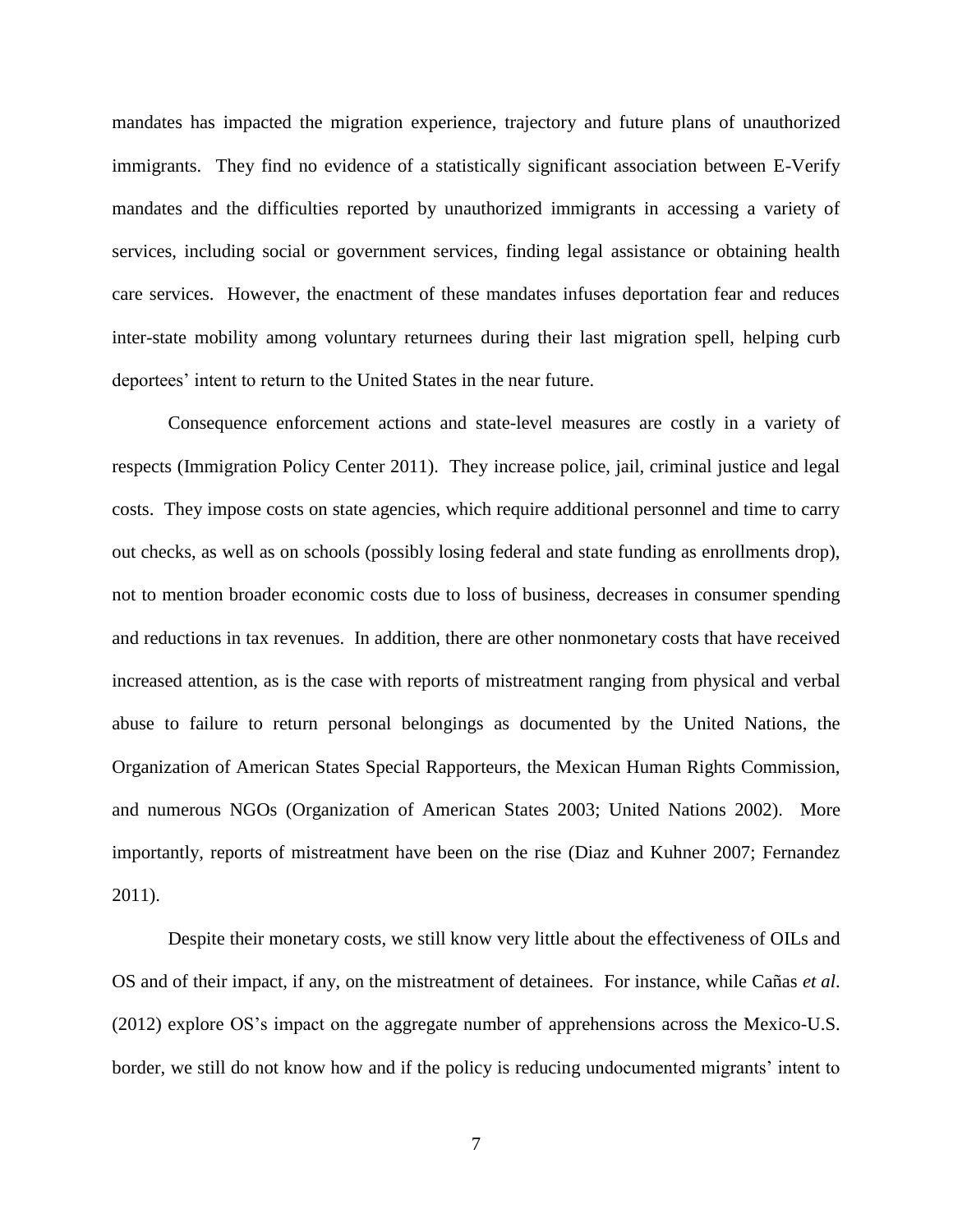re-offend. Furthermore, to date, no studies have looked at one important potential (and presumably unintended) consequence of increased enforcement, as is the case with the objectionable treatment that some undocumented immigrants may be receiving while apprehended and deported to Mexico.

We shed light on these questions by analyzing one of the *intended* objectives of the policies–as captured by deterred re-entry plans of unauthorized Mexican immigrants. We also analyze *unintended consequences* – measured by reported mistreatments and life risks– of two immigration enforcement measures: (1) *Operation Streamline* –an example of increased federal spending on immigration enforcement along the *border*, and (2) *Omnibus Immigration Laws* –an illustration of state-level initiatives on *interior* immigration enforcement.

# **III. Data**

 $\overline{\phantom{a}}$ 

We use the *Encuesta Sobre Migración en la Frontera Norte de México* (EMIF) or *Survey on Migration to the Northern Mexican Border* in translation. The EMIF is a cross-sectional migration survey, conducted by El Colegio de la Frontera Norte (COLEF) for the Secretaría del Trabajo y Previsión Social and the Consejo Nacional de Población, along the United States-Mexico border (Secretaría del Trabajo y Previsión Social 1998). The EMIF surveys contain a module that is highly representative of the overall population of unauthorized Mexican immigrants apprehended in the United States and returned to Mexico. The survey has been carried out annually in Mexico at the centers where deportees from the United States are delivered by the U.S. immigration authorities.<sup>5</sup>

<sup>&</sup>lt;sup>5</sup> While some deportees were returned to the interior of Mexico through the Mexican Interior Repatriation Program (MIRP), the vast majority of undocumented immigrants were returned to locations along the border located east or west from where they were apprehended through the Alien Transfer Exit Program (ATEP). In fact, the MIRP has been suspended due to cost considerations.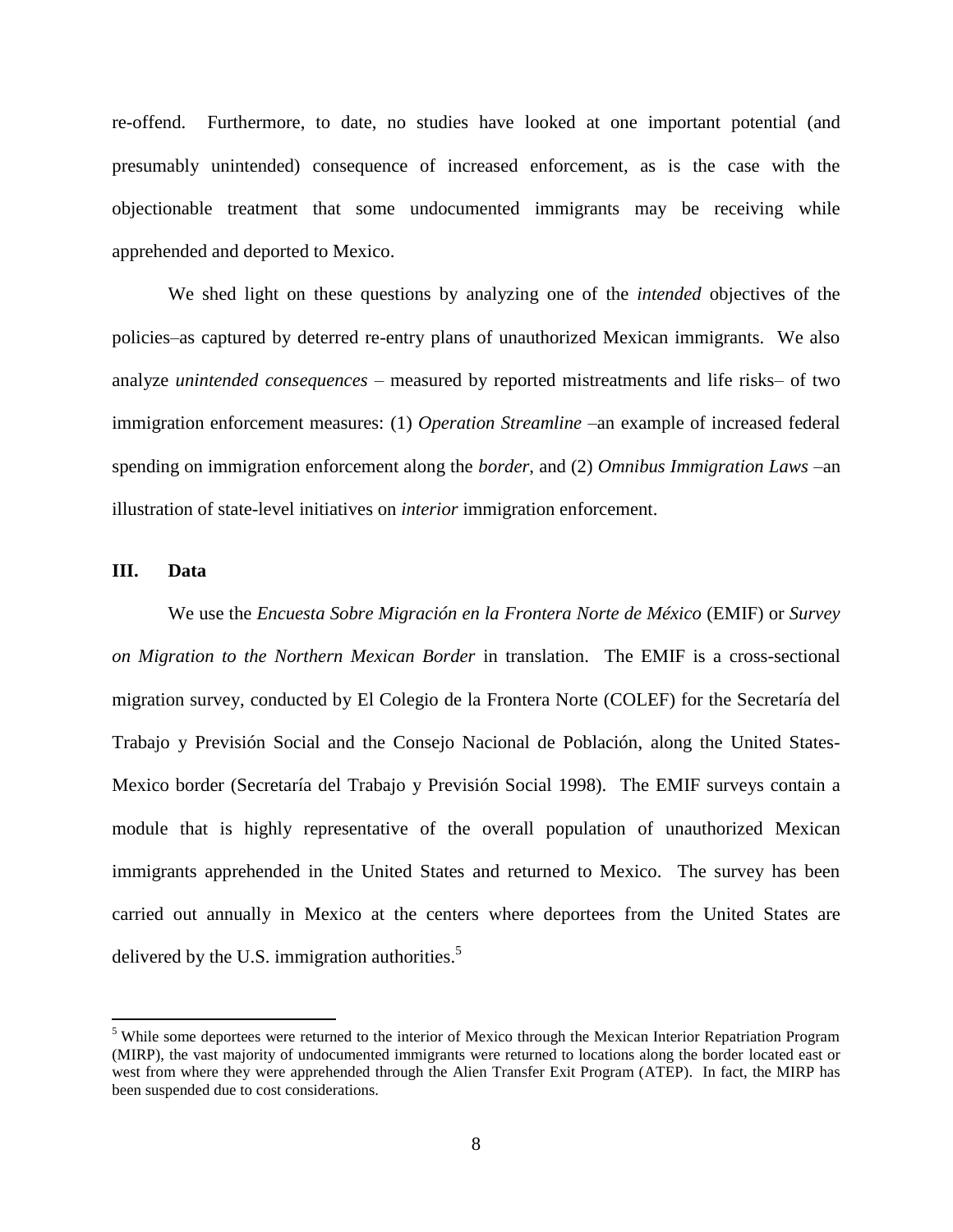We use data from the 2005-2012 waves, which contain detailed information on the outcomes being examined for approximately 58,000 deportees apprehended at various points in time.<sup>6</sup> More than half (about 34,000 migrants) were apprehended while crossing the border, with the remainder being detained in the interior of the United States. In many respects, deportees apprehended while crossing the border and those apprehended after having successfully crossed into the United States are similar. However, they differ in other regards. For instance, as displayed in Table 1, 26% of those apprehended in the interior (successful crossers) speak English. In contrast, only 6% of those apprehended while crossing do. This might be partially due to the fact that unsuccessful crossers have had shorter or fewer migration spells when compared with their successful counterparts and, thus, fewer opportunities to learn English. Unsuccessful crossers have also relied more often on a coyote to cross relative to migrants who were apprehended in the interior.

# **<Table 1 about here>**

Of special interest to us is the information on the *timing and place of apprehension* –both of which are needed to identify whether apprehension took place at a particular Border Patrol sector or in a state with one of the immigration enforcement measures in place. The *timing* is given by the month and year of the interview, which occurs immediately after deportation. Additionally, the EMIF contains information on *place* of apprehension. Approximately 58% of the sample (33,811 out of 57,920) was apprehended while crossing the border. Because deportees also indicated the border city through which they were crossing into the United States, we are able to identify the Border Patrol sector in which they were likely captured and, therefore,

 $6$  As noted above, the EMIF is a cross-sectional survey. It does not follow individuals over time.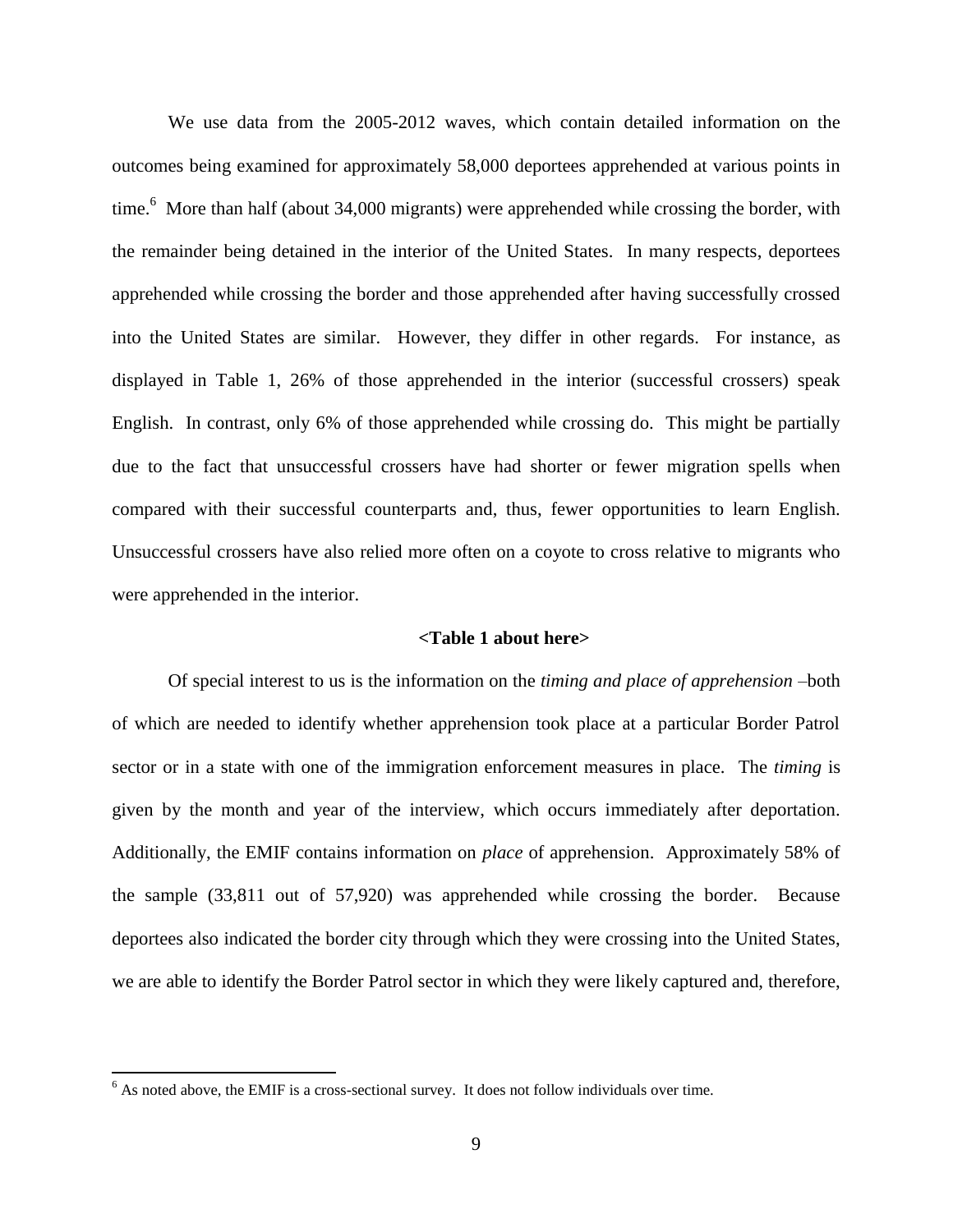whether or not it was a Border Patrol sector participating, at that point in time, in  $OS$ .<sup>7</sup> About 58 percent of detained border-crossers were captured in a sector with OS in place.

Individuals apprehended at interior points in the United States, after having successfully crossed the border (42% of our sample of deportees), indicate whether they were apprehended at work, at home, on the street or elsewhere. Sixty-three percent were detained on the street, nine percent at home, 10% at work and the remaining 18% elsewhere. In those instances, we use information on the U.S. state where they reported residing to identify whether the state had an OIL in place at the time of apprehension.<sup>8</sup> About nine percent of deportees captured after having successfully crossed the border were apprehended in a state with an OIL in place.

In addition to the time and place of apprehension, we are interested in information regarding two outcomes: i) deportees *intentions to return to the United States*<sup>9</sup> and ii) the treatment received during the apprehension and deportation process*.* In their responses, they can indicate whether they intend to try a new crossing within the next seven days or at a later date. These responses are used to construct dummy variables identifying the intention to cross illegally ever again, as well as more specifically within the next week. When examining the aggregated sample of individuals apprehended while crossing the border (first columns of Table 1), an overwhelming 88% of deportees declare intending to cross again. Furthermore, 74% intend to do so within the next seven days.

When we disaggregate by year, we observe that responses to these questions seem to have been changing over the time period being examined. However, given the relatively short

 $<sup>7</sup>$  Dates on the implementation of Operation Streamline across the various Border Patrol sectors were obtained from</sup> Lydgate (2010). Please refer to Appendix Table A, Panel A.

<sup>&</sup>lt;sup>8</sup> Dates on the enactment of omnibus immigration legislation were obtained from the National Conference of State Legislators (NCLS) website. See Appendix Table A, Panel B.

<sup>&</sup>lt;sup>9</sup> Repetitive illegal crossings have traditionally accounted for the largest component of overall apprehensions (Cornelius 1998; Spener 2001).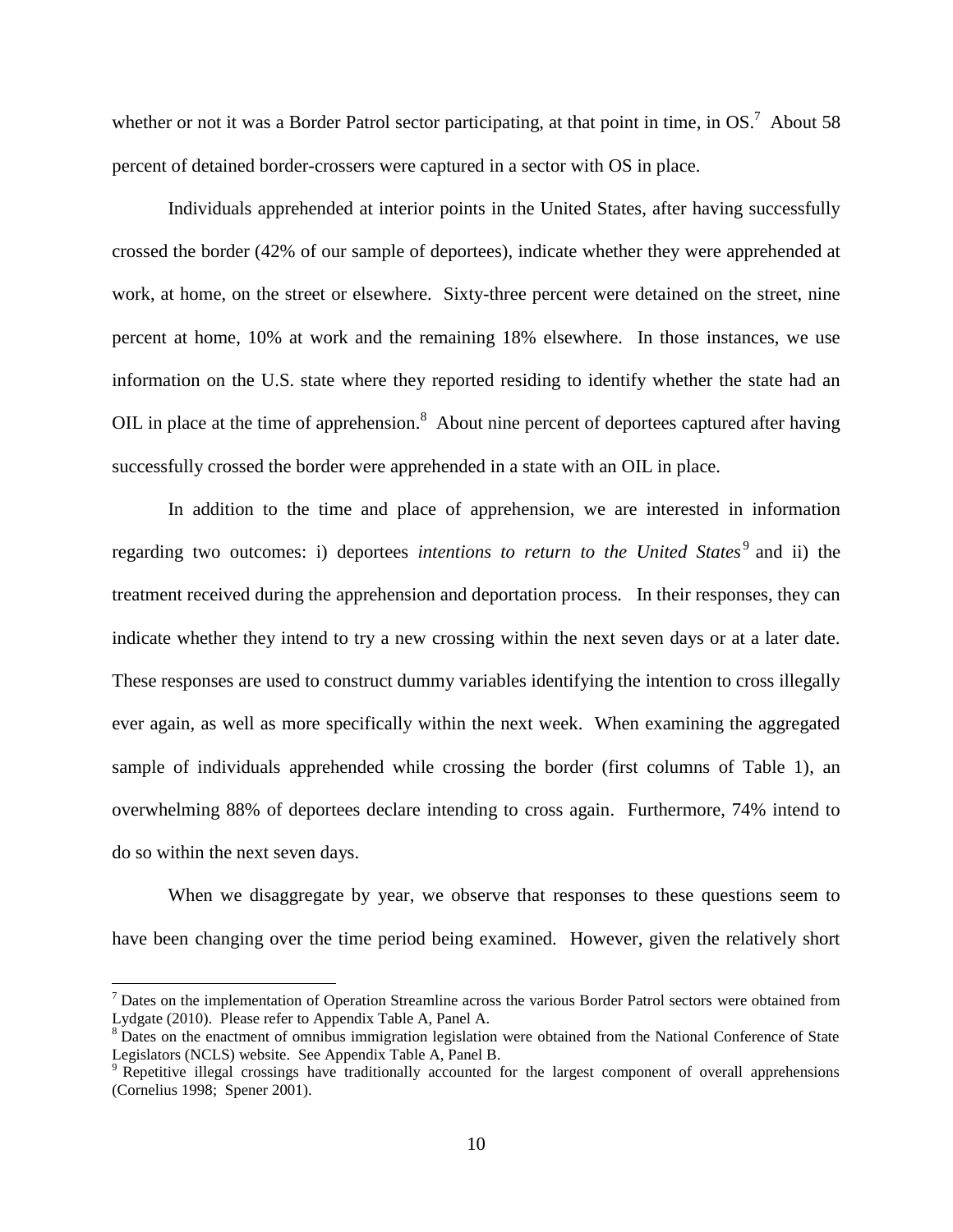time span analyzed, we caution against making much of any patterns. Still, an examination of these figures might provide some insights not evident in the overall averages displayed in Table 1. For instance, it is interesting to see in Table 2A how, despite yearly fluctuations, the percentages of deportees apprehended at the *border* intending to commit recidivism within the next 7 days or ever appear to have fallen from 2005 to 2012.<sup>10</sup> A similar, perhaps more consistent, picture emerges for deportees apprehended at *interior* points in Table 2B. For instance, the share of deportees apprehended in states without OILs in place indicating an intent to return within a week appears to have decreased from 85% in 2005 to 21% in 2012, whereas the share expressing an intent to return ever has dropped from 96% in 2005 to 76% in 2012.<sup>11</sup> Still, it is important to stress that these are simply descriptive statistics. They do not account for other factors that may be driving the intent to cross again and, as such, any observed patterns cannot be attributed to specific enforcement policies.

# **<Tables 2A and 2B about here>**

In addition to inquiring about future migration plans, the EMIF has also been questioning deportees about the *treatment received during the apprehension and detention process* since 2005. Specifically, respondents are asked whether they were subject to physical aggression by the authorities, such as being pushed or hit; whether they were subject to verbal aggression (yelled at or insulted); and whether their belongings were confiscated. They are also asked whether they were informed of their right to speak with the Mexican Consulate. As can be seen in Tables 2A and 2B, in some instances, the share of immigrants reporting being mistreated does not seem to have appreciably changed in a consistent direction over the years, as in the case of

 $10$  A number of t-tests, available from the authors, suggest that there were statistically significant reductions in the proportion of deportees intending to illegally cross again from the first to the last available survey year.

<sup>&</sup>lt;sup>11</sup> Once more, differences in the proportion of migrants intending to illegally cross again in the first and last available survey year, are statistically significant at the 5% level or better. T-tests are available from the authors.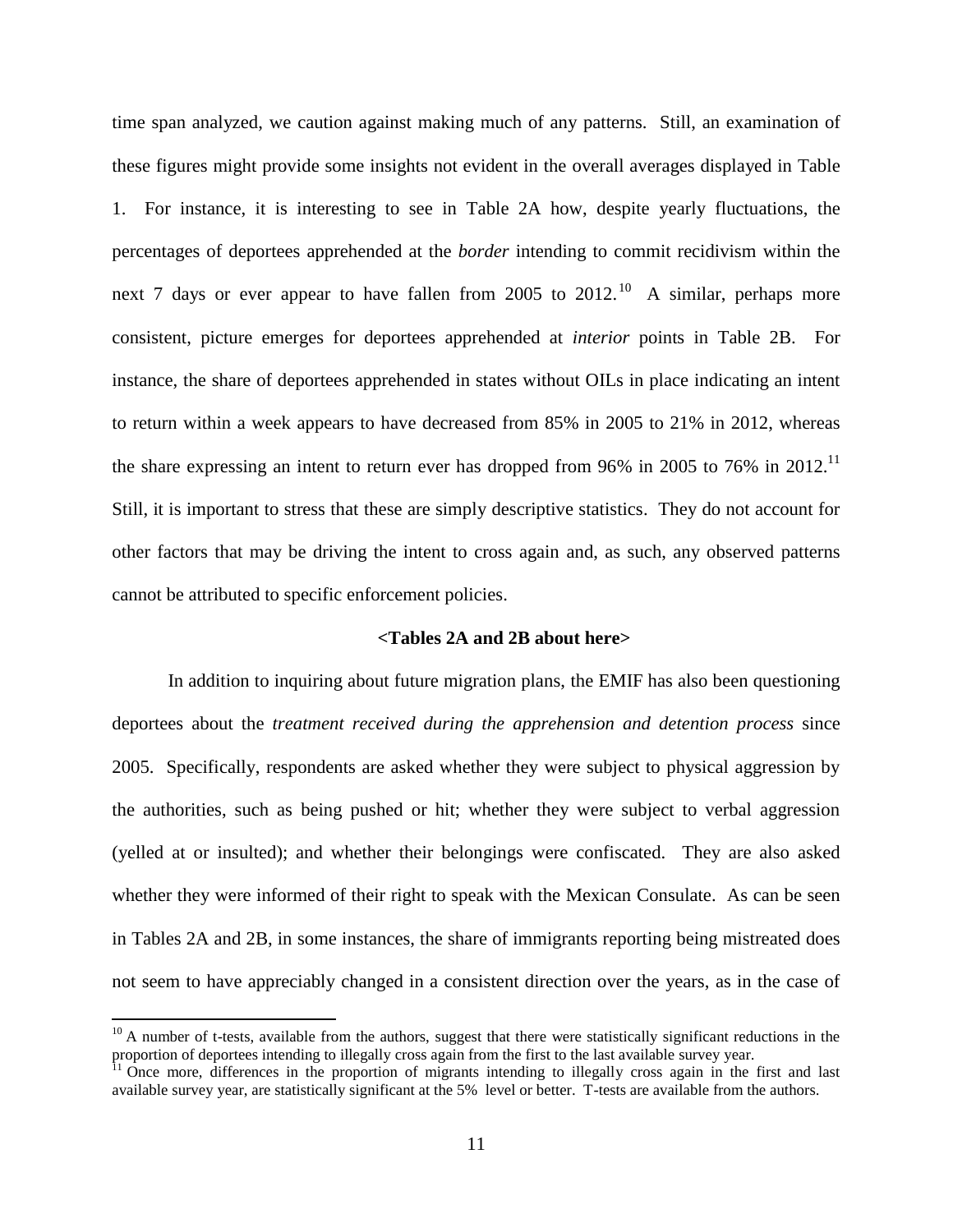the share of deportees that report being physically abused during the apprehension process. In contrast, the share of deportees indicating having personal property confiscated during their detention process and, for the most part, the share enduring separation from family members, seem to have risen appreciably over time. Lastly, while there appears to be some evidence of widespread failure to inform migrants of their right to contact their consulate, this violation seems to have been addressed, possibly through training. The share of deportees reporting being victims of such a practice has dropped from 86-88% in 2005 to 25-41% in 2012.<sup>12</sup> Still, the summary statistics in Tables 2A and 2B do not allow us to conclude anything about how these policies and laws have influenced the intent to cross again and how they have impacted the treatment of deportees. To address these questions, we turn to more thorough regression-based modeling that controls for other concurrent determinants of deportees' migratory intentions and treatment received during the apprehension process.

# **IV. Methodology**

 $\overline{\phantom{a}}$ 

Our *first* objective is to learn whether increased border enforcement –as captured by the implementation of *Operation Streamline* (OS)– is deterring deported migrants from intending to return to the United States and how it may be impacting their treatment during the deportation process. To accomplish this aim, we pool individual level data on deportees apprehended while crossing the border from the 2005-2012 waves of the EMIF. The data contain information that allow for the identification of the Border Patrol sector through which migrants crossed, allowing us to ascertain whether or not OS was in place. Specifically, we compare the reported intent to return to the United States by deportees, as well as changes in the circumstances surrounding the

 $12$  T-tests of the statistical significance of these differences are available from the authors.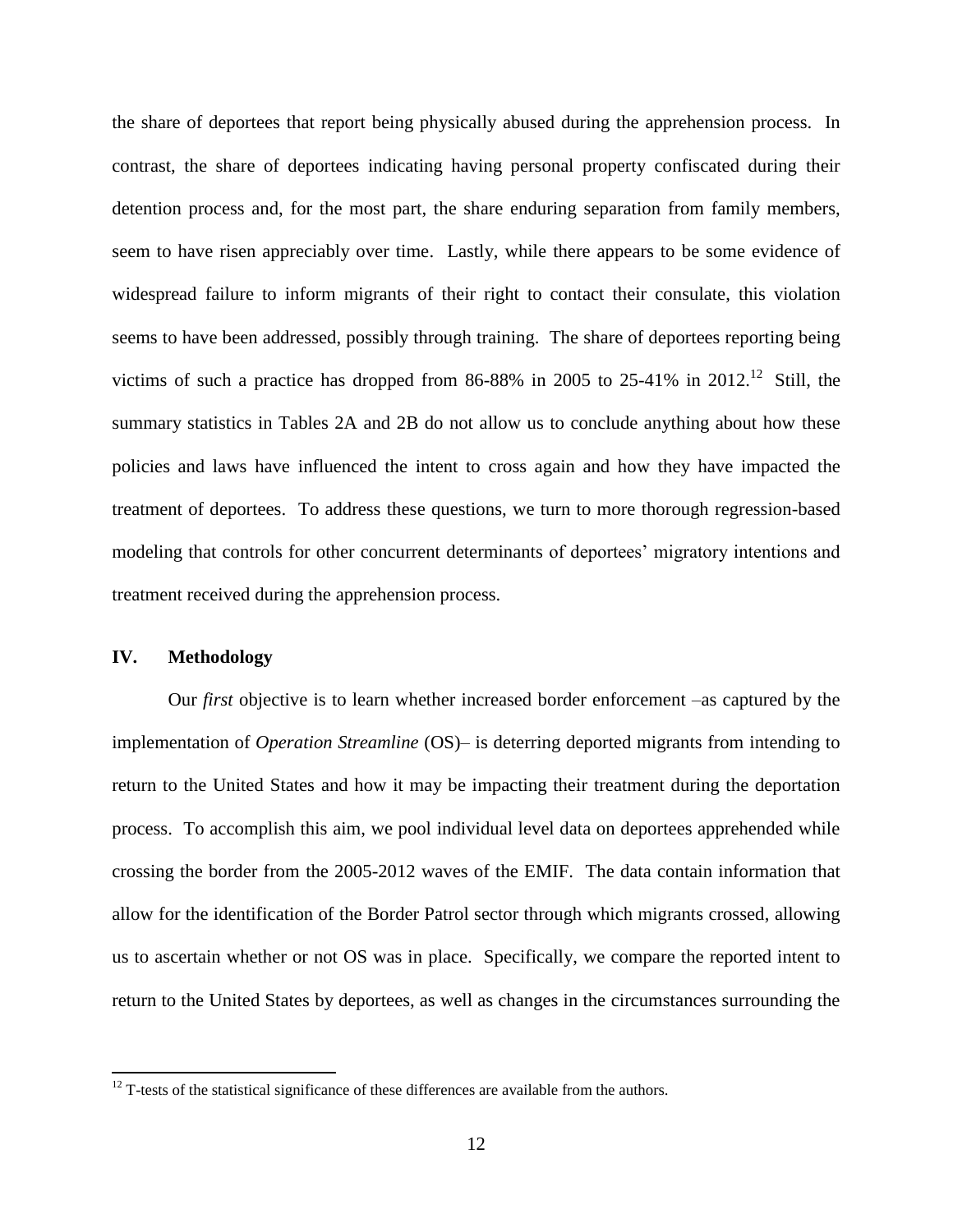apprehension process, in *treated* vs. *control* Border Patrol sectors *pre* -vs. *post-* implementation of OS as follows:

$$
Y_{ist} = \alpha_0 + \alpha_1 OS_{st} + \alpha_2 # Sec_t + \alpha_3 (# Sec_t \times OS_{st}) + \gamma' X_{ist} + \delta_s + \phi_t + \delta_s t + \varepsilon_{ist},
$$
  

$$
\varepsilon_{ist} \sim N(0,1)
$$
 (1)

where:  $i=1, \ldots, n$  individuals, *s*=sector, and  $t=($ month, year).  $Y_{ist}$  equals 1 if the *i*th deported migrant, who last migrated in time *t* and was apprehended in Border Patrol sector *s*, indicates: (a) planning on returning to the United States,  $^{13}$  or (b) experiencing questionable treatment during the apprehension and detention process.<sup>14</sup>  $OS_{st}$  is a dummy variable equal to 1 if the migrant was apprehended in a Border Patrol sector with OS in place. For example, *OSst* equals 1 if the migrant was apprehended in a *treated* Border Patrol sector at that time, such as Tucson after January 2008. It is equal to 0 if the migrant was apprehended in the Tucson Border Patrol sector before January 2008, or if s/he was apprehended in a Border Patrol sector that never implemented OS, such as San Diego. In essence, the coefficient on *OSst* gauges how OS might have impacted deportees' intent to return to the United States and their treatment during the apprehension process by comparing those two outcomes for deportees crossing through a Border Patrol sector with OS in place and for their remaining counterparts.

To account for the possibility that the impact of OS strengthens (or weakens) as more sectors adopt it, we control for the number of Border Patrol sectors implementing OS (#*Sect*) at the time of apprehension, and interact it with the policy dummy (*i.e.*  $#Sec_{t} \times OS_{st}$ ). It is conceivable, for example, that as the number of Border Patrol sectors implementing OS rises, the

<sup>&</sup>lt;sup>13</sup> We estimate separate models for the "intent to return within the next seven days" and "intent to return in the more distant future".

<sup>&</sup>lt;sup>14</sup> Separate equations are estimated using responses to questions concerning being physically abused, verbally abused, having possessions confiscated, separated from family, informed of the right to counsel, and risking life.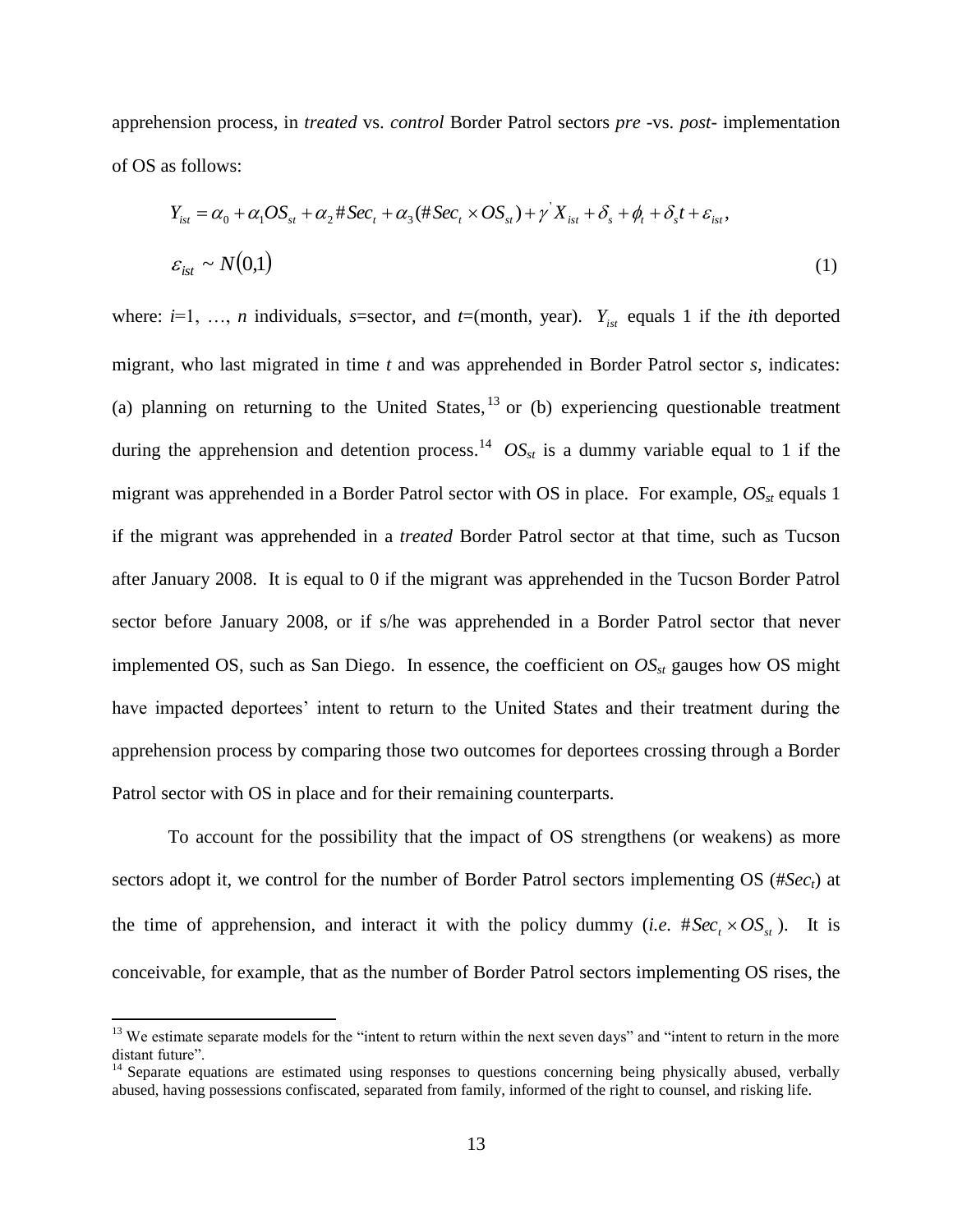deterrence effect strengthens due to a tighter "squeeze" on undocumented crossings. Similarly, as the number of sectors under OS increases, it is possible that Border Patrol agents' behavior concerning the treatment of immigrants changes. The interaction term can help us capture these spillover effects.

The vector *X* includes individual level characteristics traditionally incorporated when modeling migration experiences and decisions, such as gender, race, age, indigenous language, English proficiency, educational attainment, marital status, household head status, and family size. Migration-related characteristics, such as the number of times they have crossed in the past, the number of times they have been deported, the duration of their last migration spell or whether they last crossed with a coyote are also incorporated.

We include a series of Border Patrol sector dummies, time dummies and Border Patrol sector-time trends in equation (1) in order to capture fixed and time-varying regional and macroeconomic factors affecting our outcomes. Border Patrol sector dummies can help capture time invariant geographic characteristics, such as a political environment hostile to immigration –a characteristic that could potentially be related to the likelihood of reporting mistreatment. Border Patrol sector dummies can also capture the presence of networks in specific crossing points –a trait that can lower migration costs and increase the intent to return to the United States. Time dummies are also incorporated in the model. They help account for economy-wide shocks that could impact the likelihood of mistreatment by affecting investments in police training or the probability of indicating a desire to return to the United States in the future given the economic climate.

The inclusion of Border Patrol sector-specific time trends addresses a key identification assumption in the analysis described above –namely the existence of similar pre-treatment trends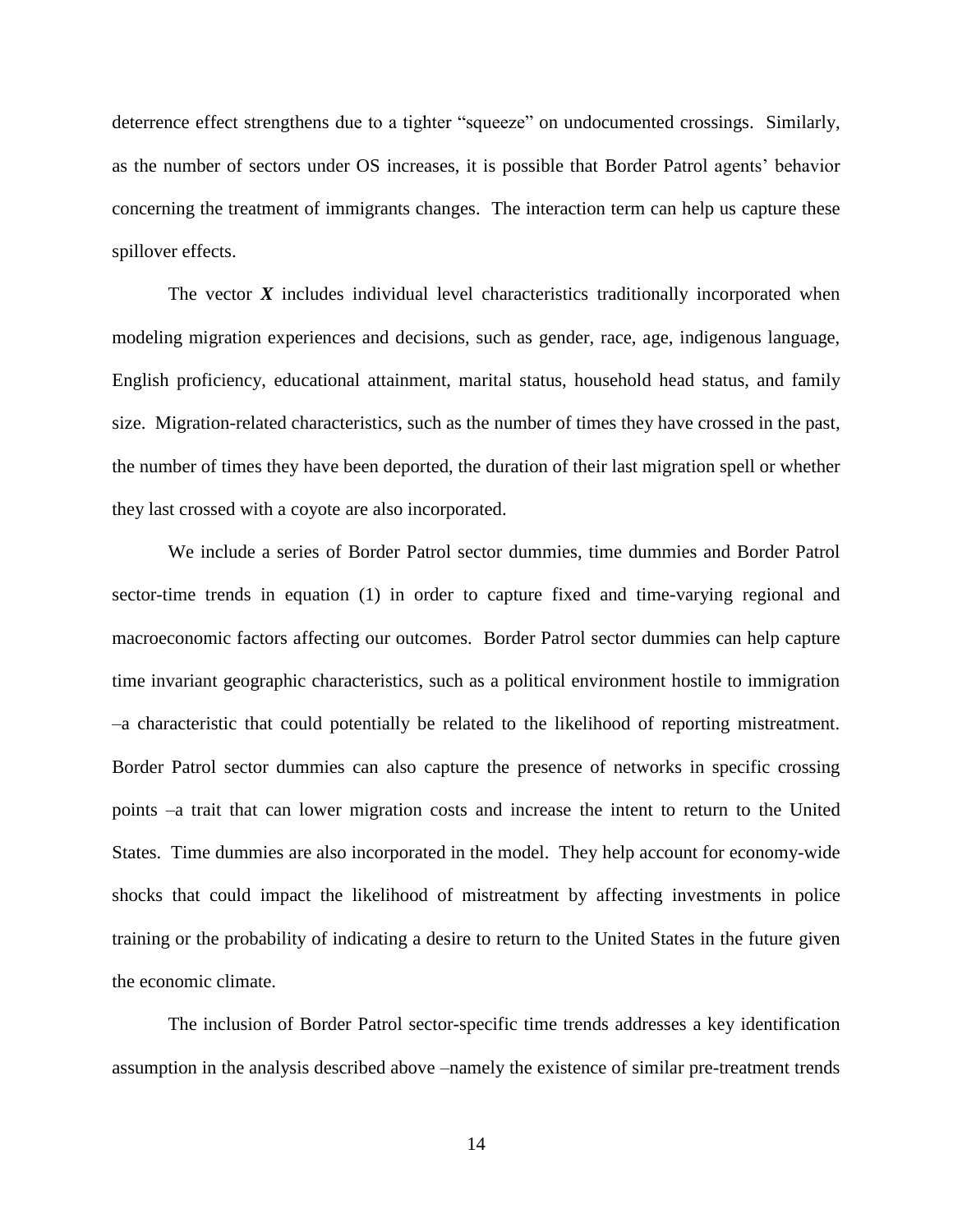in *treated* and *control* Border Patrol sectors. This assumption is violated if differences between the latter are driving the enactment of the policy, as would be the case if Border Patrol sectors with a growing number of unauthorized entries were more likely to implement OS. To address that possibility, it is important to include Border Patrol sector-specific time trends capturing the overtime variation in apprehensions –a proxy for unauthorized entries. Alternatively, Border Patrol sector-specific time trends might capture changing economic conditions at the Border Patrol sector level, such as the development of migrant businesses –a phenomenon that might lure deportees to the United States.

While our first objective is to explore the effectiveness and impacts of border policy, our *second* objective is to learn about: (a) the effectiveness of state-level initiatives in immigration enforcement (as captured by the enactment of OILs) in curbing undocumented migrants' intent to engage in repetitive unauthorized crossings, and (b) their impact on the treatment received by deportees when apprehended and detained. To that end, we utilize individual level data on deportees apprehended at work, at home, on the street or elsewhere after having successfully crossed the border from 2005 through 2012. The data contain information on the *timing* of the apprehension and the *state* where the migrant resided, allowing us to identify whether a statelevel omnibus immigration law was in place. Our benchmark model is thus given by:

$$
Y_{ist} = \beta_0 + \beta_1 OIL_{st} + \beta_2 # States_t + \beta_3 (#States_t \times OIL_{st}) + \gamma' X_{ist} + \delta_s + \phi_t + \delta_s t + \upsilon_{ist}, \quad \upsilon_{ist} \sim N(0,1)
$$
\n
$$
(2)
$$

where  $i=1, \ldots, n$  individuals, *s*=state and *t*=(month, year). The dependent variable, constructed as a dummy variable, captures the migrant's self-reported intent to return to the United States in the foreseeable future, or whether s/he reported mistreatment during the apprehension and detention process. OIL*st* equals 1 if the migrant was apprehended in a state with an omnibus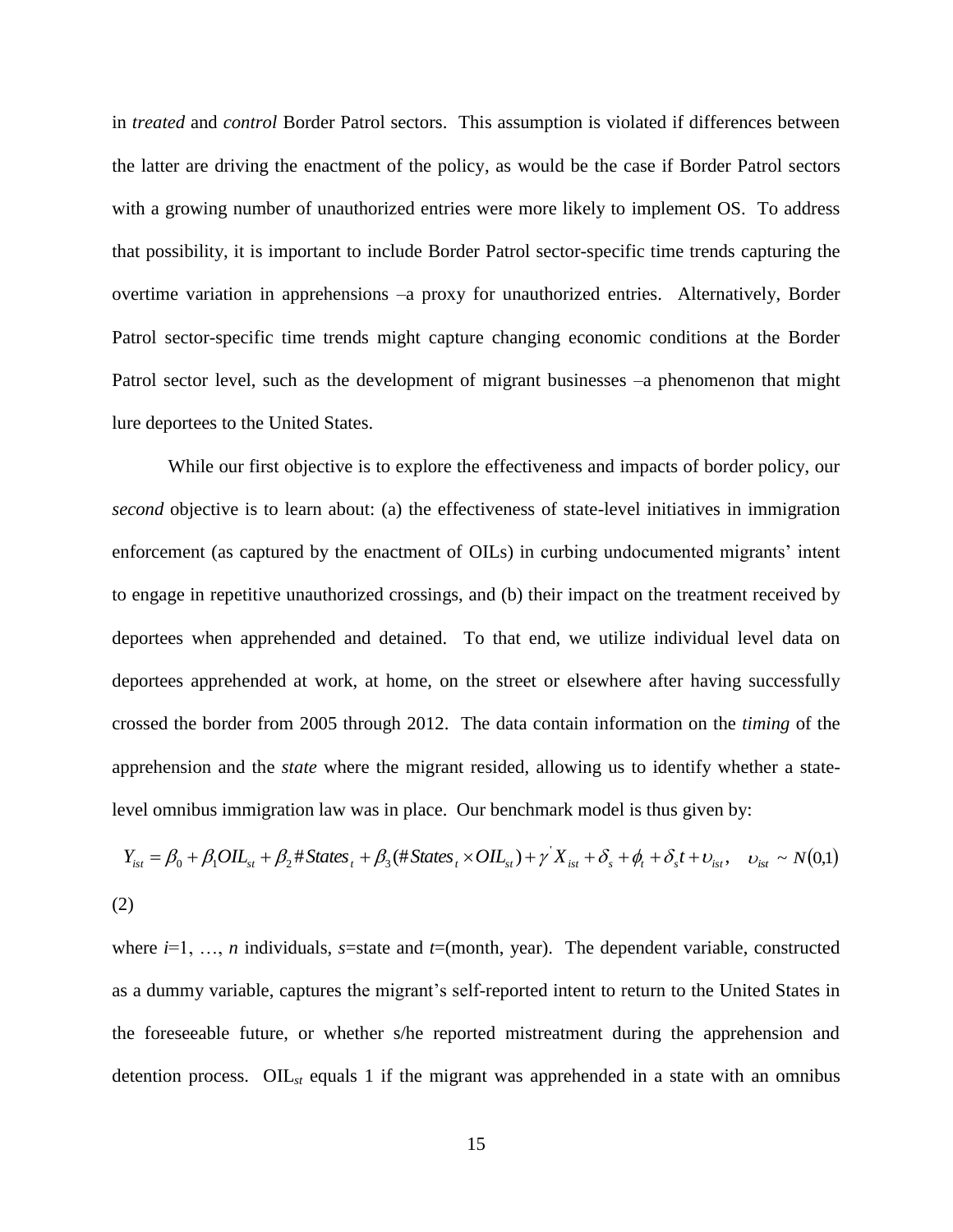immigration law at that point in time, such as SB1070 in Arizona, after April 2010; otherwise, it is set equal to 0. As in the case of OS, we account for spillover effects that could result from the increase in the number of states with OILs by incorporating the variable #*States<sup>t</sup>* and the interaction term ( $# States_t \times OIL_{st}$ ). Similarly, in addition to the demographic and migratory characteristics in vector  $X$  in equation (1), we include state and time dummies as well as statespecific time trends controlling for different trends in state-level characteristics potentially responsible for the adoption of OILs, such as differences in undocumented migration across states. Finally, we include information on whether the deportees, apprehended in the interior, were detained at work, at home or on the street.

Equations (1) and (2) are both estimated as linear probability models (LPMs). LPMs have some potential limitations, including: (a) their linearity assumption, just as with ordinary least squares (OLS); (b) their violation of the homoskedasticity assumption, which can bias standard errors; and (c) the fact that they can yield predicted probabilities that fall outside the unit circle. Despite these limitations, LPMs perform quite well. They impose fewer restrictions on the distribution of the error term by avoiding the normality assumption and, of particular importance for our estimation, they easily converge when working with larger samples (Wooldridge 2008).

# **V. Findings**

The results from estimating equations (1) and (2) for the intended and unintended outcomes being examined are reported in Tables 3 through 6. Table 3 displays the estimated deterrence of OS on deportees' intent to return, while Table 4 informs about the impact of exposure to increased border enforcement on deportees' mistreatment (physical abuse, verbal abuse, confiscation of personal belongings, separation from family members during the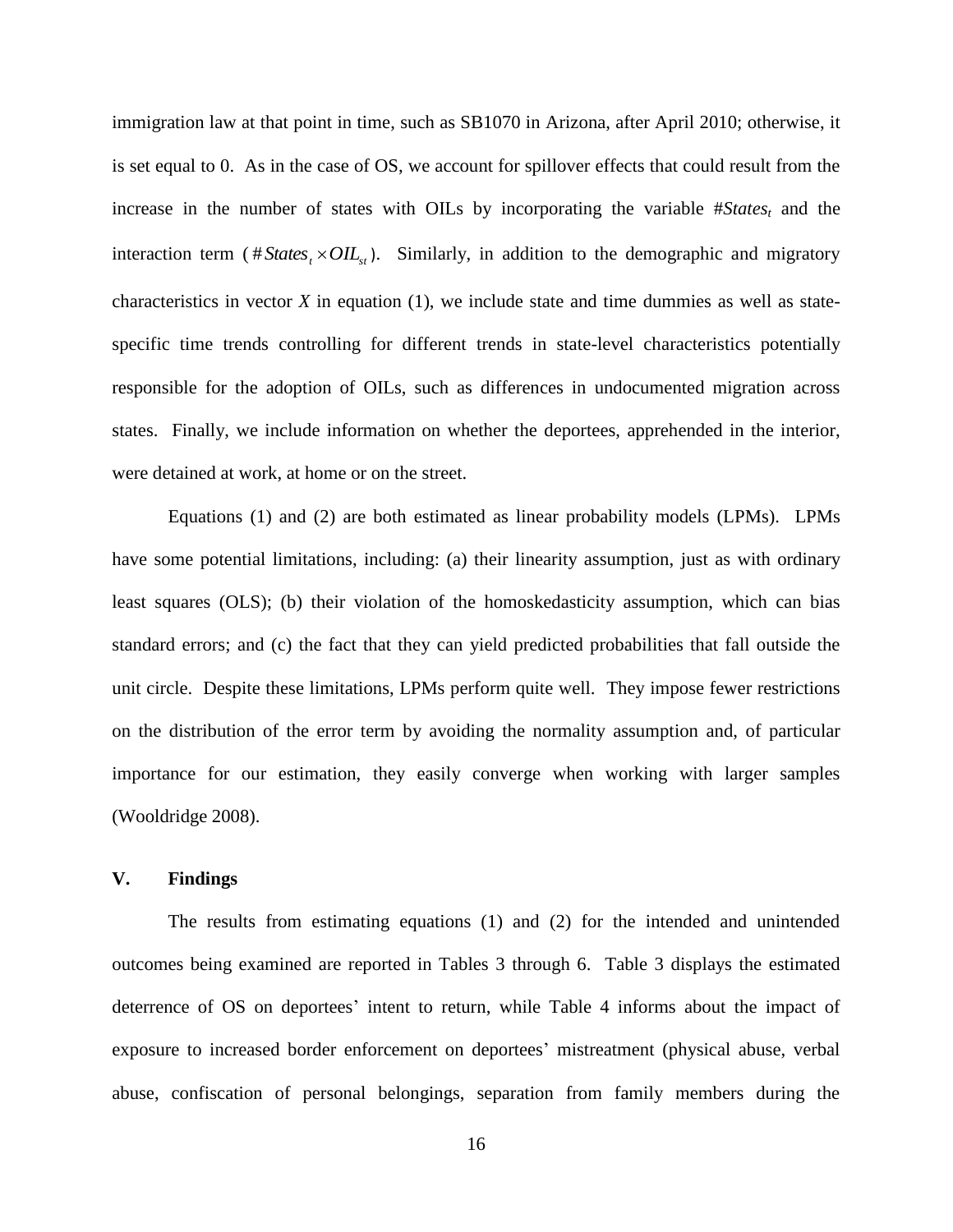deportation process, and being uninformed about the right to contact the Mexican consulate). In addition, Table 4 reports on the effect of OS on deportees' likelihood of risking their lives during the crossing. Tables 5 and 6 report on the same outcomes as in Tables 3 and 4, but focusing instead on the effects of interior enforcement. All regressions include time (year, month) dummies, as well as Border Patrol sector or state of apprehension dummies, depending on whether we are examining the impact of OS or OIL, respectively. Border Patrol sector-specific time trends or state of apprehension-specific time trends are also included. The latter are an important check to our model specification, allowing us to control for pre-existing differential trends in treated versus control Border Patrol sectors and states. In what follows, we interpret our findings in terms of marginal effects, thus assuming that all other determinants are held constant. For example, does apprehension in a Border Patrol sector with OS in place deter deportees from intending to attempt a new illegal crossing  $(i.e. \frac{\partial re-migrate}{\partial OS})$  as presumably intended by the policy?

# A) Intended and Unintended Consequences of Operation Streamline

 $\overline{\phantom{a}}$ 

The estimates in Table 3 address the aforementioned question. Deportees' intent to reoffend does not significantly differ according to whether or not they were detained while crossing through an OS sector.<sup>15</sup> Similarly, expanding the policy to one more Border Patrol sector has no statistically significant impact on deportees' intent to re-migrate.<sup>16</sup> In sum, OS

<sup>&</sup>lt;sup>15</sup> Indeed, the estimated impacts –which would be computed as:  $\frac{\partial re-magnetic \text{ within the week}}{\partial \theta s} = [0.024 + (-0.007 \text{ x } 6)]$ and  $\frac{\partial t e - m g \sin \theta}{\partial \theta s}$  = [-0.012 + (-0.008 x 6)] in 2012 when six Border Patrol sectors had OS in place, are *not* statistically different from zero, according to joint significance tests.

<sup>&</sup>lt;sup>16</sup> The effect on the likelihood of committing recidivism within the week when OS is expanded to one more sector is given by:  $\frac{\partial P}{\partial \theta} = \frac{\partial P}{\partial \theta} = [-0.028 + (-0.007 \times OS)] = -0.035$  for deportees captured in a sector with OS  $\partial$ #Sec in place (*i.e.*  $OS = 1$ ) and by -0.028 for the rest. Yet, neither of the two effects is statistically different from zero. Similarly, the effect of expanding OS to one more Border Patrol sector on the likelihood of committing recidivism in the further future is not statistically different from zero for all deportees.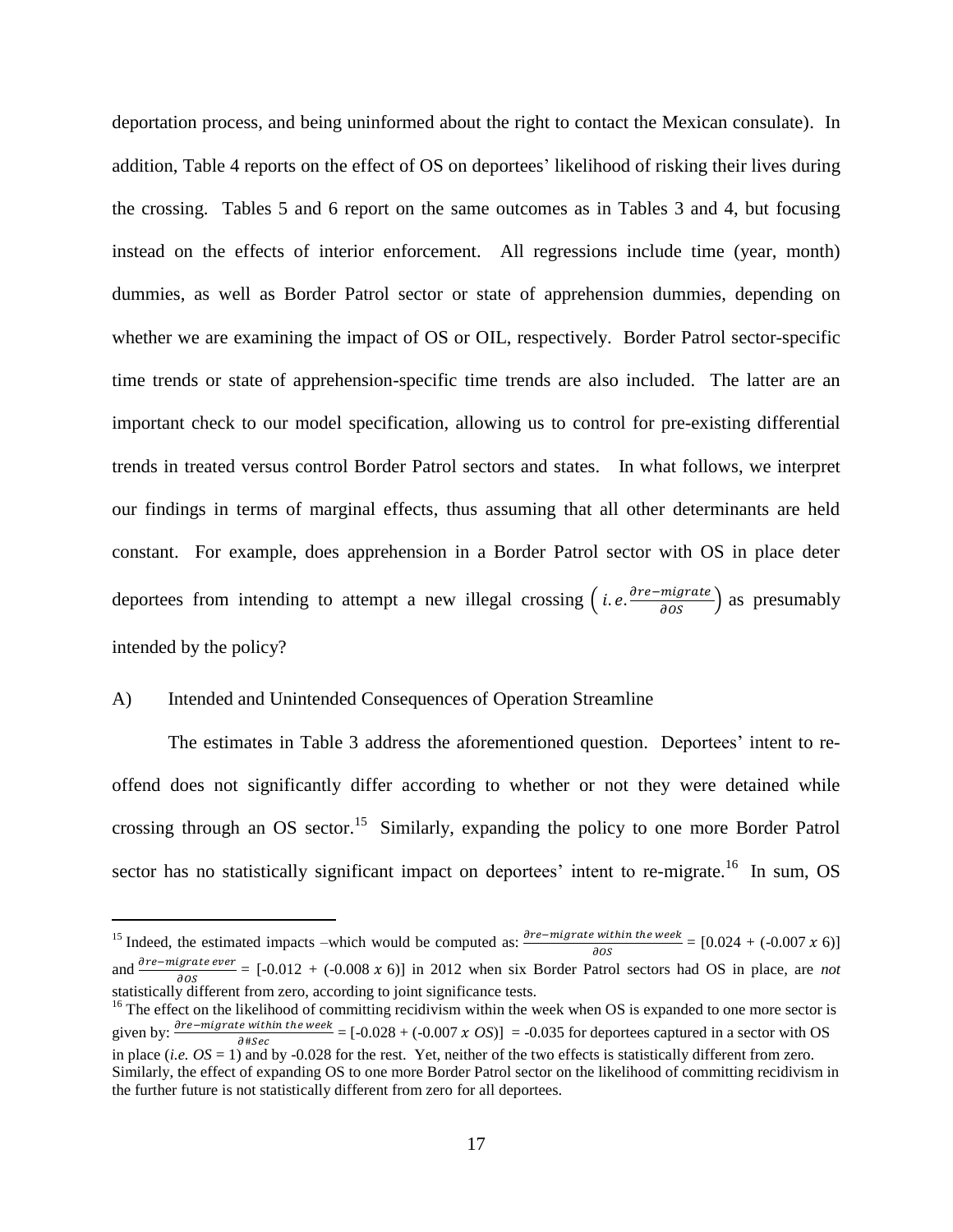does not seem to significantly shape deportees' intent to return to the United States (commit recidivism) in the short-run or long-run.

# **<Table 3 about here>**

In addition, apprehension in a Border Patrol sector with OS in place does not significantly increase deportees' likelihood of enduring physical or verbal abuse, having personal property confiscated, being separated from family members or being misinformed about rights to contact the Mexican Consulate (see Table 4). However, we do find that life risks are substantially impacted by OS. In 2012, being apprehended in a sector with OS in place  $\left(\frac{\partial}{\partial x}\right)^2$  $\frac{\partial P}{\partial \theta}$  raised deportees' life risks by a statistically significant 12.2 percentage points relative to those apprehended in non-OS sectors. Furthermore, we find that expanding OS to one more Border Patrol sector  $\left(\frac{\partial}{\partial x}\right)^2$  $\frac{\partial f}{\partial \theta}$  increases life risks by a statistically significant 2.4 percentage points among deportees apprehended in sectors with OS in place. These findings are consistent with the idea that crossings are taking place in more remote and dangerous areas on account of the "squeeze" by OS and, overall, corroborate news reports about the human cost of increased border enforcement.<sup>17</sup> Lastly, the expansion of OS to one more sector along the border is also linked to a statistically significant increase of 9.1 percentage points in the likelihood of enduring family separation  $\left(\frac{\partial f_{amily\; separation}}{\partial #sec}\right)$  for crossers using non-OS sectors and to an also statistically significant increase of 8.8 percentage points in that likelihood among deportees apprehended in OS sectors. However, the expansion of OS to more Border Patrol sectors is

 $17$  As noted in the Introduction, these polices might not only increase the risk of crossers, but also alter the profile of crosses. For example, word of stepped up border enforcement could deter the most risk-averse would be migrant, in favor of migrants who are more risk-taking. Alternatively, it could be that more naïve migrants are the ones crossing. While distinguishing among the channels through which increased enforcement operates is of interest, our data cannot differentiate. Rather, we focus on the overall impact of stepped up enforcement, whether via changes in the selection of migrants or via changes in the behavior of the authorities and/or the apprehended migrants.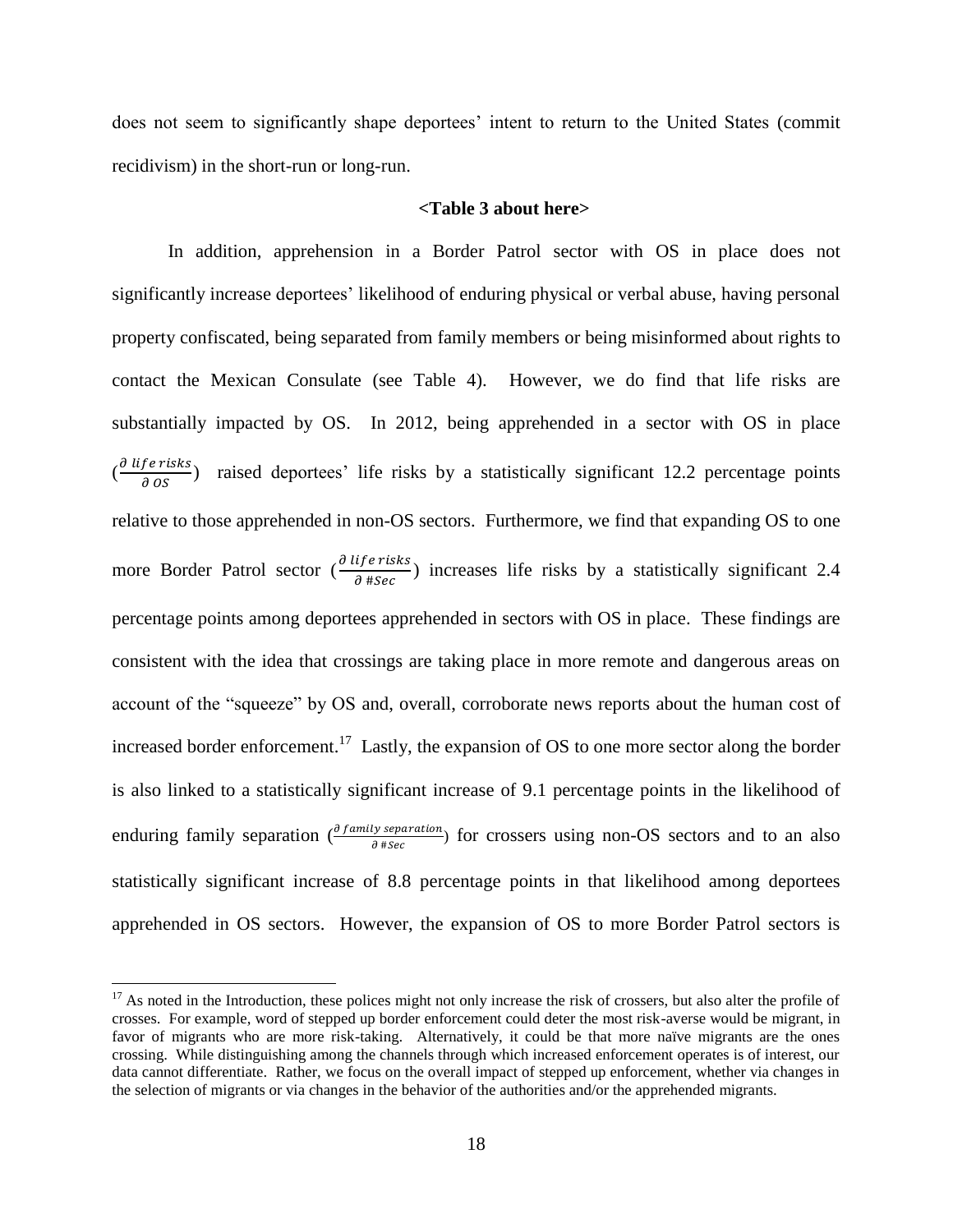associated with a lower likelihood of being subject to verbal abuse or being misinformed about one's rights.

# **<Table 4 about here>**

In addition to our prior findings, the output in Table 4 uncovers several other interesting results. Specifically, deportees with higher levels of education appear more likely to indicate being physically or verbally abused by the border agents than their less educated counterparts. Additionally, deportees who speak English seem to endure a higher likelihood of being separated from family relative to deportees who do not speak the language, possibly signaling that these were migrants with more established roots. It is sobering that migrants who used a coyote are 7.1 percentage points more likely to having risked their lives to cross than migrants who did not use such services. Coyotes might be using less transited and more dangerous routes to avoid detection, and may not hesitate to abandon their clientele when fearing apprehension by the Border Patrol.

# B) Intended and Unintended Consequences of state-level Omnibus Immigration Bills

Tables 5 and 6 also inform on the intended and unintended consequences of increased immigration enforcement at the state level –as captured by the enactment of state-level OILs. One difference with regard to the previous model specifications is that these equations include information on the circumstances surrounding apprehension. In the OS estimations, all apprehensions took place at the border, making it unnecessary to account for place of apprehension. But, in the case of the OIL estimations, apprehension could have taken place in a variety of places –at home, at work, on the street or elsewhere (the reference category). Accordingly, we control for the place of apprehension as it may reveal valuable information regarding the circumstances surrounding that event.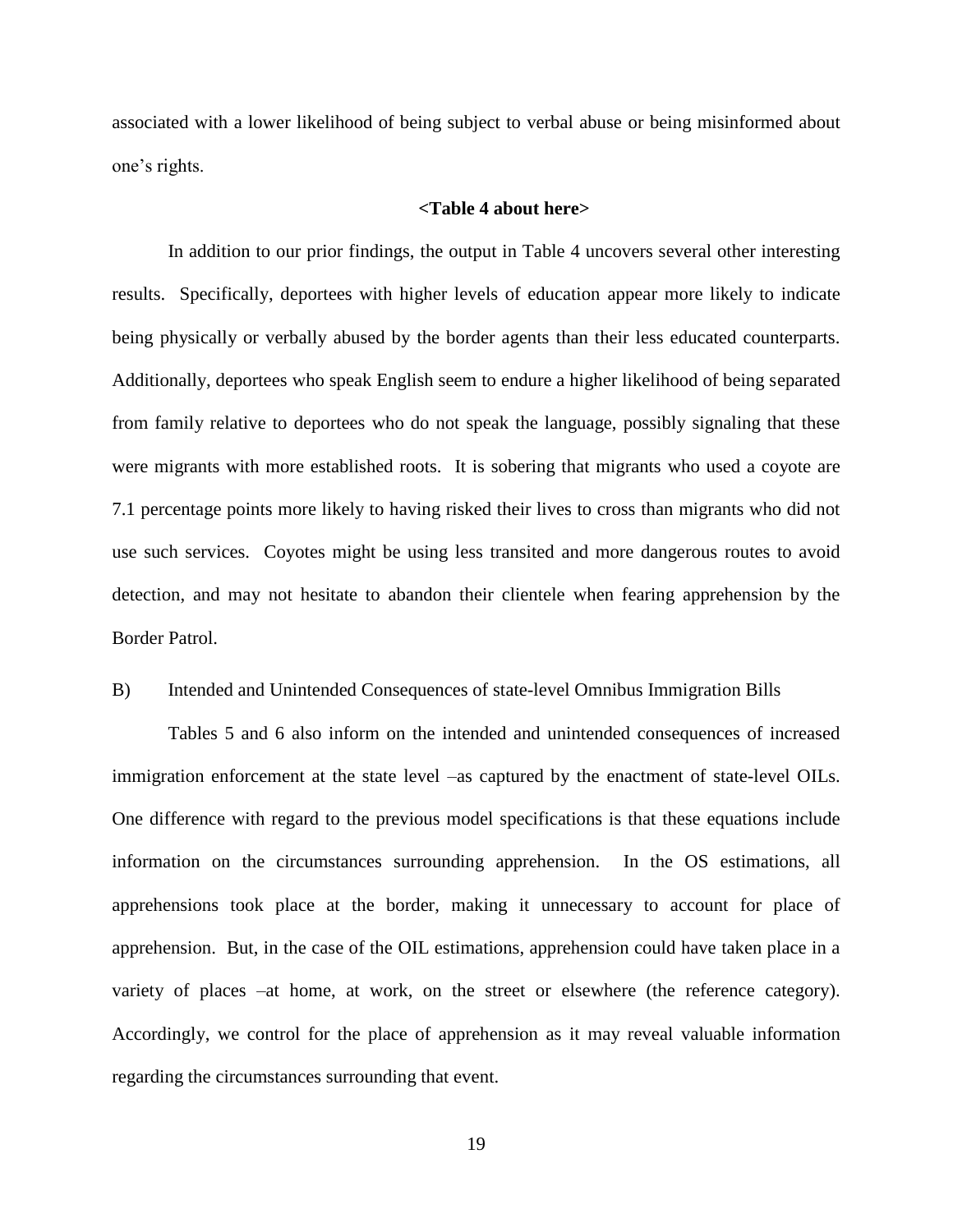We saw that being detained in a Border Patrol sector with OS in place had no statistically significant effect on deportees' intent to commit recidivism. Are OILs similarly ineffective? Or do OILs deter apprehended undocumented immigrants from planning repetitive unauthorized crossings? According to the results in Table 5, they do have a deterrence effect. In 2012, apprehension in a state with an OIL in place reduced deportees' intent to *ever* return by about 7.6 percentage points<sup>18</sup> (from 86% to approximately 78%), compared to apprehension in non-OIL states. The state-level measures are, in particular, effective at curbing deportees' *immediate* reentry intentions. In 2012, apprehension in an OIL state reduced the intent to return next week by a statistically significant 24 percentage points relative to apprehension in states without OILs.

# **<Table 5 about here>**

And how does apprehension in a state with an OIL in place affect the incidence of mistreatment with respect to deportees? According to the estimates in Table 6, in 2012 (when 6 states had OILs in place), physical abuse was 0.2 percentage points higher for deportees apprehended in states with an OIL  $\left(\frac{\partial \text{pysical abuse}}{\partial \text{OL}}\right)$  = -0.046 + 0.008 x 6 = 0.002) relative to their counterparts detained in states without such a law. The statistically significant interaction term reveals that, as more states adopt immigrant legislation, migrants apprehended in states with OILs endure more physical abuse relative to when fewer states had adopted OILs –a pattern suggestive of herding behavior on the part of the authorities.

# **<Table 6 about here>**

In contrast, in that same year of 2012, verbal abuse was 8 percentage points less likely among deportees apprehended in a state with an OIL in place than among other deportees.

l

<sup>&</sup>lt;sup>18</sup> In this case  $\frac{\partial re-migrate\,ever}{\partial OIL}$  = [-0.022 + (-0.009 x 6)] = -0.076, where six is the number of U.S. states with an OIL in place in 2012.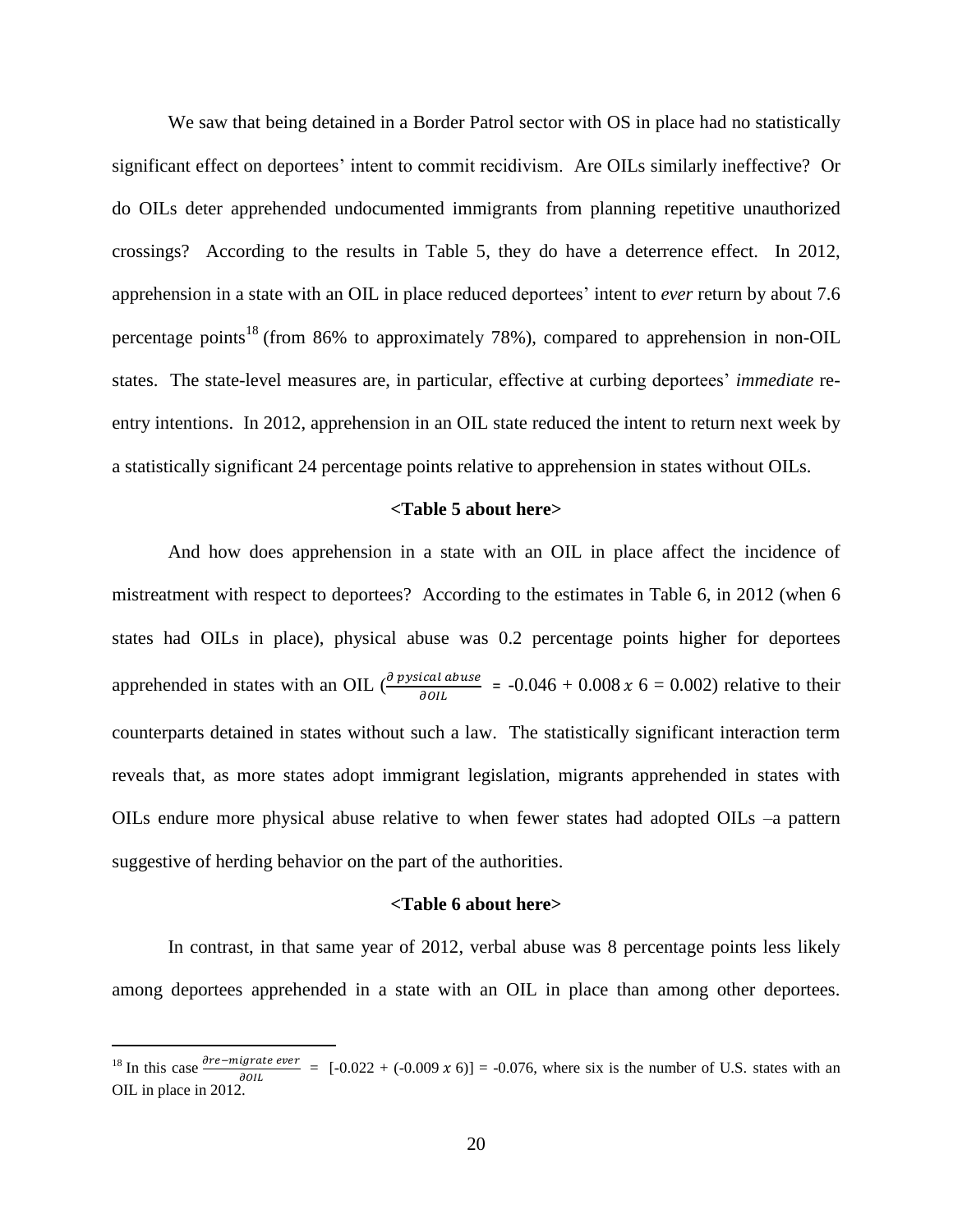However, the progressive expansion of OILs to other states has the opposite effect, increasing the likelihood of experiencing verbal abuse with each additional state adopting an OIL by 1.6 percentage points among migrants apprehended in states with an OIL in place, and by 1.1 percentage points among their counterparts apprehended elsewhere.<sup>19</sup> Perhaps, the growing number of states adopting OILs is a reflection of a growing anti-immigrant sentiment that generally manifests itself in a higher incidence of mistreatment. Finally, with 6 states having OILs in place, apprehension in a state with an OIL in place is also linked to a 2.1 percentage points higher likelihood of experiencing family separation in 2012.

While OILs seem to increase some forms of mistreatment, detention in a state with an OIL is associated with a lower incidence of other types of mistreatments. For instance, with 6 OILs in place by 2012, apprehension in an OIL state seemed to lower the incidence of being misinformed about the right to contact the Mexican consulate by 27 percentage points. Similarly, the expansion of OILs to other states is associated with a reduced incidence of this type of violation, especially among those apprehended in a state with an OIL in place. Perhaps, as OILs become more prevalent and receive growing public attention, certain groups publicize migrants' right to counsel. Alternatively, the Mexican government might be responding to public outcries about mishandling of detainees, increasing migrants' awareness of their rights through information campaigns in border cities and through the Mexican government's direct involvement in Mexican deportation cases.

In addition to the effects of OIL enactments, our results provide other insights into the determinants of deportees return intentions and the treatment that they receive. Turning first to

l

<sup>&</sup>lt;sup>19</sup> This estimate is obtained as follows:  $\frac{\partial \text{ verbal abuse}}{\partial # \text{States}}$  = 0.011 + (0.005)x (*OIL*) = 0.016 if apprehended in a state with an OIL in place *(i.e. OIL*=1), or 0.011 otherwise.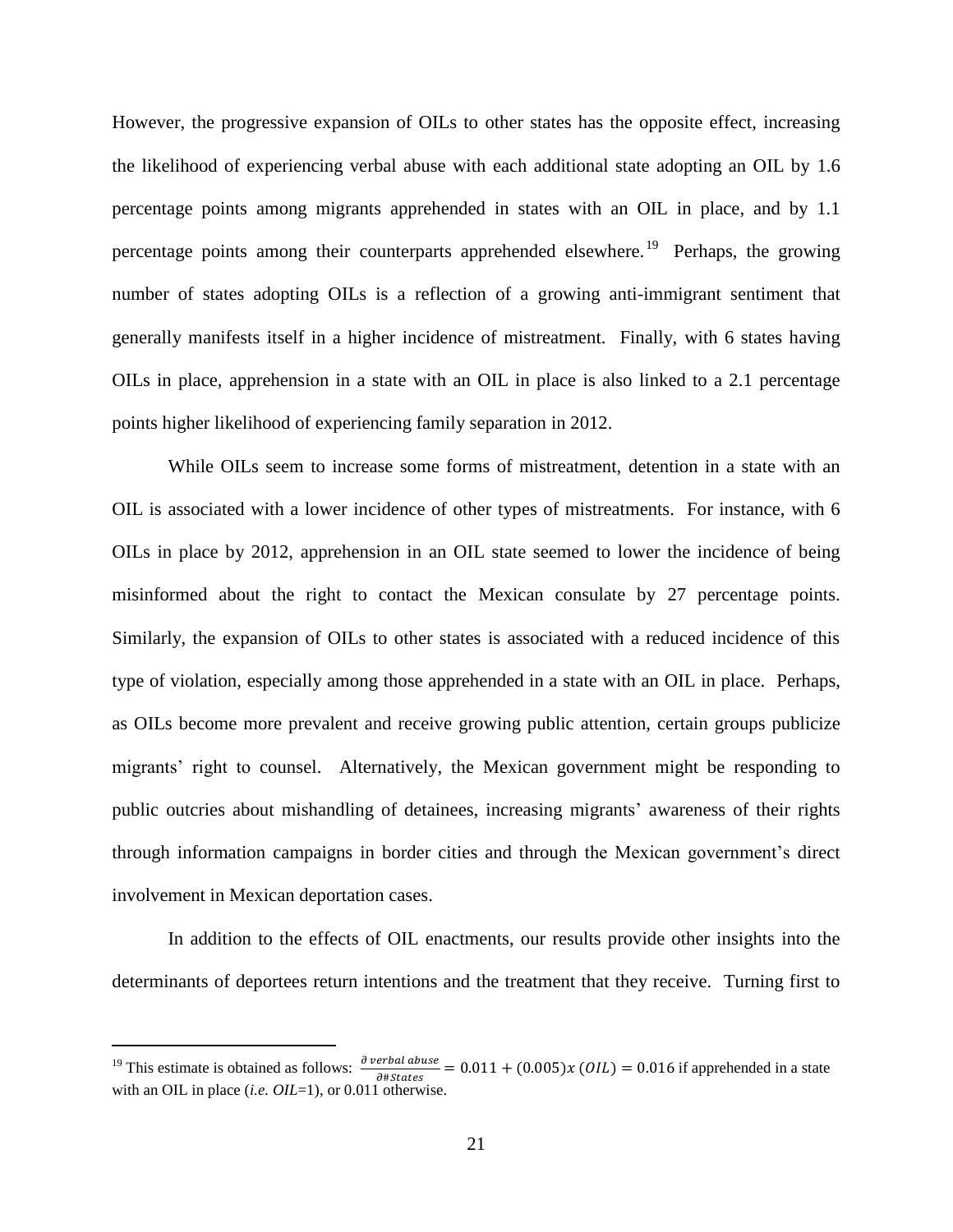return intentions (Table 5), we find that English speaking migrants have higher intentions to cross again than migrants who do not speak the language. English speakers are likely more assimilated and, therefore, might have more to gain from crossing over on account of possessing U.S.-specific human capital. Those who crossed with a coyote are 4 percentage points less likely to expect to return within a week and 2 percentage points less likely to ever attempt another crossing than those who did not use such services. Given the steepness of coyote fees, cost considerations may explain these findings, particularly in the case of immediate return intentions. Finally, it is interesting that migrants with primary and tertiary education are less likely to report planning on ever crossing again relative to those with a secondary education –a finding consistent with the intermediate selection of immigrants from Mexico. $^{20}$ 

 To conclude, it is also worth noting how the incidence of mistreatment varies according to where apprehensions take place (see Table 6). For instance, with the exception of being uninformed about the right to counsel, all other migrant rights' violations are more likely to take place when apprehensions occurred at work (relative to *elsewhere* –the reference category). Similarly, various types of mistreatment –including physical abuse, separation from family members and misinformation about the right to contact the Mexican consulate, appear more prevalent during home apprehensions than during apprehensions *elsewhere*. Apprehensions at work and at home are less public, allowing for the escalation of a confrontation or for negligence during the detention procedure. In contrast, relative to those in the reference category, deportees apprehended on the street, while more likely to be uninformed about the right to counsel, do not experience a higher exposure to other types of mistreatment.

<sup>&</sup>lt;sup>20</sup> Chiquiar and Hanson (2005), among others, find evidence of an intermediate selection of immigrants from Mexico with respect to the education distribution. The latter results from the fact that: (a) migration costs preclude those with low schooling from migrating, and (b) high returns to schooling in Mexico dissuade those with high schooling from migrating.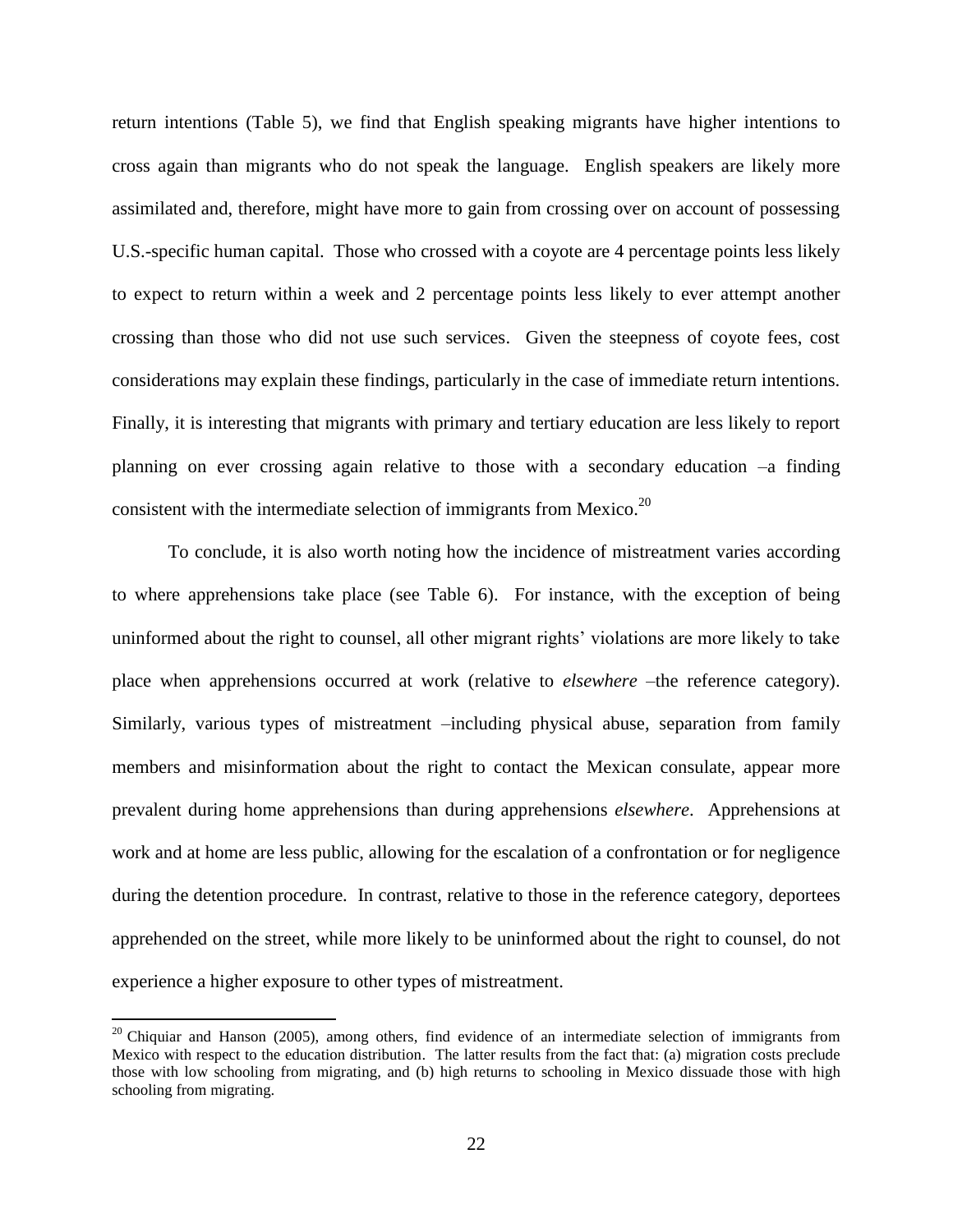# **VI. Summary and Conclusions**

In this study, we examine some of the intended and unintended consequences of increased border and interior immigration enforcement as captured by *Operation Streamline* and by *Omnibus Immigration Laws*. We first assess the effectiveness of federal and state-level initiatives in curtailing deportees' intent to return to the United States in the immediate and further future –an aim or intended consequence of these policies. Subsequently, we explore some unintended consequences of these policies –namely how they have impacted the treatment received by deportees during their detention. In the case of OS, we also look at how the policy may have induced migrants to risk their lives in order to cross over into the United States.

We find that apprehension in a Border Patrol sector with OS in place has no statistically significant impact on deportees' intent to return to the United States. In contrast, apprehension in a state with an OIL in place does lower migrants' immediate (within a week of deportation) return intentions by 7.6 percentage points, while stemming the intent to attempt a new crossing in the further future by 24 percentage points.

The scorecard of the federal and state policies with regard to migrants' rights violations and well-being is mixed. Apprehension in a Border Patrol sector with OS in place does not seem to increase the likelihood of mistreatment along many dimensions. In fact, there is evidence of declines in deportees' likelihood of being verbally abused and in their likelihood of being misinformed about the right to contact the Mexican Consulate as OS is progressively adopted by other Border Patrol sectors. However, the likelihood of risking one's life when crossing is significantly higher among deportees apprehended in an OS sector than among their counterparts detained in non-OS sectors. Furthermore, the progressive expansion of OS also seems to raise the likelihood of enduring life risks among those apprehended in sectors with OS in place, as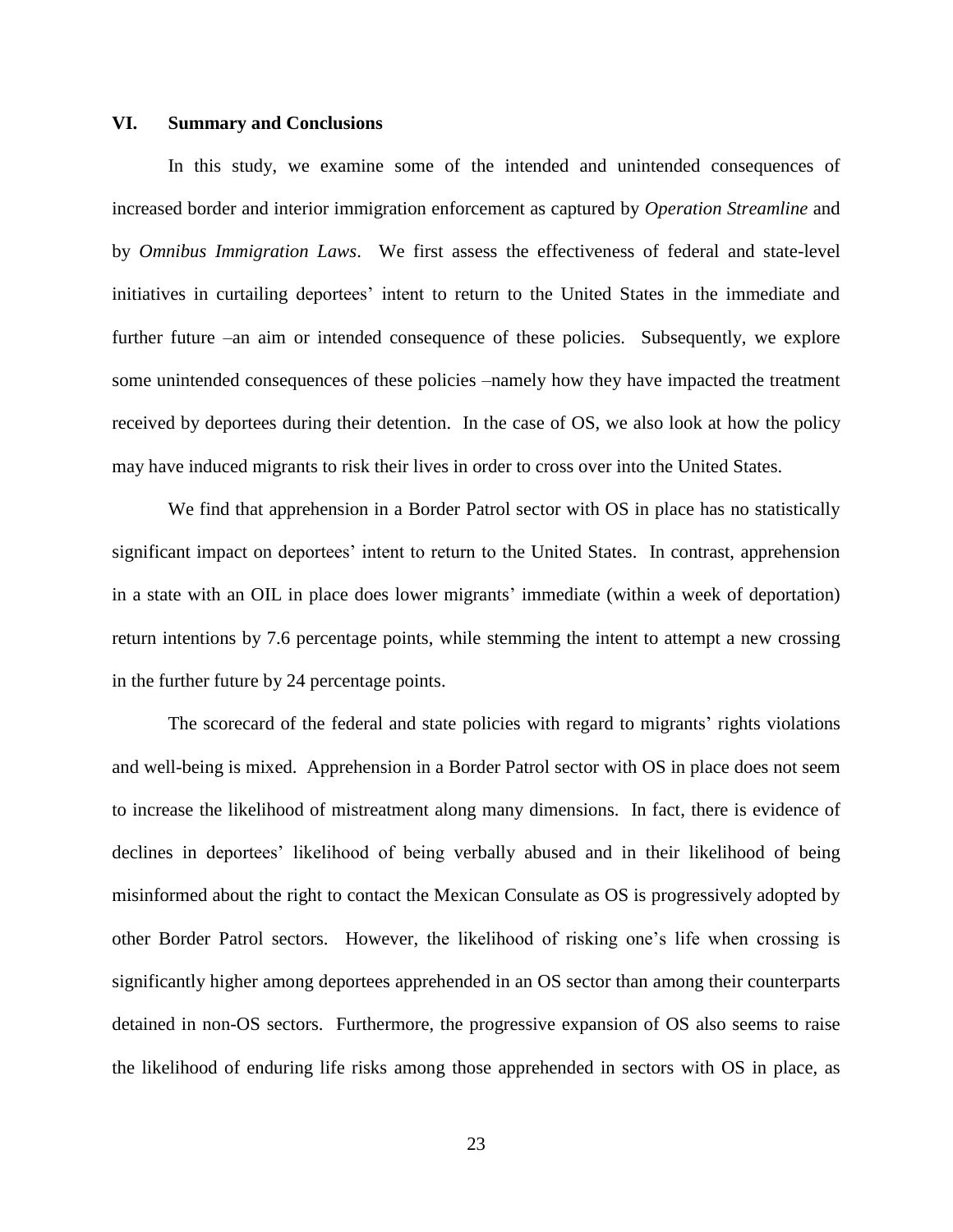well as the incidence of family separations among all deportees. These concerns have been reported in the press and our results seem to corroborate them.

There are significant costs associated with OILs as well. As in the case of OS, by 2012, apprehension in a state with an OIL in place was linked to a greater likelihood of being separated from family. Additionally, the incidence of physical and verbal abuse rises as the number of states implementing OILs increases. Perhaps, the growing number of state-level OILs is an expression of an evolving anti-immigrant sentiment propelled by a "herding" or "ganging-up" effect. This is an area worthy of further research. However, it is also interesting that there are some positives stemming from the implementation of state-level OILs with regard to migrant mistreatment. For instance, we observe a reduced incidence of misinformation about the right to contact the Mexican Consulate among those apprehended in a state with an OIL. Maybe increased awareness by law enforcement personnel of the importance of letting detainees know about their right to counsel has contributed to this outcome.

As noted, these findings are specific to the data available, which provides migrants' *intentions* to migrate as opposed to their *actual* behavior. Furthermore, we do not have information on *all* Mexicans but, rather, on *deportees* who have shown a predisposition for migrating to the United States illegally. Finally, we emphasize that our focus is on the *overall* impact of the policies, whether these impacts originate from their effects on the behavior of Border Patrol officers, interior enforcement personnel, deportees or on the type of prospective migrant.

Still, the results reveal that, while in some instances the policies are somewhat effective at reducing the intention to commit recidivism by deportees, recent immigration enforcement policies at the federal and state-level have substantially raised some human costs endured by

24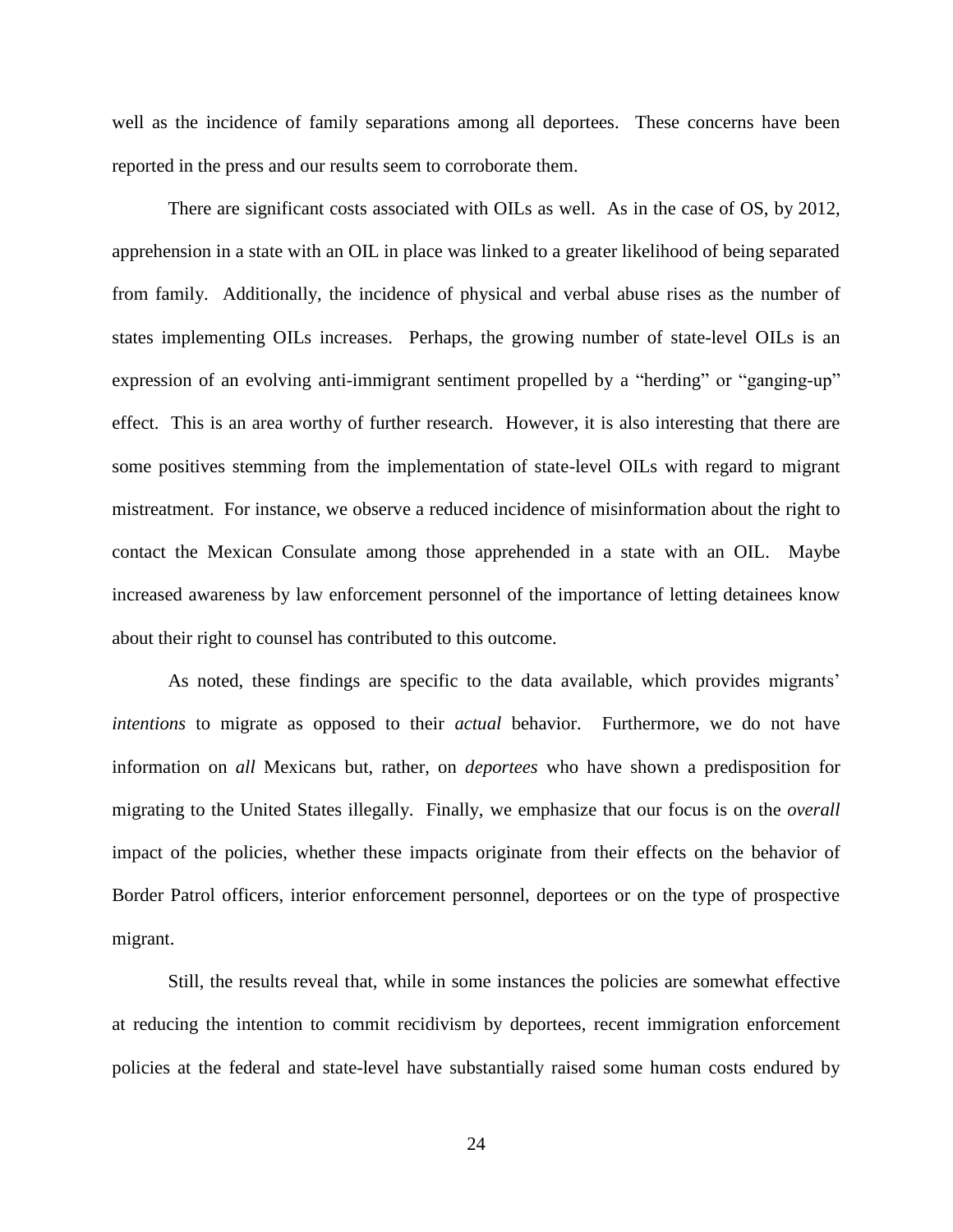migrants. Examples of such costs include a significant increase in the proportion of deportees who claim risking their lives to cross and an increased likelihood of being separated from family members during the deportation process. A full accounting of these human costs, alongside the limited effectiveness of these policies, should be taken into consideration when evaluating alternative programs. Doing so is imperative, especially considering the rise in mistreatment that we observe with the prevalence of the policies, raising important questions about their ultimate impacts if implemented throughout the country.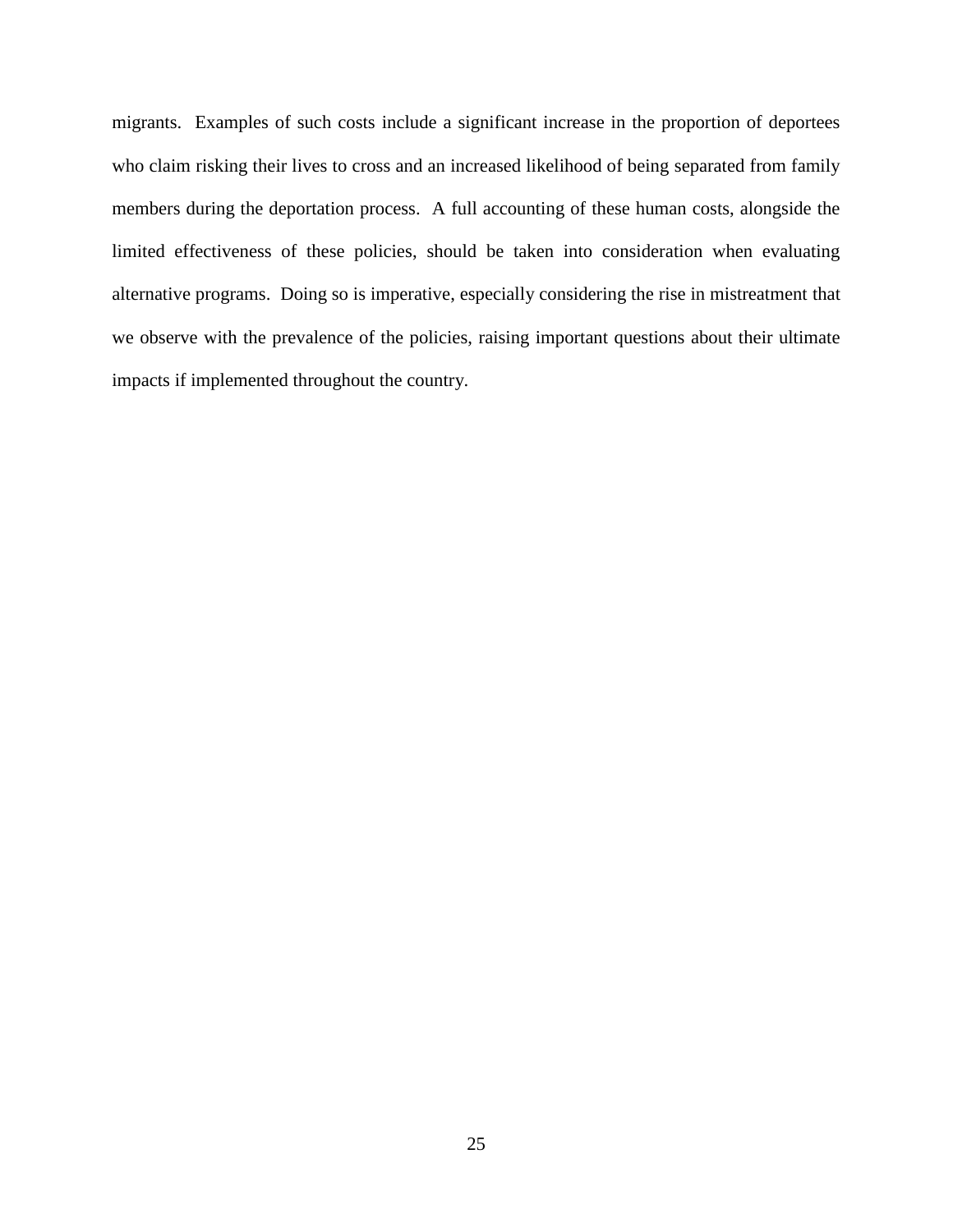Bibliography

Amuedo-Dorantes, C & Bansak, C. **(**2012). U.S. border control: Counterpoint. In J. Gans, E.M. Replogle & D.J. Tichenor (Eds.). *Debates on U.S. Immigration* (pp. 153-161). Thousand Oaks: SAGE Publication, Inc.

Amuedo-Dorantes, C. & Lozano, F. **(**Forthcoming). On the Effectiveness of SB1070 in Arizona. *Economic Inquiry*.

Amuedo-Dorantes, C., Puttitanun T. & Martinez-Donate, A. **(**2013). How do tougher immigration measures impact unauthorized immigrants? *Demography*, 50(3), 1067-1091.

Angelucci, M. **(**2012). U.S. border enforcement and the net flow of Mexican illegal migration. *[Economic Development and Cultural Change](http://econpapers.repec.org/article/ucpecdecc/)*, 60(2), 311 - 357.

Bean, F D., Espenshade,T.J., White, M.J. & Dymowksi, R. F. (1990). Post-IRCA changes in the volume and composition of undocumented migration to the United States: An assessment based on apprehension data. In F.D. Bean, B. Edmonston & J.S. Passel (Eds.), *Undocumented migration to the United States: IRCA and the experience of the 1980s* (pp. 111-158). Washington, DC: Urban Institute.

Bohn, S., Lofstrom, M. & Raphael, S. (2014). Did the 2007 Legal Arizona Workers Act reduce the state's unauthorized immigrant population? *The Review of Economics and Statistics*, 96(2), 258-269.

Bustamante, J. A. **(**1990). Measuring the flow of undocumented immigrants: Research findings from the Zapata Canyon Project. In F.D. Bean, B. Edmonston & J.S. Passel (Eds.), *Undocumented migration to the United States: IRCA and the experience of the 1980s* (pp. 211- 226).Washington, DC: Urban Institute.

Cañas, J., Daly, C., & Orrenius, P. **(**2012). Did Operation Streamline slow illegal immigration? Unpublished manuscript.

Chavez, L. R., Flores,E. T. & Lopez-Garza, M. **(**1990). Here today, gone tomorrow? Undocumented settlers and immigration reform. *Human Organization*, 49(3),193-204.

Chiquiar, D. & Hanson, G. H. **(**2005). International migration, self-selection, and the distribution of wages: Evidence from Mexico and the United States. *Journal of Political Economy*, 113(2), 239-281.

Cornelius, W. A. **(**1989). Impacts of the 1986 U.S. immigration law on emigration from rural Mexican sending communities. *Population and Development Review*, 15(4), 689-705.

Cornelius, W. A. **(**1998). The Structural Embeddedness of Demand for Mexican Immigrant Labor: New Evidence from California. In M. Suárez-Orozco (Ed.), *Crossings: Mexican immigration in interdisciplinary perspective* (pp. 114-144). Cambridge, MA: Harvard University Press/David Rockefeller Center for Latin American Studies.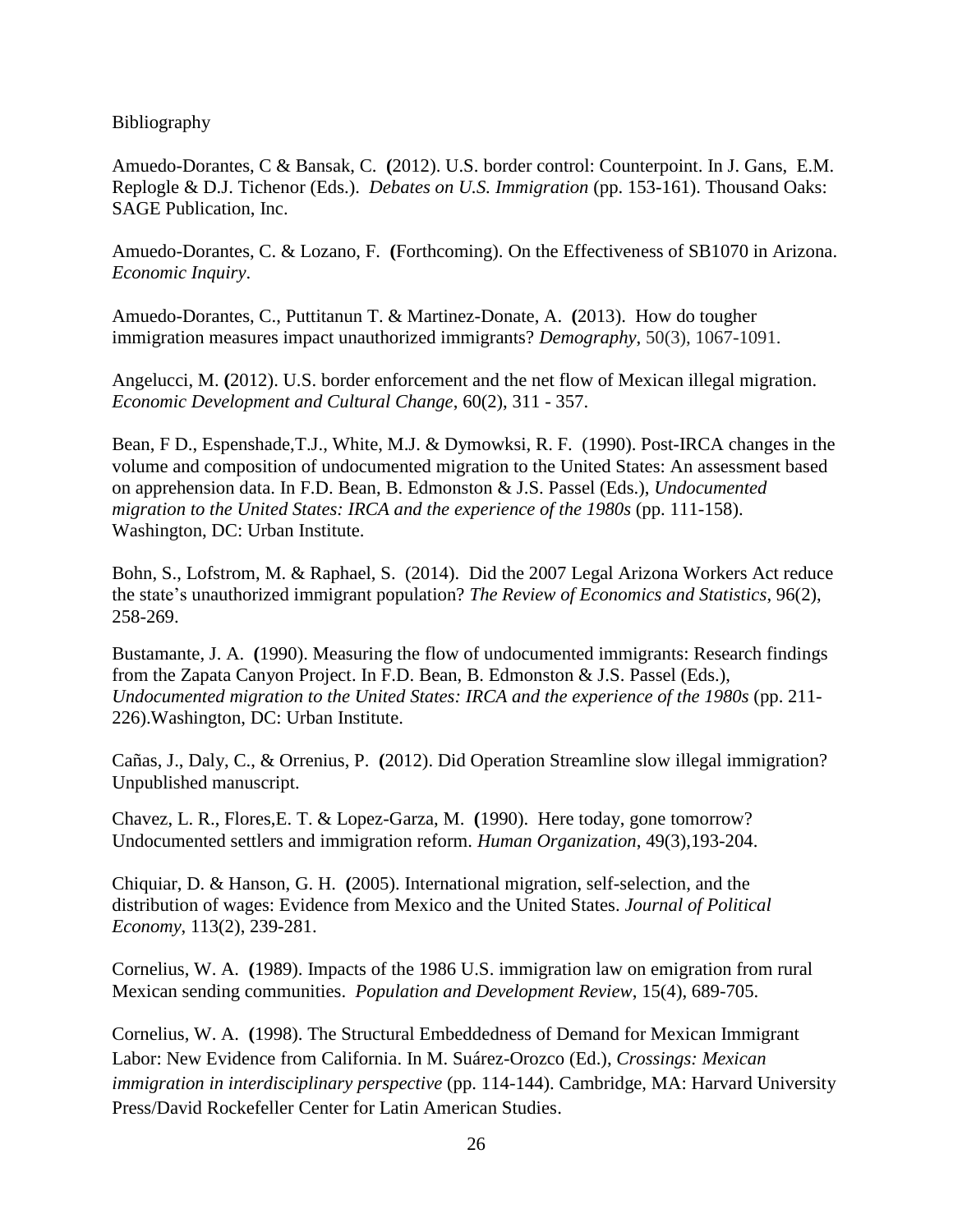Dávila, A., Pagán, J.A. and Soydemir, G. **(**2002). The short-term and long-term deterrence effects of INS border and interior enforcement on undocumented immigration. *Journal of Economic Behavior & Organization*, 49(4), 459-472.

Diaz, G. and Kuhner, G. (2007). *Women migrants in transit and detention in Mexico*. Washington DC: Migration Policy Institute.

Donato, K. M., Durand, J & Massey, D. S. **(**1992). Stemming the tide? Assessing the deterrent effects of the Immigration Reform and Control Act.*Demography*, 29(2), 139-157.

Espenshade, T. J. **(**1990). Undocumented migration to the United States: Evidence from a repeated trials model, In F.D. Bean, B. Edmonston & J.S. Passel (Eds.), *Undocumented migration to the United States: IRCA and the experience of the 1980s* (pp.158-182).Washington, DC: Urban Institute.

Espenshade, T. J. **(**1994). Does the threat of border apprehension deter undocumented U.S. immigration? *Population and Development Review*, 20(4), 871-92.

Fernández, V. (2011). *Border patrol abuses on the rise*. News report. New America Media. [http://newamericamedia.org/2011/09/report-border-patrol-abuses-on-the-rise.php,](http://newamericamedia.org/2011/09/report-border-patrol-abuses-on-the-rise.php) accessed 3 July 2014.

Gonzalez de la Rocha, M. & Escobar Latapi, A. (1990). The impact of IRCA on the migration patterns of a community in Los Altos, Jalisco, Mexico. Working Paper No. 41, Commission for the Study of International Migration and Cooperative Economic Development

Hanson, G. H. & Spilimbergo, A. **(**1999). Illegal immigration, border enforcement, and relative wages: Evidence from apprehensions at the U.S.-Mexico Border. *American Economic Review*, 89(5), 1337-1357.

Immigration Policy Center. **(**2011). *Checklist for estimating the costs of SB1070-style legislation*. Washington DC: American Immigration Council. [www.americanimmigrationcouncil.org/just-facts/checklist-estimating-costs-sb-1070-style](http://www.americanimmigrationcouncil.org/just-facts/checklist-estimating-costs-sb-1070-style-legislation)[legislation.](http://www.americanimmigrationcouncil.org/just-facts/checklist-estimating-costs-sb-1070-style-legislation) Accessed 3 July 2014.

Kossoudji, S. A. (1992). [Playing cat and mouse at the U.S.-Mexican border.](http://web6.epnet.com.libproxy.sdsu.edu/citation.asp?tb=1&_ug=sid+87269924%2D54B6%2D4042%2D9C40%2D81EF66CB18B7%40sessionmgr6+dbs+ecn+46EB&_us=sel+False+sl+%2D1+hd+False+hs+False+or+Date+fh+False+ss+SO+sm+ES+mdbs+ecn+ri+KAAACB1A00037918+dstb+ES+mh+1+frn+1+12C1&_uso=hd+False+tg%5B2+%2D+tg%5B1+%2D+tg%5B0+%2DAU+st%5B2+%2D+st%5B1+%2DCAT++AND++MOUSE+st%5B0+%2DkOSSOUDJI+db%5B0+%2Decn+op%5B2+%2DAnd+op%5B1+%2DAnd+op%5B0+%2D+CE1A&fn=1&rn=2) *Demography*, 29(2), 159-180.

Lydgate, J. (2010). Assembly line justice: A review of Operation Streamline. Policy Brief. U. C. Berkeley: The Chief Justice Earl Warren Institute on Race, Ethnicity & Diversity. [https://www.law.berkeley.edu/files/Operation\\_Streamline\\_Policy\\_Brief.pdf.](https://www.law.berkeley.edu/files/Operation_Streamline_Policy_Brief.pdf) Accessed 3 July 2014.

Massey, D S., Donato, K.M. & Liang, Z. **(**1990). Effects of the Immigration Reform and Control Act of 1986: Preliminary data from Mexico. In F.D. Bean, B. Edmonston & J.S. Passel (Eds.),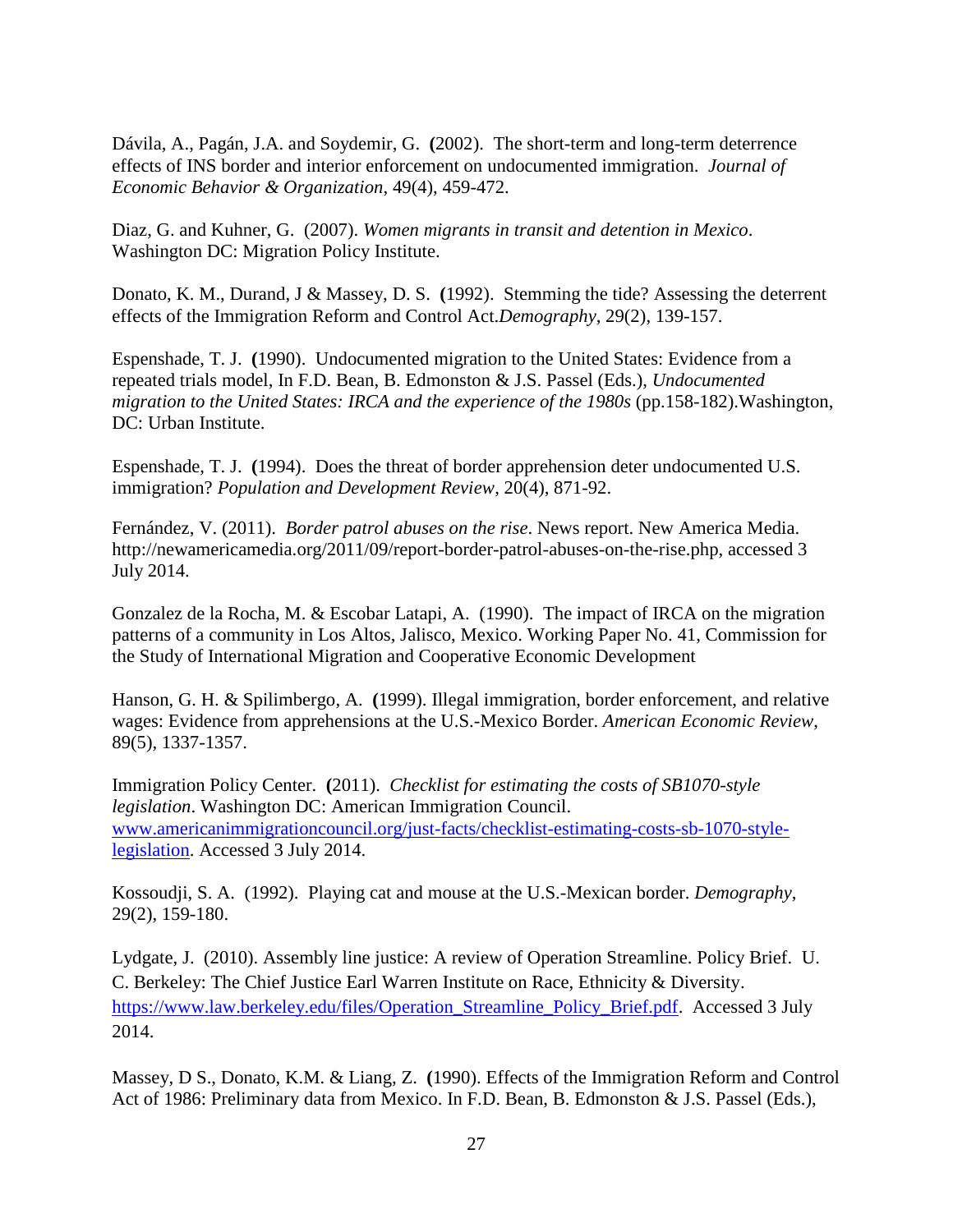*Undocumented migration to the United States: IRCA and the experience of the 1980s* (pp. 182- 210).Washington, DC: Urban Institute.

[Massey, D.](http://search.proquest.com/econlit/indexinglinkhandler/sng/au/Massey,+Douglas+S/$N?accountid=15099) S. and [Riosmena, F.](http://search.proquest.com/econlit/indexinglinkhandler/sng/au/Riosmena,+Fernando/$N?accountid=15099) (2010). Undocumented migration from Latin America in an er**a**  of rising U.S. enforcement, *The ANNALS [of the American Academy of Political and Social](http://search.proquest.com/econlit/pubidlinkhandler/sng/pubtitle/Annals+of+the+American+Academy+of+Political+and+Social+Science/$N?accountid=15099)  [Science](http://search.proquest.com/econlit/pubidlinkhandler/sng/pubtitle/Annals+of+the+American+Academy+of+Political+and+Social+Science/$N?accountid=15099)*, 630, 294-321.

Meissner, D., Kerwin, D. M., Chishti, M. & Bergeron, C. **(**2013). *Immigration enforcement in the United States: The rise of a formidable machinery*. Report. Washington, DC: Migration Policy Institute. **[http://www.migrationpolicy.org/research/immigration-enforcement-united](http://www.migrationpolicy.org/research/immigration-enforcement-united-states-rise-formidable-machinery)[states-rise-formidable-machinery.](http://www.migrationpolicy.org/research/immigration-enforcement-united-states-rise-formidable-machinery) Accessed 3 July 2014.**

Organization of American States. **(**2003). *Special rapporteurship on migrant workers and their families 2003*. Washington DC: Inter-American Commission on Human Rights. [http://www.cidh.org/Migrantes/2003.eng.cap5c.htm.](http://www.cidh.org/Migrantes/2003.eng.cap5c.htm) Accessed 3 July 2014.

Orrenius, P. M. (2001). [Illegal immigration and enforcement along the U.S.-Mexico border:](http://ideas.repec.org/a/fip/fedder/y2001iqip2-11.html) An [overview.](http://ideas.repec.org/a/fip/fedder/y2001iqip2-11.html) *[Economic and Financial Policy Review](http://ideas.repec.org/s/fip/fedder.html)*, Federal Reserve Bank of Dallas, First Quarter, 2001. [https://www.dallasfed.org/assets/documents/research/efr/2001/efr0101a.pdf.](https://www.dallasfed.org/assets/documents/research/efr/2001/efr0101a.pdf) Acessed 3 July 2014.

Orrenius, P. M., & Zavodny, M. **(**2003). Do amnesty programs reduce undocumented immigration? Evidence from IRCA, *Demography*. 40(3), 437-450.

Ritcher, S. M., Taylor, J.E. & Yunez-Naude, A. **(**2007). Impacts of policy reforms on labor migration from rural Mexico to the United States. In G. J. Borjas, (Ed.). *Mexican immigration to the United States* (pp. 269-288). Chicago: University of Chicago Press.

Rosenblum, M. R. **(**2012). *Border security: Immigration enforcement between ports of entry*. CRS Report for Congress. Washington DC: Congressional Research Service. [http://fpc.state.gov/documents/organization/180681.pdf.](http://fpc.state.gov/documents/organization/180681.pdf) Accessed 3 July 2014.

Singer, A. & Massey, D. S. (1988). The social process of undocumented border crossing among Mexican migrants. *International Migration Review*, 32 (Fall), 561-592

Spener, D. **(**2001). Smuggling migrants through south Texas: Challenges posed by Operation Rio Grande. In D. Kyle & T. Snyder, (Eds.), *Global human smuggling: Comparative perspectives* (pp. 129-165). Baltimore: John Hopkins University Press.

United Nations**.** (2002). Report of the Special Rapporteur *on the human rights of migrants. Gabriela Rodríguez Pizarro, Submitted Pursuant To Commission On Human Rights Resolution 2002/62*, U.N. Doc E/CN.4/2003/85. Geneva.

Varsanyi, M W. (Ed.) **(**2010). *Taking local control: Immigration policy activism in U.S. cities and states.* Stanford: Stanford University Press.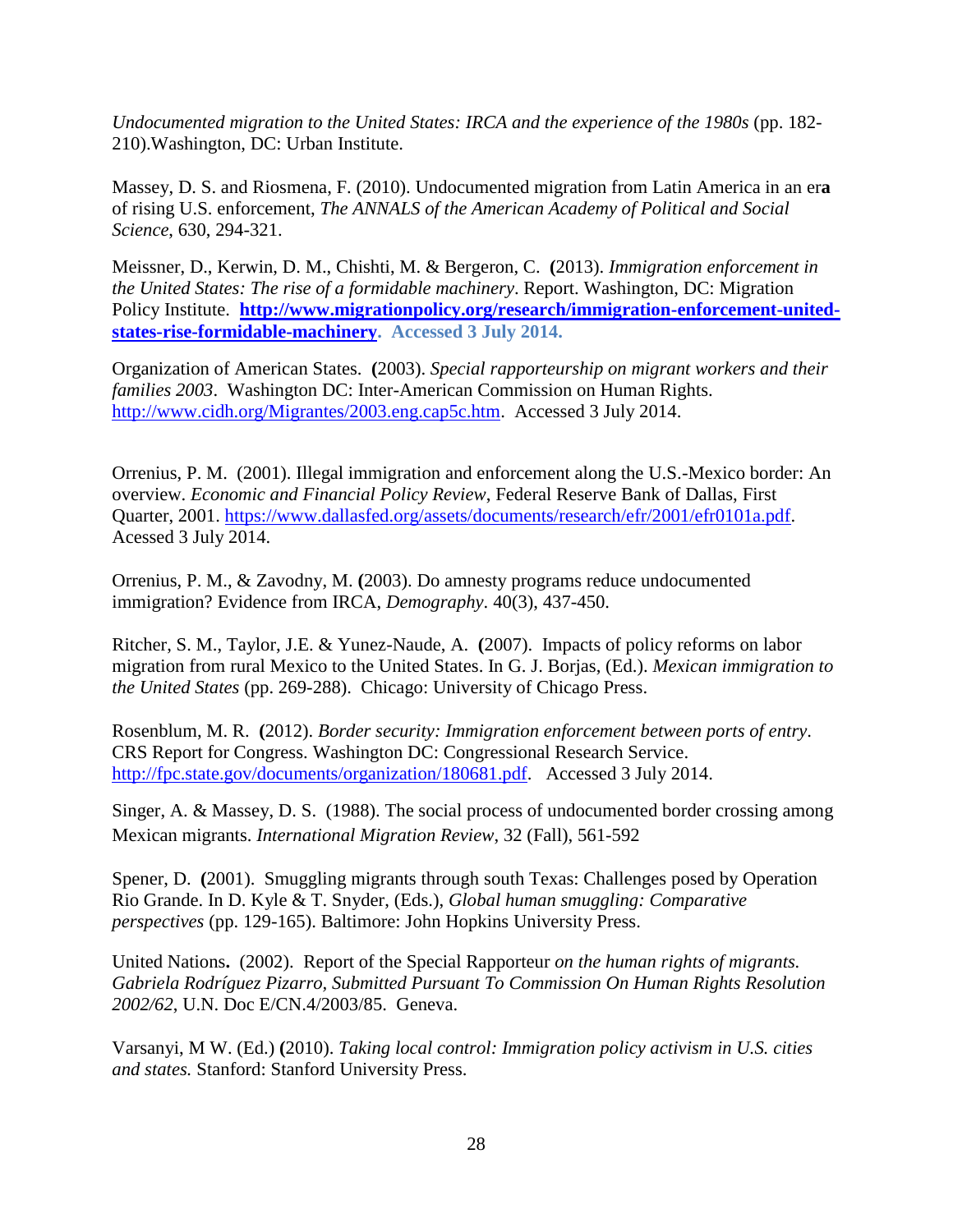White, M. J., Bean, F. D. & Espenshade, T. J. (1990). The U.S. 1986 Immigration Reform and Control Act and undocumented migration to the United States. *Population Research and Policy Review*, 9(2), 93-116.

Wooldridge, J. M. **(**2008). *Introductory Econometrics: A Modern Approach* Ohio: South-Western Cengage Learning.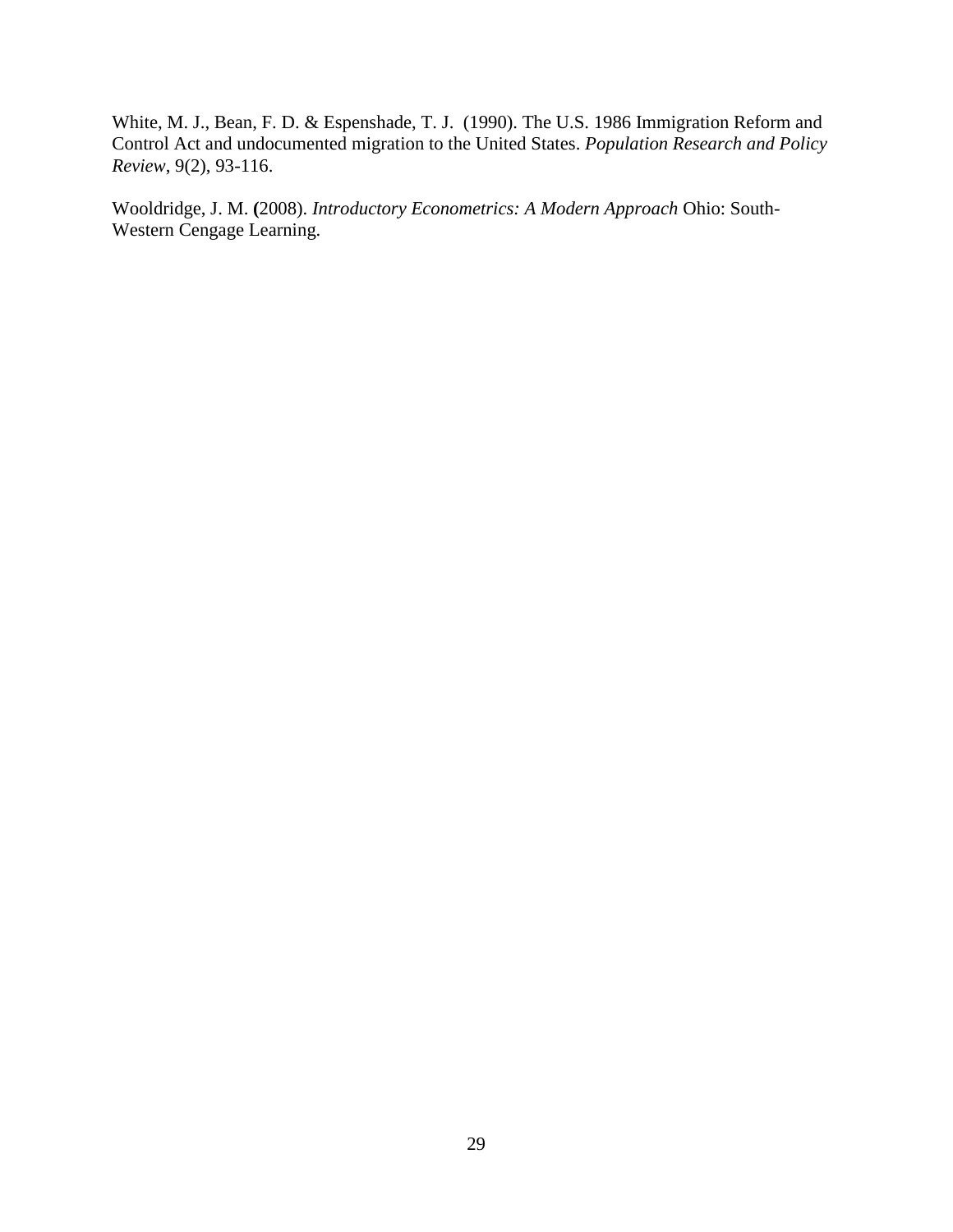| <b>Sample</b>                                                                          | <b>Apprehended While</b><br><b>Crossing</b> |              |              | <b>Apprehended After Having</b><br><b>Successfully Crossed</b> |              |              |
|----------------------------------------------------------------------------------------|---------------------------------------------|--------------|--------------|----------------------------------------------------------------|--------------|--------------|
| <b>Variables</b>                                                                       | N                                           | <b>Mean</b>  | S.D.         | N                                                              | <b>Mean</b>  | S.D.         |
| <b>Independent Variables</b>                                                           |                                             |              |              |                                                                |              |              |
| Male                                                                                   | 33811                                       | 0.81         | 0.39         | 24109                                                          | 0.86         | 0.35         |
| Age                                                                                    | 33808                                       | 27.90        | 8.59         | 24105                                                          | 29.74        | 8.89         |
| Indigenous Language                                                                    | 33799                                       | 0.10         | 0.30         | 24090                                                          | 0.08         | 0.27         |
| Speaks English                                                                         | 33804                                       | 0.06         | 0.24         | 24096                                                          | 0.26         | 0.44         |
| No Education                                                                           | 33805                                       | 0.03         | 0.18         | 24102                                                          | 0.03         | 0.17         |
| Primary Education                                                                      | 33805                                       | 0.35         | 0.48         | 24102                                                          | 0.33         | 0.47         |
| Secondary Education                                                                    | 33805                                       | 0.46         | 0.50         | 24102                                                          | 0.44         | 0.50         |
| Preparatoria                                                                           | 33805                                       | 0.13         | 0.34         | 24102                                                          | 0.15         | 0.36         |
| <b>Tertiary Education</b>                                                              | 33805                                       | 0.02         | 0.13         | 24102                                                          | 0.02         | 0.14         |
| Married                                                                                | 33804                                       | 0.56         | 0.50         | 24103                                                          | 0.57         | 0.50         |
| Household Head                                                                         | 33807                                       | 0.49         | 0.50         | 24103                                                          | 0.58         | 0.49         |
| <b>Family Size</b>                                                                     | 33783                                       | 4.98         | 2.04         | 24081                                                          | 4.69         | 2.03         |
| No. of Previous Crossings                                                              | 33676                                       | 0.51         | 1.77         | 23932                                                          | 1.01         | 3.27         |
| No. of Previous Deportations                                                           | 33689                                       | 0.21         | 1.02         | 24017                                                          | 0.42         | 1.30         |
| <b>Crossed without Documents</b>                                                       | 33769                                       | 0.74         | 0.44         | 24050                                                          | 0.79         | 0.41         |
| Crossed with a Coyote                                                                  | 33777                                       | 0.64         | 0.48         | 23992                                                          | 0.51         | 0.50         |
| Duration of Last Migration Spell (Days)                                                | 33779                                       | 53           | 475          | 24064                                                          | 1186         | 2060         |
| Apprehended while Crossing                                                             | 33779                                       | $\mathbf{1}$ | $\mathbf{1}$ |                                                                |              |              |
| Detained in a Border Patrol sector with Operation Streamline                           | 33811                                       | 0.58         | 0.49         |                                                                |              |              |
| No. of Border Patrol sectors implementing Operation Streamline                         | 33811                                       | 4.35         | 2.30         |                                                                |              |              |
| Apprehended at Work                                                                    |                                             |              |              | 24109                                                          | 0.10         | 0.30         |
| Apprehended at Home                                                                    |                                             |              |              | 24109                                                          | 0.09         | 0.29         |
| Apprehended on the Street                                                              |                                             |              |              | 24109                                                          | 0.63         | 0.48         |
| Apprehended on Another Location<br>Detained in a State with an Omnibus Immigration Law |                                             |              |              | 24109<br>24109                                                 | 0.18<br>0.09 | 0.38<br>0.29 |
| Number of States with an Omnibus Immigration Law                                       |                                             |              |              | 24109                                                          | 0.79         | 1.94         |
|                                                                                        |                                             |              |              |                                                                |              |              |
| <b>Dependent Variables</b>                                                             |                                             |              |              |                                                                |              |              |
| <b>Intent to Return Next Week</b>                                                      | 33662                                       | 0.74         | 0.44         | 23984                                                          | 0.64         | 0.48         |
| Intent to Return Ever                                                                  | 33479                                       | 0.88         | 0.33         | 23910                                                          | 0.86         | 0.35         |
| <b>Sustained Physical Abuse</b>                                                        | 33784                                       | 0.04         | 0.20         | 24085                                                          | 0.05         | 0.21         |
| <b>Sustained Verbal Abuse</b>                                                          | 33811                                       | 0.11         | 0.31         | 24109                                                          | 0.12         | 0.32         |
| <b>Belongings Were Confiscated</b><br>Separated from Family Members at Deportation     | 33784<br>14603                              | 0.03<br>0.24 | 0.18<br>0.43 | 24084<br>13423                                                 | 0.05<br>0.59 | 0.22<br>0.49 |
| Uninformed about Right to Contact the Consulate                                        | 33801                                       | 0.84         | 0.37         | 24102                                                          | 0.70         | 0.46         |
|                                                                                        |                                             |              |              |                                                                |              |              |
| Risked Life to Cross                                                                   | 33780                                       | 0.21         | 0.41         | 23984                                                          | 0.64         | 0.48         |

**Table 1 Descriptive Statistics**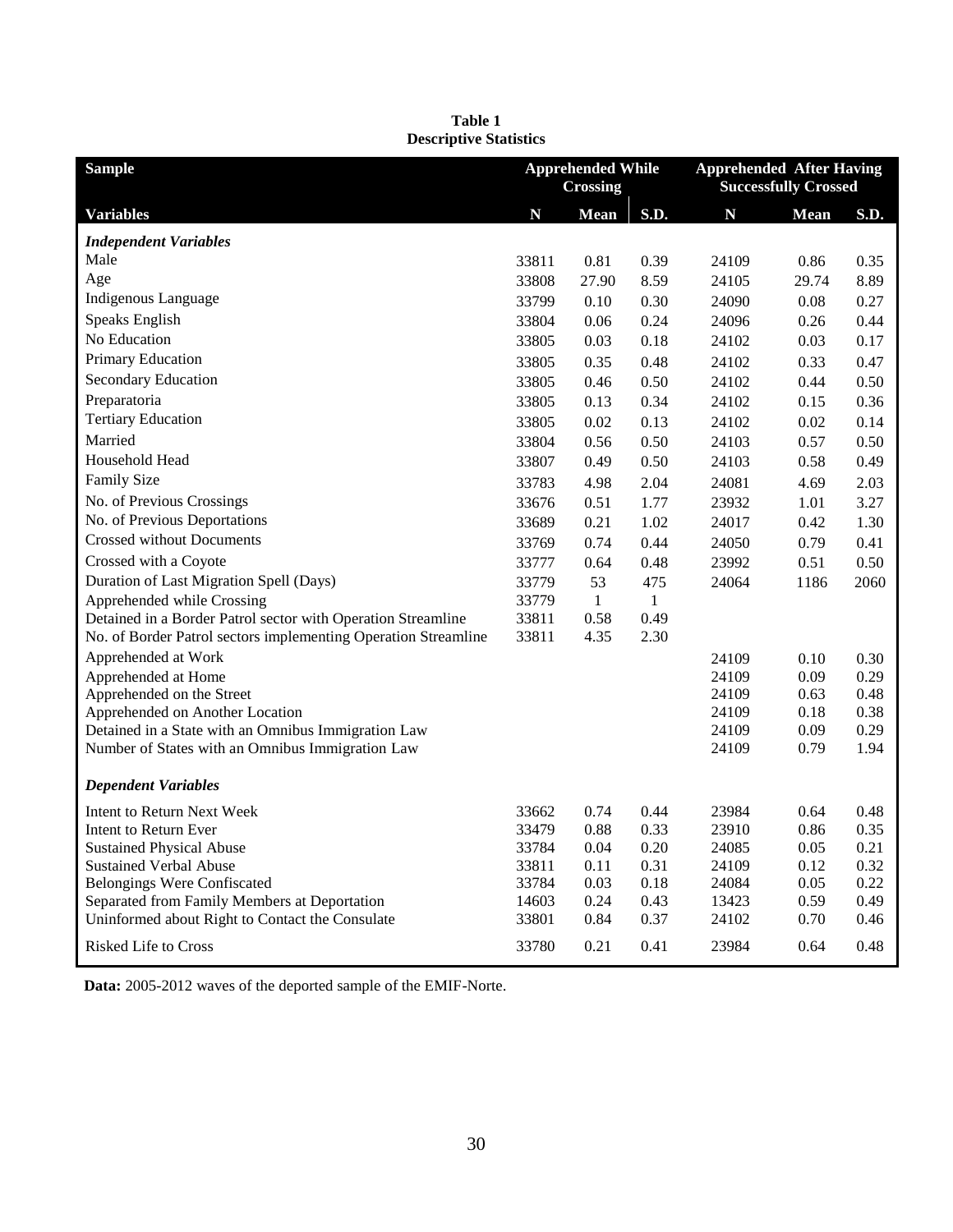| <b>By Year</b>                                                           | 2005                     | 2006                                                           | 2007 | 2008 | 2009 | 2010 | 2011 | 2012 |
|--------------------------------------------------------------------------|--------------------------|----------------------------------------------------------------|------|------|------|------|------|------|
| Apprehended in States Border Patrol Sectors without Operation Streamline |                          |                                                                |      |      |      |      |      |      |
| <b>Intent to Return to the United States:</b>                            |                          |                                                                |      |      |      |      |      |      |
| Next Week                                                                | 0.70                     | 0.76                                                           | 0.88 | 0.75 | 0.73 | 0.62 | 0.51 | 0.33 |
| Ever                                                                     | 0.92                     | 0.92                                                           | 0.96 | 0.92 | 0.84 | 0.80 | 0.79 | 0.78 |
| <b>Type of Mistreatment:</b>                                             |                          |                                                                |      |      |      |      |      |      |
| <b>Sustained Physical Abuse</b>                                          | 0.07                     | 0.06                                                           | 0.04 | 0.04 | 0.06 | 0.05 | 0.03 | 0.02 |
| <b>Sustained Verbal Abuse</b>                                            | 0.15                     | 0.17                                                           | 0.12 | 0.14 | 0.10 | 0.11 | 0.09 | 0.12 |
| <b>Belongings Were Confiscated</b>                                       | 0.03                     | 0.02                                                           | 0.01 | 0.03 | 0.04 | 0.05 | 0.07 | 0.08 |
| Separated from Family Members at Deportation                             | 0.24                     | 0.15                                                           | 0.11 | 0.18 | 0.32 | 0.64 | 0.70 | 0.80 |
| Uninformed about Right to Contact the Consulate                          | 0.86                     | 0.86                                                           | 0.91 | 0.86 | 0.85 | 0.68 | 0.49 | 0.41 |
| <b>Crossing Difficulties:</b>                                            |                          |                                                                |      |      |      |      |      |      |
| <b>Risked Life to Cross</b>                                              | 0.33                     | 0.28                                                           | 0.26 | 0.21 | 0.11 | 0.16 | 0.20 | 0.32 |
|                                                                          |                          | Apprehended in Border Patrol Sectors with Operation Streamline |      |      |      |      |      |      |
| <b>Intent to Return to the United States:</b>                            |                          |                                                                |      |      |      |      |      |      |
| Next Week                                                                |                          | 0.52                                                           | 0.30 | 0.84 | 0.80 | 0.78 | 0.44 | 0.26 |
| Ever                                                                     |                          | 0.87                                                           | 0.66 | 0.93 | 0.87 | 0.87 | 0.76 | 0.71 |
| <b>Type of Mistreatment:</b>                                             |                          |                                                                |      |      |      |      |      |      |
| <b>Sustained Physical Abuse</b>                                          | $\overline{\phantom{0}}$ | 0.03                                                           | 0.07 | 0.05 | 0.03 | 0.03 | 0.02 | 0.03 |
| <b>Sustained Verbal Abuse</b>                                            |                          | 0.03                                                           | 0.10 | 0.12 | 0.10 | 0.09 | 0.07 | 0.13 |
| <b>Belongings Were Confiscated</b>                                       |                          | 0.04                                                           | 0.01 | 0.04 | 0.03 | 0.01 | 0.05 | 0.14 |
| Separated from Family Members at Deportation                             |                          | 0.47                                                           | 0.55 | 0.14 | 0.20 | 0.18 | 0.43 | 0.54 |
| Uninformed about Right to Contact the Consulate                          |                          | 0.77                                                           | 0.68 | 0.91 | 0.92 | 0.89 | 0.60 | 0.34 |
|                                                                          |                          |                                                                |      |      |      |      |      |      |
| <b>Crossing Difficulties:</b>                                            |                          |                                                                |      |      |      |      |      |      |
| <b>Risked Life to Cross</b>                                              |                          | 0.14                                                           | 0.22 | 0.27 | 0.27 | 0.10 | 0.11 | 0.12 |

**Table 2A Share of Deported Immigrants Apprehended While Crossing Reporting Any of the Following:**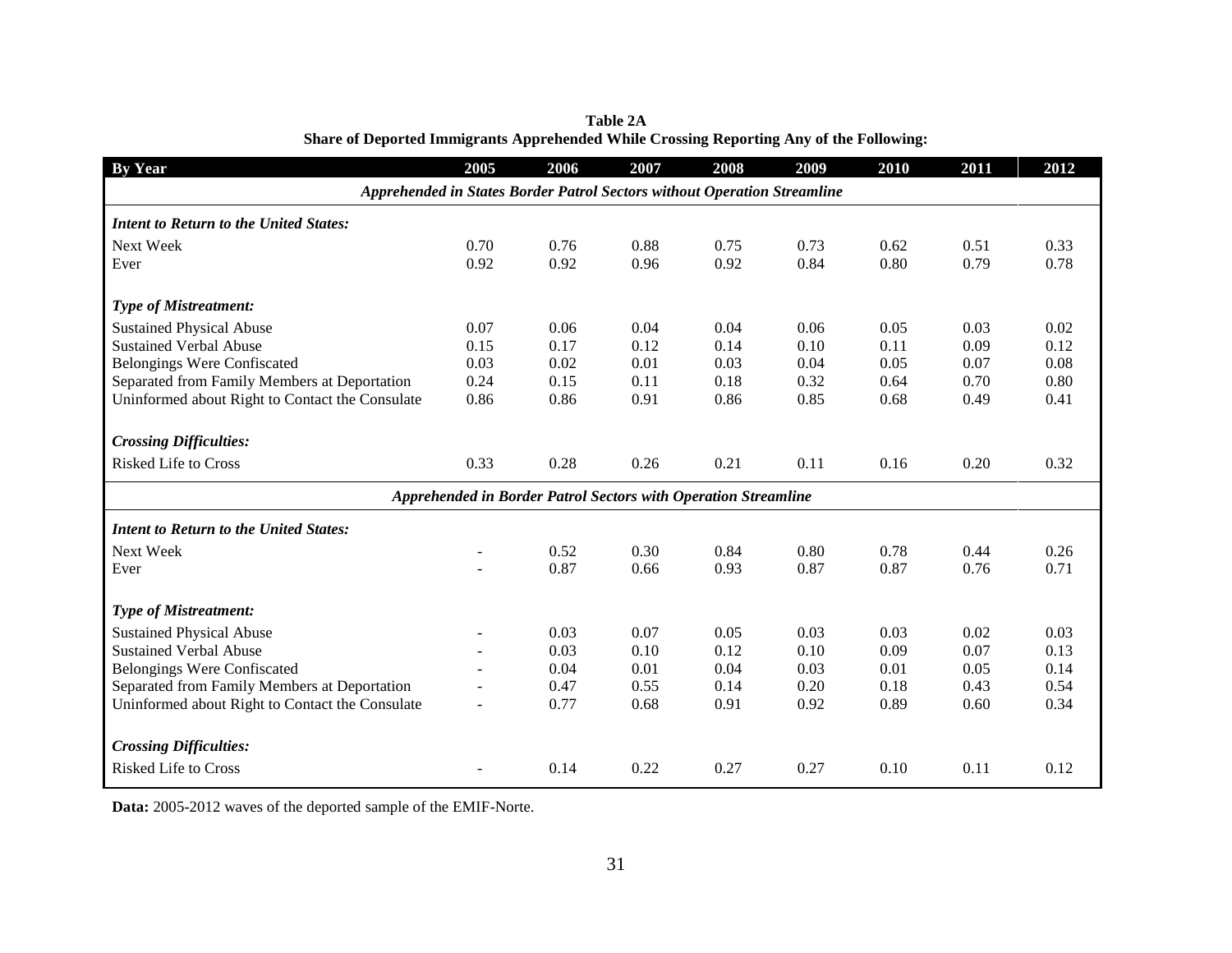| <b>By Year</b>                                  | 2005                                                          | 2006 | 2007 | 2008 | 2009 | 2010 | 2011 | 2012 |
|-------------------------------------------------|---------------------------------------------------------------|------|------|------|------|------|------|------|
|                                                 | <b>Apprehended in States without Omnibus Immigration Laws</b> |      |      |      |      |      |      |      |
| <b>Intent to Return to the United States:</b>   |                                                               |      |      |      |      |      |      |      |
| Next Week                                       | 0.85                                                          | 0.82 | 0.76 | 0.59 | 0.55 | 0.49 | 0.40 | 0.21 |
| Ever                                            | 0.96                                                          | 0.94 | 0.92 | 0.87 | 0.77 | 0.78 | 0.76 | 0.76 |
| <b>Type of Mistreatment:</b>                    |                                                               |      |      |      |      |      |      |      |
| <b>Sustained Physical Abuse</b>                 | 0.03                                                          | 0.06 | 0.05 | 0.06 | 0.05 | 0.06 | 0.05 | 0.04 |
| <b>Sustained Verbal Abuse</b>                   | 0.09                                                          | 0.18 | 0.14 | 0.14 | 0.11 | 0.10 | 0.09 | 0.10 |
| <b>Belongings Were Confiscated</b>              | 0.02                                                          | 0.01 | 0.01 | 0.06 | 0.07 | 0.09 | 0.10 | 0.16 |
| Separated from Family Members at Deportation    | 0.14                                                          | 0.21 | 0.31 | 0.64 | 0.71 | 0.78 | 0.92 | 0.85 |
| Uninformed about Right to Contact the Consulate | 0.88                                                          | 0.89 | 0.82 | 0.70 | 0.59 | 0.55 | 0.43 | 0.29 |
| <b>Crossing Difficulties:</b>                   |                                                               |      |      |      |      |      |      |      |
| <b>Risked Life to Cross</b>                     | 0.27                                                          | 0.30 | 0.37 | 0.23 | 0.17 | 0.18 | 0.19 | 0.17 |
|                                                 | <b>Apprehended in States with Omnibus Immigration Laws</b>    |      |      |      |      |      |      |      |
| <b>Intent to Return to the United States:</b>   |                                                               |      |      |      |      |      |      |      |
| Next Week                                       |                                                               |      |      |      |      | 0.69 | 0.47 | 0.17 |
| Ever                                            |                                                               |      |      |      |      | 0.87 | 0.80 | 0.71 |
| <b>Type of Mistreatment:</b>                    |                                                               |      |      |      |      |      |      |      |
| <b>Sustained Physical Abuse</b>                 |                                                               |      |      |      |      | 0.02 | 0.02 | 0.03 |
| <b>Sustained Verbal Abuse</b>                   |                                                               |      |      |      |      | 0.04 | 0.05 | 0.11 |
| <b>Belongings Were Confiscated</b>              |                                                               |      |      |      |      | 0.04 | 0.06 | 0.19 |
| Separated from Family Members at Deportation    |                                                               |      |      |      |      | 0.95 | 0.96 | 0.84 |
| Uninformed about Right to Contact the Consulate |                                                               |      |      |      |      | 0.68 | 0.63 | 0.25 |
| <b>Crossing Difficulties:</b>                   |                                                               |      |      |      |      |      |      |      |
| <b>Risked Life to Cross</b>                     |                                                               |      |      |      |      | 0.02 | 0.02 | 0.06 |

**Table 2B Share of Deported Immigrants Apprehended in the Interior Reporting Any of the Following:**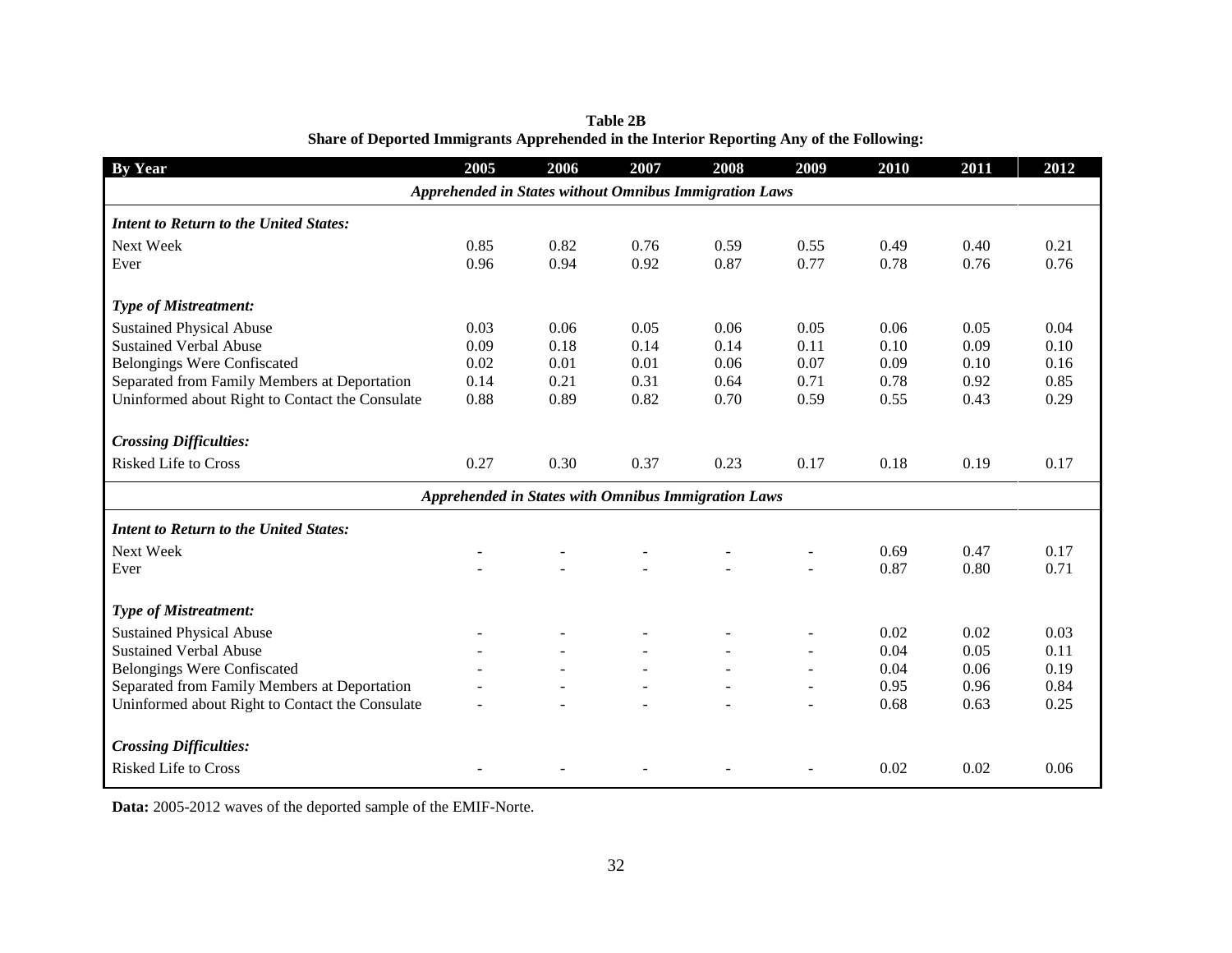**Table 3 Linear Probability Model Estimates of the Intent of Recidivism of Deportees Apprehended While Crossing**

| <b>Outcome</b>                         | <b>Intent to Return Next Week</b> | <b>Intent to Ever Return</b> |
|----------------------------------------|-----------------------------------|------------------------------|
| Detained in a BP Sector with OS        | 0.024<br>(0.048)                  | $-0.012$<br>(0.032)          |
| No. of BP Sectors with OS              | $-0.028$<br>(0.031)               | 0.006<br>(0.015)             |
| OS BP Sector*No. of BP Sectors with OS | $-0.007$<br>(0.006)               | $-0.008*$<br>(0.004)         |
| Male                                   | $0.054*$<br>(0.016)               | $0.060**$<br>(0.014)         |
| Age                                    | $-0.001$<br>(0.001)               | $-0.001**$<br>$(1.71e-04)$   |
| Indigenous Language                    | $-0.003$<br>(0.024)               | 0.003<br>(0.011)             |
| Speaks English                         | $-0.002$<br>(0.025)               | $-0.006$<br>(0.015)          |
| Primary Education                      | $-0.003$<br>(0.012)               | 0.005<br>(0.012)             |
| Secondary Education                    | $-9.53e-06$<br>(0.007)            | 0.001<br>(0.013)             |
| Preparatoria                           | 0.016<br>(0.018)                  | 0.008<br>(0.009)             |
| <b>Tertiary Education</b>              | 0.038<br>(0.046)                  | $-0.001$<br>(0.023)          |
| Married                                | 0.006<br>(0.010)                  | $-0.004$<br>(0.008)          |
| Household Head                         | $-0.010$<br>(0.016)               | 3.87e-04<br>(0.006)          |
| <b>Family Size</b>                     | 0.003<br>(0.002)                  | 0.001<br>(0.001)             |
| No. of Previous Crossings              | 0.002<br>(0.003)                  | $0.006\dagger$<br>(0.003)    |
| No. of Previous Deportations           | $-0.027**$<br>(0.007)             | $-0.010**$<br>(0.003)        |
| Crossed without documents              | 0.002<br>(0.031)                  | $0.079**$<br>(0.011)         |
| Crossed with a coyote                  | $-0.001$<br>(0.059)               | 0.026<br>(0.016)             |
| Duration of Last Spell (in Days)       | 1.42e-05<br>$(7.72e-06)$          | 5.80e-06<br>$(8.47e-06)$     |
| Observations<br>R-squared              | 32,392<br>0.192                   | 32,213<br>0.113              |

**Note**: Regressions contain a constant as well as BP sector FE, time FE and a BP sector-time trend. S.E. (in parentheses) clustered at BP sector level. \*\* p<0.01, \* p<0.05,  $\dagger$  p<0.10 **Data:** 2005-2012 waves of the deported sample of the EMIF-Norte.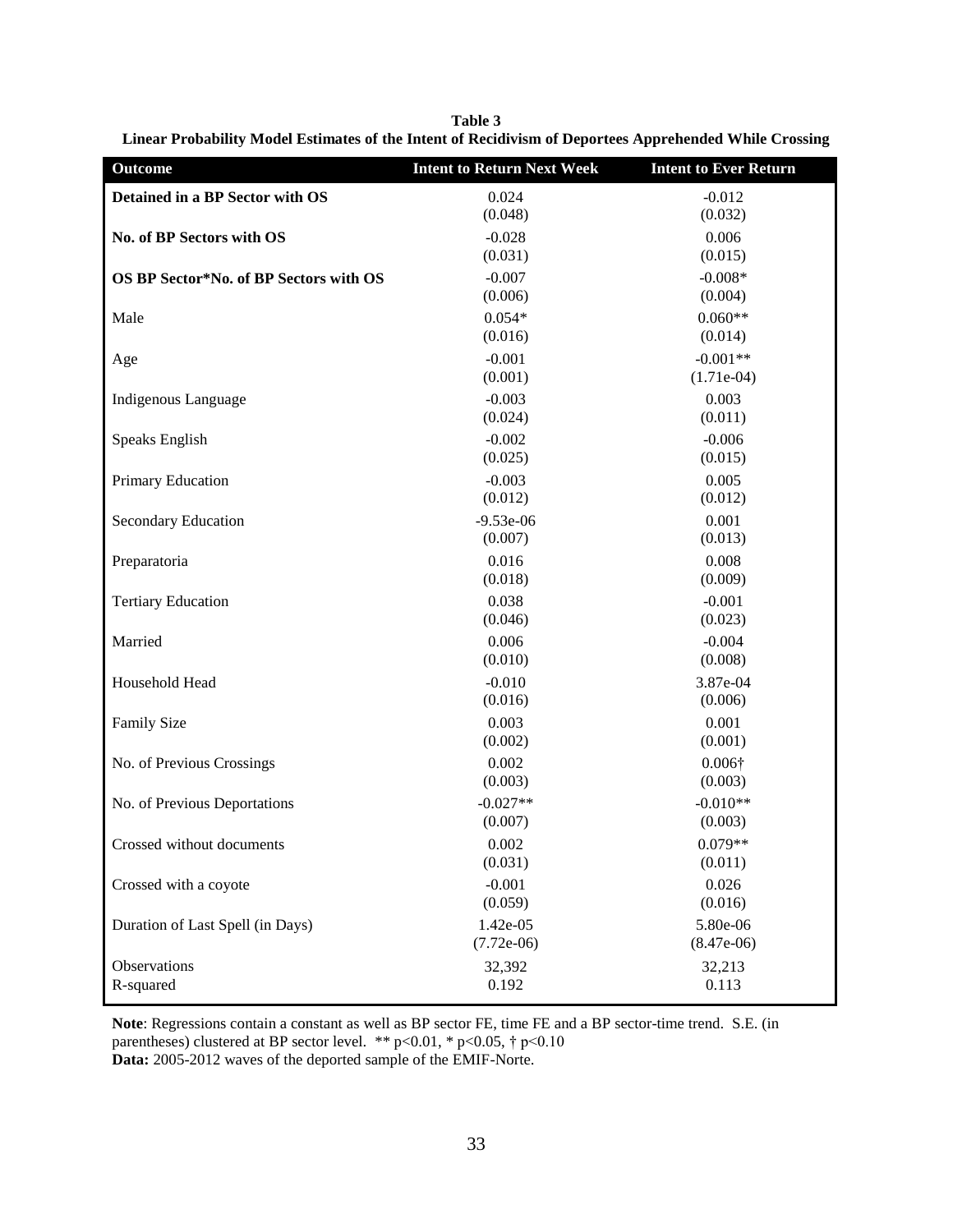| <b>Outcome</b>                         | <b>Physical</b> | <b>Verbal</b>  | <b>Property</b>    | <b>Separated</b> | <b>Uninformed About</b> | <b>Risked Their</b>   |
|----------------------------------------|-----------------|----------------|--------------------|------------------|-------------------------|-----------------------|
|                                        | <b>Abuse</b>    | <b>Abuse</b>   | <b>Confiscated</b> | from Family      | <b>Right to Consul</b>  | <b>Lives to Cross</b> |
| Detained in a BP Sector with OS        | $-0.005$        | 0.004          | 0.007              | $-0.008$         | $-0.013$                | 0.002                 |
|                                        | (0.049)         | (0.055)        | (0.037)            | (0.047)          | (0.048)                 | (0.013)               |
| No. of BP Sectors with OS              | $-0.012$        | $-0.034*$      | $-0.012$           | $0.091\dagger$   | $-0.054*$               | 0.004                 |
|                                        | (0.014)         | (0.014)        | (0.012)            | (0.042)          | (0.018)                 | (0.014)               |
| OS BP Sector*No. of BP Sectors with OS | $-0.001$        | $-0.001$       | 0.005              | $-0.003$         | 0.004                   | $0.020**$             |
|                                        | (0.005)         | (0.005)        | (0.005)            | (0.006)          | (0.007)                 | (0.004)               |
| Male                                   | 0.027           | 0.014          | 0.002              | 0.063            | $-0.020$                | $-0.037$              |
|                                        | (0.019)         | (0.021)        | (0.008)            | (0.045)          | (0.015)                 | (0.027)               |
| Age                                    | 0.001           | $0.002\dagger$ | 0.001              | $0.004**$        | $-3.11e-04$             | 0.002                 |
|                                        | $(4.24e-04)$    | (0.001)        | $(4.00e-04)$       | (0.001)          | (0.001)                 | (0.002)               |
| Indigenous Language                    | 0.015           | 0.018          | 0.018              | 0.002            | $-0.024$                | 0.034                 |
|                                        | (0.016)         | (0.027)        | (0.011)            | (0.031)          | (0.014)                 | (0.021)               |
| Speaks English                         | $-0.002$        | 0.006          | 0.020              | $0.148*$         | $-0.009$                | 0.016                 |
|                                        | (0.030)         | (0.035)        | (0.026)            | (0.062)          | (0.025)                 | (0.025)               |
| Primary Education                      | 0.006           | 0.017          | 0.002              | 0.030            | 0.004                   | 0.018                 |
|                                        | (0.008)         | (0.014)        | (0.005)            | (0.028)          | (0.015)                 | (0.023)               |
| <b>Secondary Education</b>             | $0.024\dagger$  | $0.052*$       | $0.018*$           | $-0.011$         | $-0.013$                | 0.056                 |
|                                        | (0.012)         | (0.015)        | (0.006)            | (0.028)          | (0.018)                 | (0.039)               |
| Preparatoria                           | 0.059           | $0.104**$      | 0.031              | $-0.024$         | $-0.034$                | 0.027                 |
|                                        | (0.032)         | (0.028)        | (0.021)            | (0.033)          | (0.032)                 | (0.045)               |
| <b>Tertiary Education</b>              | $0.034\dagger$  | $0.028*$       | 0.010              | 0.037            | 0.000                   | 0.043                 |
|                                        | (0.015)         | (0.012)        | (0.006)            | (0.048)          | (0.025)                 | (0.043)               |
| Married                                | 0.002           | $-0.009$       | $-4.84e-04$        | $-0.049**$       | $-0.013$                | $-0.006$              |
|                                        | (0.010)         | (0.010)        | (0.008)            | (0.008)          | (0.025)                 | (0.012)               |
| Household Head                         | $-0.010$        | 0.002          | $-0.005$           | 0.009            | 0.013                   | $-0.019*$             |
|                                        | (0.014)         | (0.016)        | (0.009)            | (0.022)          | (0.026)                 | (0.008)               |
| Family Size                            | $-0.004$        | $-0.004$       | $-0.002$           | $-0.009*$        | $0.005\dagger$          | 0.003                 |
|                                        | (0.004)         | (0.005)        | (0.002)            | (0.004)          | (0.002)                 | (0.004)               |
| No. of Previous Crossings              | $-0.001$        | $-0.005$       | $-0.005**$         | $-0.001$         | $-0.006$                | $-0.008\dagger$       |
|                                        | (0.003)         | (0.006)        | (0.001)            | (0.002)          | (0.006)                 | (0.004)               |

**Table 4: Linear Probability Model Estimates of Self-reported Mistreatment by Deportees Apprehended While Crossing**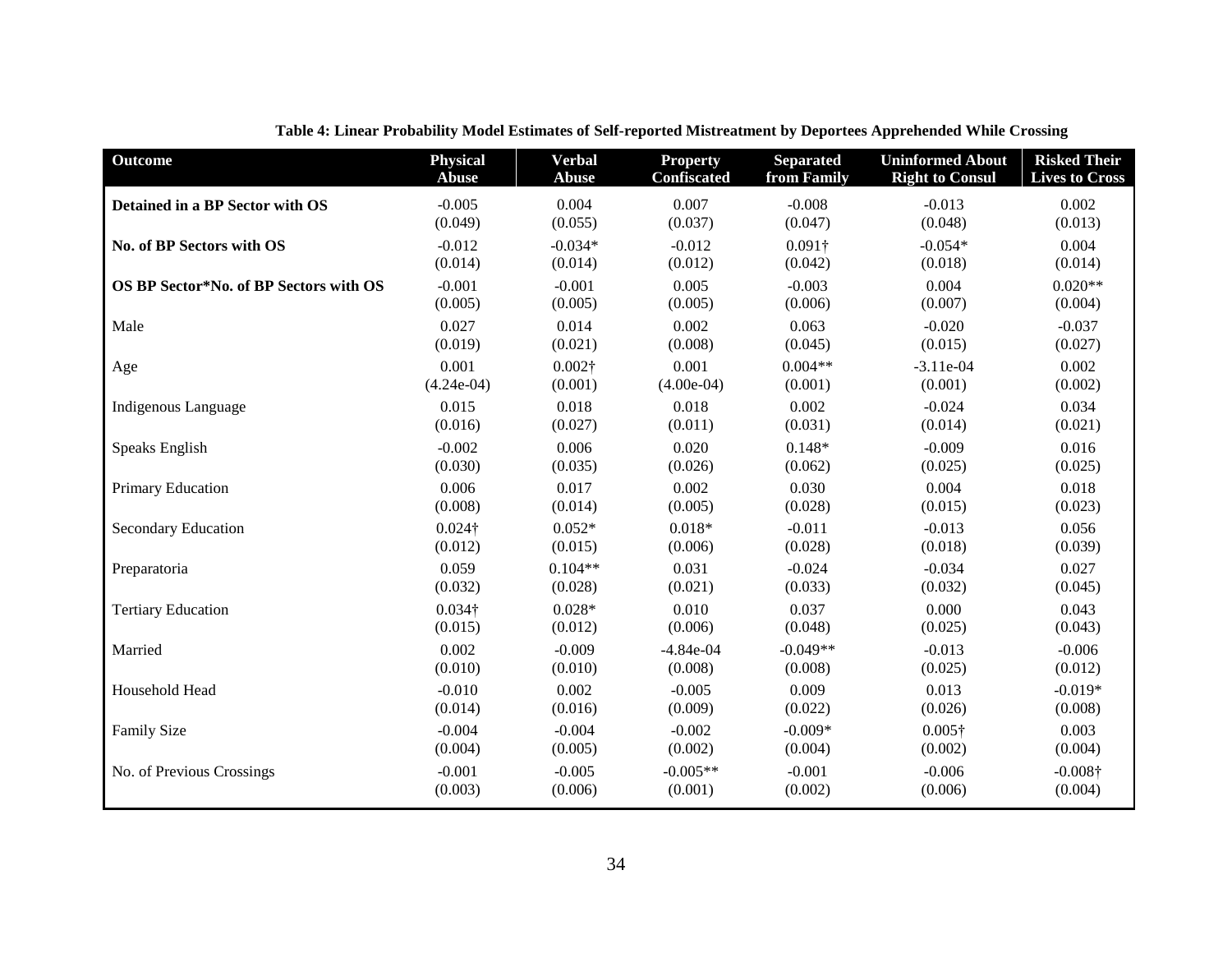| <b>Outcome</b>                   | <b>Physical</b> | Verbal        | <b>Property</b>    | <b>Separated</b> | <b>Uninformed About</b> | <b>Risked Their</b>   |
|----------------------------------|-----------------|---------------|--------------------|------------------|-------------------------|-----------------------|
|                                  | <b>Abuse</b>    | Abuse         | <b>Confiscated</b> | from Family      | <b>Right to Consul</b>  | <b>Lives to Cross</b> |
| No. of Previous Deportations     | $-0.001$        | 0.008         | $0.014*$           | $0.021**$        | $-0.008$                | 0.013                 |
|                                  | (0.006)         | (0.008)       | (0.004)            | (0.006)          | (0.006)                 | (0.008)               |
| Crossed without documents        | $-0.003$        | 0.006         | 0.013              | 0.076            | $-0.065*$               | 0.038                 |
|                                  | (0.022)         | (0.028)       | (0.018)            | (0.051)          | (0.019)                 | (0.041)               |
| Crossed with a coyote            | 0.011           | 0.048         | 0.001              | $-0.002$         | $-0.027$                | $0.071*$              |
|                                  | (0.023)         | (0.058)       | (0.012)            | (0.017)          | (0.039)                 | (0.022)               |
| Duration of Last Spell (in Days) | $-1.57e-06$     | $-1.10e-0.5*$ | 1.16e-06           | $6.54e-06**$     | $1.96e-06$              | $-1.42e-05$           |
|                                  | $(1.94e-06)$    | $(3.44e-06)$  | $(3.65e-06)$       | $(1.05e-0.5)$    | $(5.40e-06)$            | $(7.98e-06)$          |
| <b>Observations</b>              | 32,493          | 32,517        | 32.493             | 14.014           | 32,512                  | 32,495                |
| R-squared                        | 0.120           | 0.097         | 0.080              | 0.244            | 0.255                   | 0.296                 |

**Table 4 – Cont'd**

**Notes:** Regressions contain a constant as well as BP sector FE, time FE and a BP sector-time trend. S.E. (in parentheses) clustered at BP sector level.

\*\* p<0.01, \* p<0.05, † p<0.10.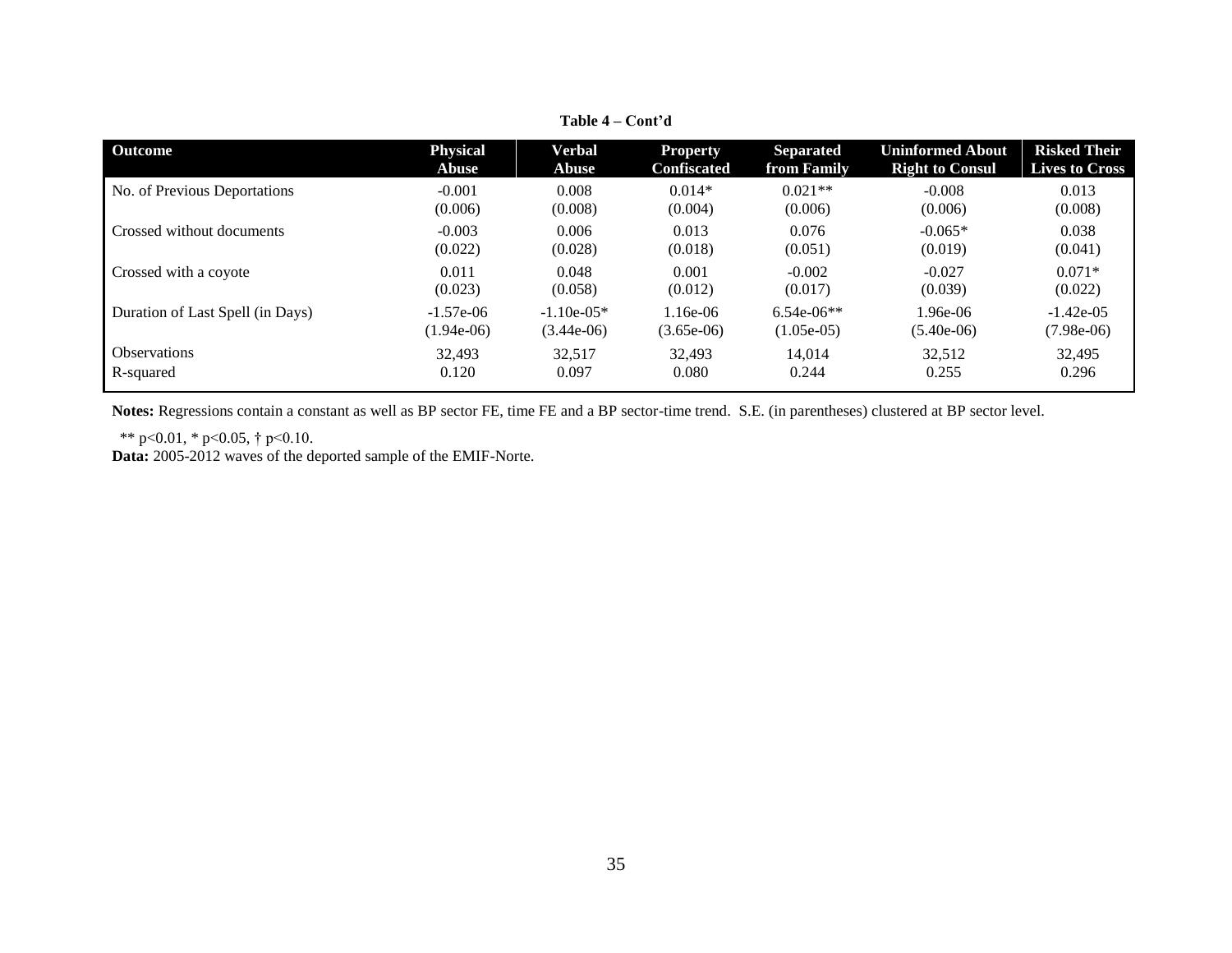**Table 5 Linear Probability Model Estimates of the Intent of Recidivism of Deportees Apprehended in the Interior**

| <b>Outcome</b>                   | <b>Intent to Return Next Week</b> | <b>Intent to Ever Return</b> |
|----------------------------------|-----------------------------------|------------------------------|
| Detained in a State with an OIL  | $-0.042$                          | $-0.022$                     |
|                                  | (0.033)                           | (0.023)                      |
| No. of States with OIL           | $-0.015$                          | 0.007                        |
|                                  | (0.021)                           | (0.005)                      |
| OIL State*No. of States with OIL | $-0.033**$                        | $-0.009\dagger$              |
|                                  | (0.009)                           | (0.004)                      |
| Apprehended at Work              | 0.014                             | $0.032\dagger$               |
|                                  | (0.029)                           | (0.017)                      |
| Apprehended at Home              | $-0.030$                          | $-0.001$                     |
|                                  | (0.031)                           | (0.016)                      |
| Apprehended on the Street        | 0.039                             | $0.032*$                     |
|                                  | (0.024)                           | (0.014)                      |
| Male                             | $0.057\dagger$                    | $0.073*$                     |
|                                  | (0.029)                           | (0.028)                      |
| Age                              | $-9.44e-05$                       | $-0.001**$                   |
|                                  | (0.001)                           | $(2.66e-04)$                 |
| Indigenous Language              | $-0.047$                          | $-0.022$                     |
|                                  | (0.039)                           | (0.023)                      |
| Speaks English                   | $-0.009$                          | $0.039**$                    |
|                                  | (0.015)                           | (0.012)                      |
| Primary Education                | $-0.041*$                         | $-0.022\dagger$              |
|                                  | (0.015)                           | (0.012)                      |
| Secondary Education              | $-0.001$                          | 0.008                        |
|                                  | (0.007)                           | (0.010)                      |
| Preparatoria                     | $-0.002$                          | 0.006                        |
|                                  | (0.009)                           | (0.008)                      |
| <b>Tertiary Education</b>        | 0.005                             | $-0.039**$                   |
|                                  | (0.040)                           | (0.014)                      |
| Married                          | $0.019\dagger$                    | 0.009                        |
|                                  | (0.011)                           | (0.009)                      |
| Household Head                   | $-0.002$                          | $-0.013$                     |
|                                  | (0.008)                           | (0.021)                      |
| Family Size                      | 0.006                             | $-3.04e-04$                  |
|                                  | (0.004)                           | (0.002)                      |
| No. of Previous Crossings        | 0.002                             | 0.001                        |
|                                  | (0.002)                           | (0.002)                      |
| No. of Previous Deportations     | $-0.006$                          | 0.005                        |
|                                  | (0.005)                           | (0.004)                      |
| Crossed without documents        | $0.037*$                          | $0.071**$                    |
|                                  | (0.015)                           | (0.020)                      |
| Crossed with a coyote            | $-0.039*$                         | $-0.020*$                    |
|                                  | (0.015)                           | (0.008)                      |
| Duration of Last Spell (in Days) | $-4.28e-06$                       | 9.46e-06*                    |
|                                  | $(3.59e-06)$                      | $(3.67e-06)$                 |
| Observations                     | 23,561                            | 23,488                       |
| R-squared                        | 0.224                             | 0.119                        |

**Note**: Regressions contain a constant as well as state FE, time FE and a state-time trend. S.E. (in parentheses) clustered at state level. \*\* p<0.01, \* p<0.05, † p<0.1.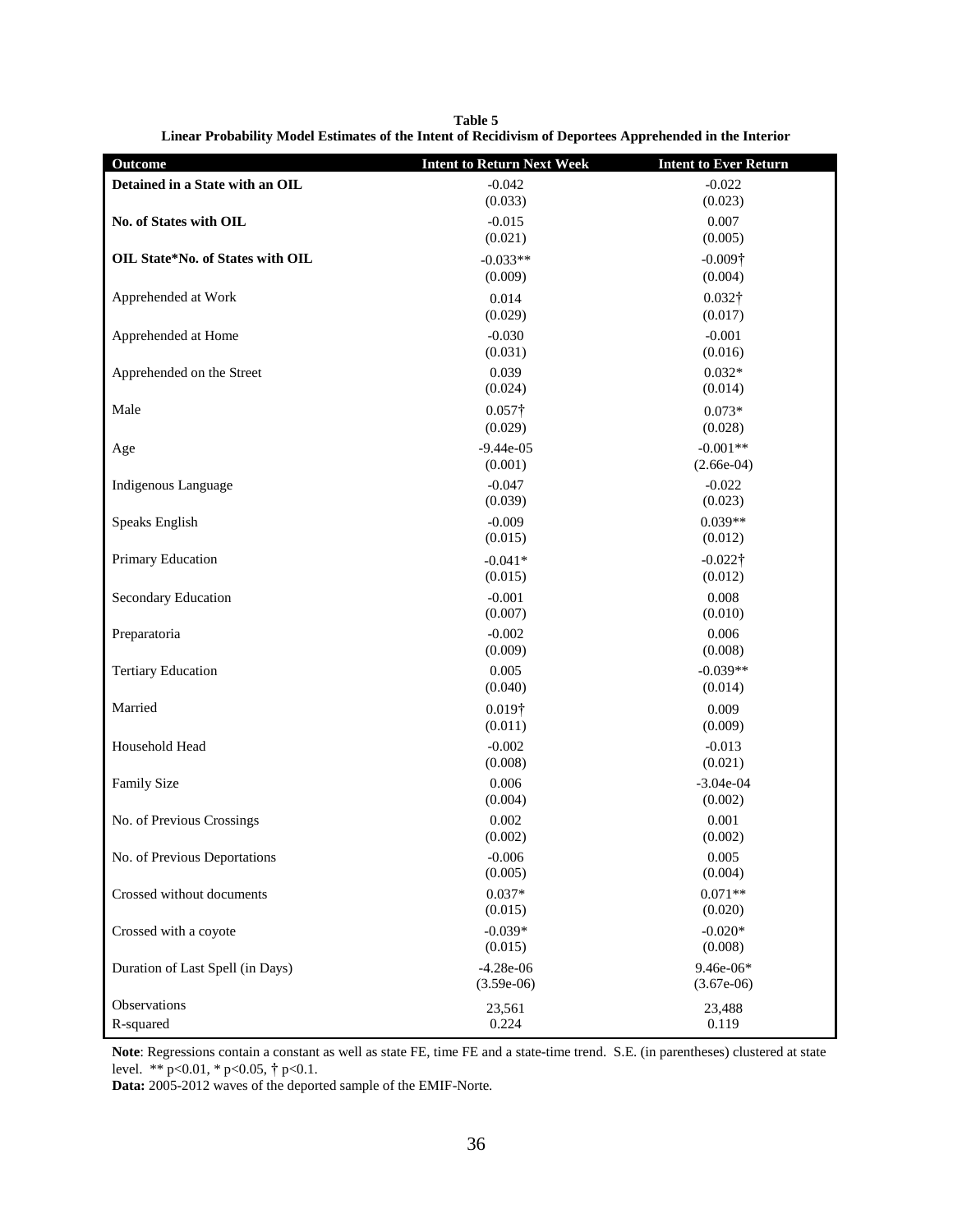| <b>Outcome</b>                    | <b>Physical</b> | <b>Verbal</b>  | <b>Property</b>    | <b>Separated from</b> | <b>Uninformed About</b> |
|-----------------------------------|-----------------|----------------|--------------------|-----------------------|-------------------------|
|                                   | <b>Abuse</b>    | <b>Abuse</b>   | <b>Confiscated</b> | Family                | <b>Right to Consul</b>  |
| Detained in an OIL state          | $-0.046**$      | $-0.113*$      | 0.010              | $0.183**$             | $-0.116**$              |
|                                   | (0.012)         | (0.049)        | (0.026)            | (0.063)               | (0.027)                 |
| No. of states with OIL            | $-0.006$        | $0.011\dagger$ | 1.66e-04           | $0.028**$             | $-0.022**$              |
|                                   | (0.010)         | (0.006)        | (0.007)            | (0.005)               | (0.004)                 |
| OIL State *No. of states with OIL | $0.008*$        | 0.005          | 0.001              | $-0.027**$            | $-0.026**$              |
|                                   | (0.003)         | (0.004)        | (0.006)            | (0.003)               | (0.002)                 |
| Apprehended at Work               | $0.104**$       | $0.163**$      | $0.119**$          | $0.280**$             | $-0.014$                |
|                                   | (0.004)         | (0.036)        | (0.041)            | (0.059)               | (0.028)                 |
| Apprehended at Home               | $0.028*$        | 0.053          | 0.004              | $0.155**$             | $0.054*$                |
|                                   | (0.013)         | (0.044)        | (0.003)            | (0.019)               | (0.024)                 |
| Apprehended on the Street         | 0.017           | 0.078          | $-0.001$           | 0.020                 | $0.063**$               |
|                                   | (0.015)         | (0.049)        | (0.008)            | (0.038)               | (0.021)                 |
| Male                              | $0.022**$       | $-0.012$       | 0.004              | $0.052*$              | $-0.007$                |
|                                   | (0.007)         | (0.013)        | (0.003)            | (0.020)               | (0.014)                 |
| Age                               | 3.73e-05        | 0.001          | $3.24e-04*$        | $0.004**$             | 4.54e-04                |
|                                   | $(2.87e-04)$    | (0.001)        | $(1.39e-04)$       | (0.001)               | (0.001)                 |
| Indigenous Language               | 0.003           | 0.004          | $-0.016$           | $0.033\dagger$        | $-0.007$                |
|                                   | (0.013)         | (0.011)        | (0.010)            | (0.020)               | (0.022)                 |
| Speaks English                    | $-0.021$        | $-0.007$       | $-0.008$           | $0.121**$             | $-0.021*$               |
|                                   | (0.020)         | (0.011)        | (0.006)            | (0.021)               | (0.008)                 |
| Primary Education                 | $-0.015\dagger$ | $-0.017*$      | $-0.012$           | 0.026                 | $-0.020$                |
|                                   | (0.008)         | (0.007)        | (0.010)            | (0.028)               | (0.015)                 |
| <b>Secondary Education</b>        | 0.024           | $0.032*$       | 0.001              | 0.002                 | $-0.032$                |
|                                   | (0.015)         | (0.015)        | (0.009)            | (0.036)               | (0.025)                 |
| Preparatoria                      | $0.024*$        | $0.058**$      | $0.027**$          | 0.016                 | $-0.027$                |
|                                   | (0.011)         | (0.018)        | (0.010)            | (0.039)               | (0.028)                 |
| <b>Tertiary Education</b>         | $0.039**$       | 0.022          | 0.008              | $0.075\dagger$        | $-0.031$                |
|                                   | (0.009)         | (0.042)        | (0.020)            | (0.041)               | (0.027)                 |
| Married                           | $-0.003$        | $-0.013**$     | $-0.013*$          | $-0.042\dagger$       | 1.71e-04                |
|                                   | (0.004)         | (0.003)        | (0.005)            | (0.021)               | (0.011)                 |

**Table 6: Linear Probability Model Estimates of Self-reported Mistreatment by Deportees Apprehended in the Interior**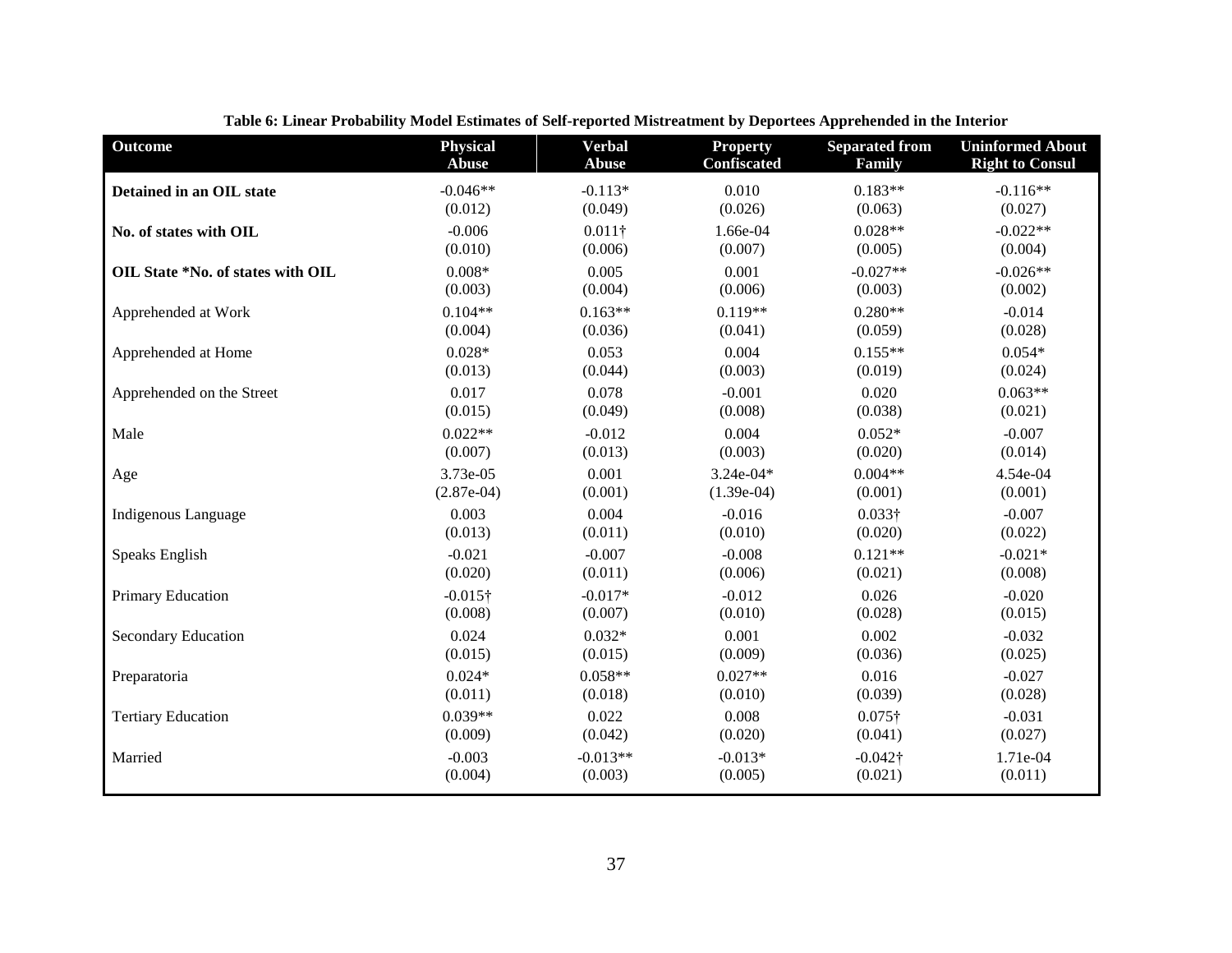| <b>Outcome</b>                   | <b>Physical</b><br><b>Abuse</b> | Verbal<br><b>Abuse</b> | <b>Property</b><br><b>Confiscated</b> | <b>Separated from</b><br>Family | <b>Uninformed</b><br><b>About Right to</b><br><b>Consul</b> |
|----------------------------------|---------------------------------|------------------------|---------------------------------------|---------------------------------|-------------------------------------------------------------|
| Household Head                   | $-0.011*$                       | $-0.005$               | $-1.95e-05$                           | 0.001                           | $-0.031$                                                    |
|                                  | (0.005)                         | (0.010)                | (0.004)                               | (0.026)                         | (0.019)                                                     |
| <b>Family Size</b>               | $-0.002$                        | 0.001                  | $-0.002*$                             | $-0.013**$                      | $-0.002$                                                    |
|                                  | (0.002)                         | (0.003)                | (0.001)                               | (0.003)                         | (0.004)                                                     |
| No. of Previous Crossings        | $0.001\dagger$                  | 8.15e-06               | 0.002                                 | $0.007**$                       | $-0.001$                                                    |
|                                  | (0.000)                         | (0.001)                | (0.002)                               | (0.001)                         | (0.002)                                                     |
| No. of Previous Deportations     | $-0.003*$                       | $0.002*$               | $-0.001$                              | $-1.53e-04$                     | $-0.004\dagger$                                             |
|                                  | (0.001)                         | (0.001)                | (0.003)                               | (0.003)                         | (0.003)                                                     |
| Crossed without documents        | $-0.032*$                       | $-0.014$               | $-0.037**$                            | $0.027**$                       | 0.005                                                       |
|                                  | (0.013)                         | (0.009)                | (0.012)                               | (0.010)                         | (0.019)                                                     |
| Crossed with a coyote            | $0.028*$                        | $0.051*$               | $0.031**$                             | 0.063                           | $-0.041**$                                                  |
|                                  | (0.012)                         | (0.020)                | (0.006)                               | (0.038)                         | (0.015)                                                     |
| Duration of Last Spell (in Days) | $-1.98e-06*$                    | $-2.10e-06**$          | $-1.26e-06$                           | $3.20e-05**$                    | $-1.03e-05**$                                               |
|                                  | $(9.30e-07)$                    | $(6.77e-07)$           | $(2.89e-06)$                          | $(5.83e-06)$                    | $(2.96e-06)$                                                |
| <b>Observations</b>              | 23,631                          | 23,650                 | 23,631                                | 13,172                          | 23,649                                                      |
| R-squared                        | 0.068                           | 0.067                  | 0.095                                 | 0.461                           | 0.254                                                       |

**Table 6 – Cont'd**

Notes: Regressions contain a constant as well as state FE, time FE and a state-time trend. S.E. (in parentheses) clustered at state level. \*\* p<0.01, \*  $p<0.05$ , †  $p<0.1$ .